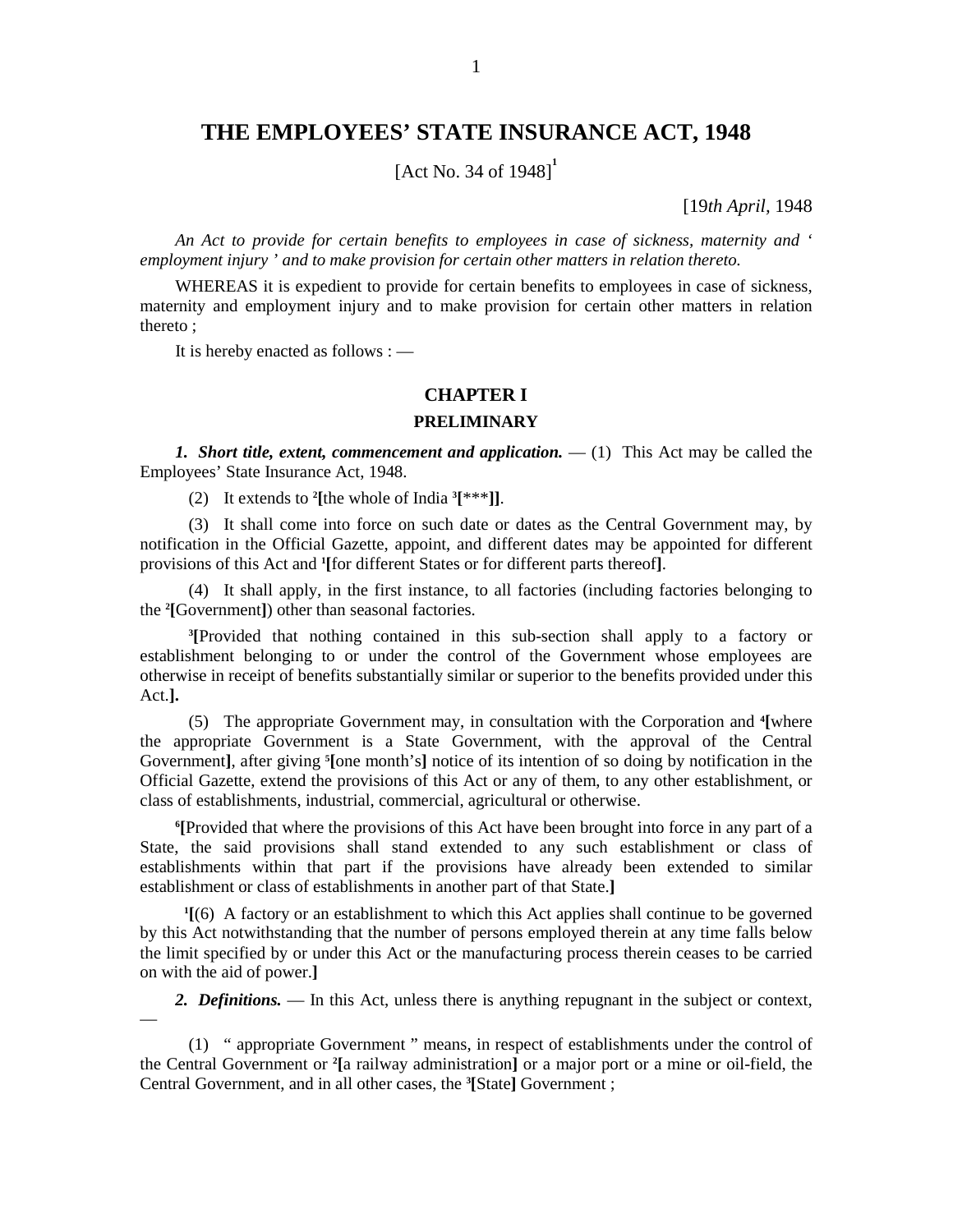**4 [**(2) \* \* \***]**

(3) " confinement " means labour resulting in the issue of a living child, or labour after twenty-six weeks of pregnancy resulting in the issue of a child whether alive or dead ;

(4) " contribution " means the sum of money payable to the Corporation by the principal employer in respect of an employee and includes any amount payable by or on behalf of the employee in accordance with the provisions of this Act ;

**5 [**(5) \* \* \***]**

(6) " Corporation " means the Employees' State Insurance Corporation set up under this Act ;

**1 [**(6-A) " dependant " means any of the following relatives of a deceased insured person, namely : —

- **2 [**(i) a widow, a legitimate or adopted son who has not attained the age of twenty-five years, an unmarried legitimate or adopted daughter ; **]**
- **3 [**(ia) a widowed mother ;**]**
	- (ii) if wholly dependent on the earnings of the insured person at the time of his death, a legitimate or adopted son or daughter who has attained the age of **4 [**twenty-five**]** and who is infirm ;
- (iii) if wholly or in part dependent on the earnings of the insured person at the time of his death, —
	- (a) a parent other than a widowed mother,
	- (b) a minor illegitimate son, an unmarried illegitimate daughter or a daughter legitimate or adopted or illegitimate if married and a minor or if widowed and a minor,
	- (c) a minor brother or an unmarried sister or a widowed sister if a minor,
	- (d) a widowed daughter-in-law,
	- (e) a minor child of a pre-deceased son,
	- (f) a minor child of a pre-deceased daughter where no parent of the child is alive, or
	- (g) a paternal grand-parent if no parent of the insured person is alive ;**]**

(7) " duly appointed " means appointed in accordance with the provisions of this Act or with the rules or regulations made there-under;

**1 [**(8) " employment injury " means a personal injury to an employee caused by accident or an occupational disease arising out of and in the course of his employment, being an insurable employment, whether the accident occurs or the occupational disease is contracted within or outside the territorial limits of India ;**]**

(9) " employee " means any person employed for wages in or in connection with the work of a factory or establishment to which this Act applies and —

- (i) who is directly employed by the principal employer on any work of, or incidental or preliminary to or connected with the work of, the factory or establishment, whether such work is done by the employee in the factory or establishment or elsewhere ; or
- (ii) who is employed by or through an immediate employer on the premises of the factory or establishment or under the supervision of the principal employer or his agent on work which is ordinarily part of the work of the factory or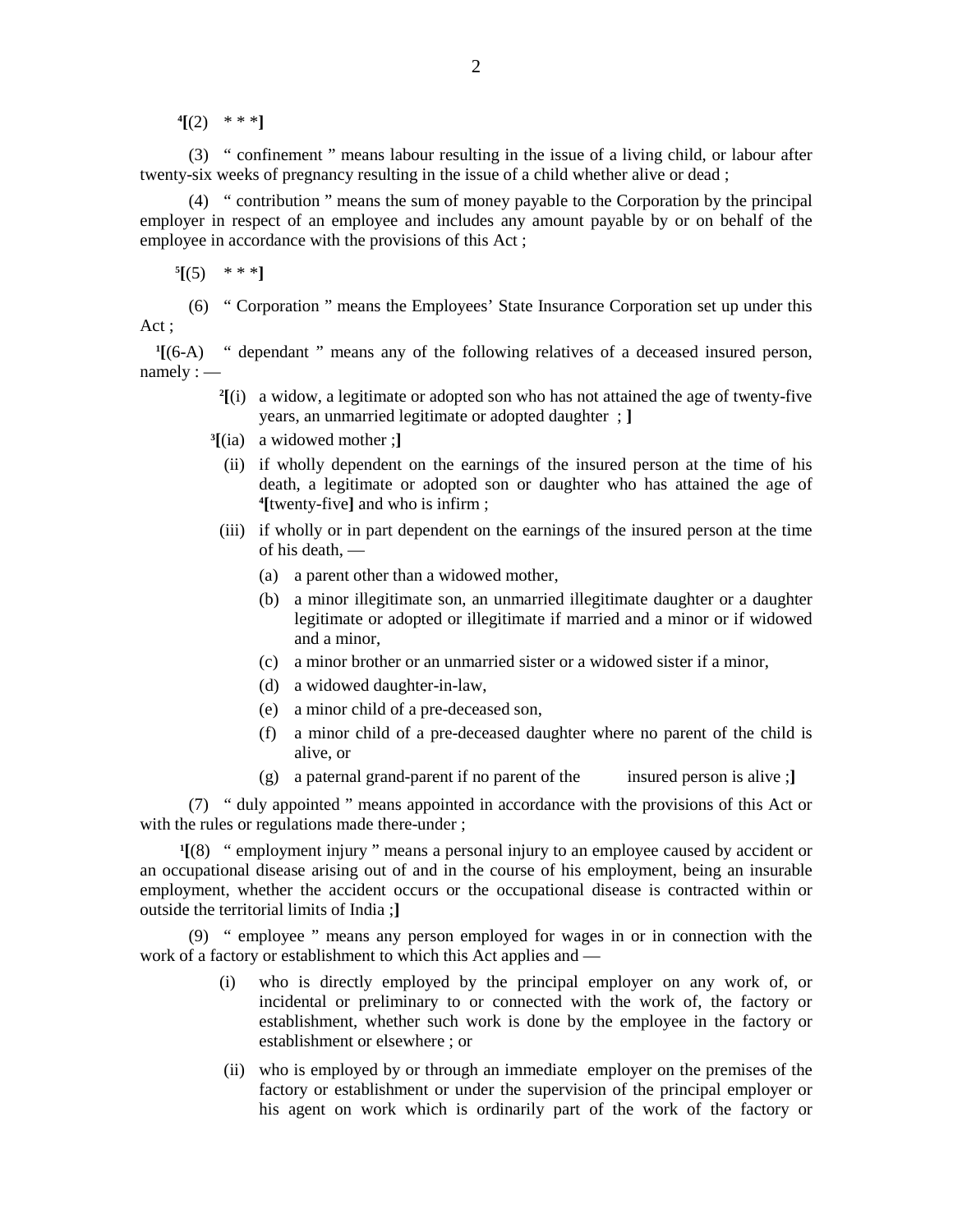establishment or which is preliminary to the work carried on in or incidental to the purpose of the factory or establishment ; or

(iii) whose services are temporarily lent or let on hire to the principal employer by the person with whom the person whose services are so lent or let on hire has entered into a contract of service ; **<sup>2</sup> [**and includes any person employed for wages on any work connected with the administration of the factory or establishment or any part, department or branch thereof or with the purchase of raw materials for, or the distribution or sale of the products of, the factory or establishment ;

**1 [**or any person engaged as an apprentice, not being an apprentice engaged under the Apprentices Act, 1961 (52 of 1961), **<sup>2</sup> [**and includes such person engaged as apprentice whose training period is extended to any length of time**]**

but does not include**]** — **]**

- (a) any member of **<sup>3</sup> [**the Indian**]** naval, military or air forces ; or
- **4 [**(b) any person so employed whose wages (excluding remuneration for overtime work) exceed **<sup>5</sup> [**such wages as may be prescribed by the Central Government**]** :

Provided that an employee whose wages (excluding remuneration for overtime work) exceed **<sup>5</sup> [**such wages as may be prescribed by the Central Government**]** at any time after (and not before) the beginning of the contribution period, shall continue to be an employee until the end of that period ;**]**

(10) " exempted employee " means an employee who is not liable under this Act to pay the employee's contribution ;

**6 [**(11) " family " means all or any of the following relatives of an insured person, namely :

(i) a spouse ;

—

- (ii) a minor legitimate or adopted child dependent upon the insured person ;
- (iii) a child who is wholly dependent on the earnings of the insured person and who  $is -$ 
	- (a) receiving education, till he or she attains the age of twenty-one years,
	- (b) an unmarried daughter ;
- (iv) a child who is infirm by reason of any physical or mental abnormality or injury and is wholly dependent on the earnings of the insured person, so long as the infirmity continues ;
- **1 [**(v) dependant parents, whose income from all sources does not exceed such income as may be prescribed by the Central Government ;
- (vi) in case the insured person is unmarried and his or her parents are not alive, a minor brother or sister wholly dependant upon the earnings of the insured person ;**]]**

**2 [**(12) " factory " means any premises including the precincts thereof whereon ten or more persons are employed or were employed on any day of the preceding twelve months, and in any part of which a manufacturing process is being carried on or is ordinarily so carried on, but does not include a mine subject to the operation of the Mines Act, 1952 (35 of 1952), or a railway running shed ;**]**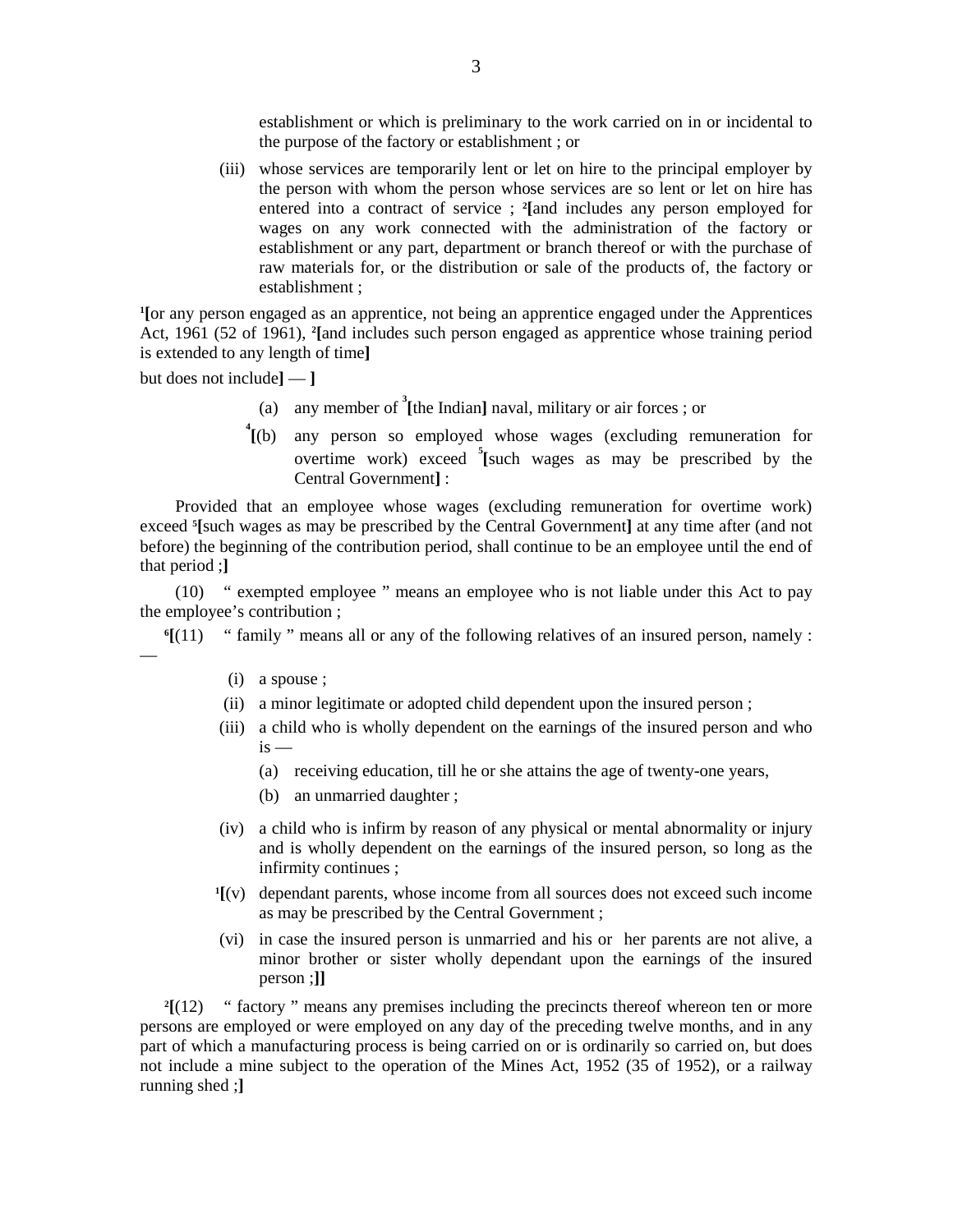(13) " immediate employer " in relation to employees employed by or through him, means a person who has undertaken the execution on the premises of a factory or an establishment to which this Act applies or under the supervision of the principal employer or his agent, of the whole or any part of any work which is ordinarily part of the work of the factory or establishment of the principal employer or is preliminary to the work carried on in, or incidental to the purpose of, any such factory or establishment and includes a person by whom the services of an employee who has entered into a contract of service with him are temporarily lent or let on hire to the principal employer **<sup>1</sup> [**and includes a contractor**]**.

 $^{2}$ [(13-A) " insurable employment " means an employment in a factory or establishment to which this Act applies ;**]**

(14) " insured person " means a person who is or was an employee in respect of whom contributions are or were payable under this Act and who is, by reason thereof, entitled to any of the benefits provided by this Act ;

<sup>3</sup>[(14A) " managing agent " means any person appointed or acting as the representative of another person for the purpose of carrying on such other person's trade or business, but does not include an individual manager subordinate to an employer ;

 $4(14AA)$ **[**(14AA) " manufacturing process " shall have the meaning assigned to it in the Factories Act, 1948 (63 of 1948) ;**]**

(14-B) " mis-carriage " means expulsion of the contents of a pregnant uterus at any period prior to or during the twenty-sixth week of pregnancy but does not include any miscarriage, the causing of which is punishable under the Indian Penal Code (45 of 1860) ;**]**

(15) " occupier " of the factory shall have the meaning assigned to it in the Factories Act, **5 [**1948 (63 of 1948)**]** ;

 $\frac{1}{1}(15A)$ **[**(15A) " permanent partial disablement " means such disablement of a permanent nature, as reduces the earning capacity of an employee in every employment which he was capable of undertaking at the time of the accident resulting in the disablement :

Provided that every injury specified in Part II of the Second Schedule shall be deemed to result in permanent partial disablement ;

 (15B) " permanent total disablement " means such disablement of a permanent nature as incapacitates an employee for all work which he was capable of performing at the time of the accident resulting in such disablement :

Provided that permanent total disablement shall be deemed to result from every injury specified in Part I of the Second Schedule or from any combination of injuries specified in Part II thereof where the aggregate percentage of the loss of earning capacity, as specified in the said Part II against those injuries, amounts to one hundred percent. or more ;**]**

 $^{2}$ [(15C) **[**(15C) " power " shall have the meaning assigned to it in the Factories Act, 1948 (63 of 1948) ;**]**

- (16) " prescribed " means prescribed by rules made under this Act ;
- (17) " principal employer " means
	- (i) in a factory, the owner or occupier of the factory and includes the managing agent of such owner or occupier, the legal representative of a deceased owner or occupier, and where a person has been named as the manager of the factory under **<sup>3</sup> [**the Factories Act, 1948**]** (63 of 1948), the person so named ;
	- (ii) in any establishment under the control of any department of any Government in India, the authority appointed by such Government in this behalf or where no authority is so appointed, the head of the department ;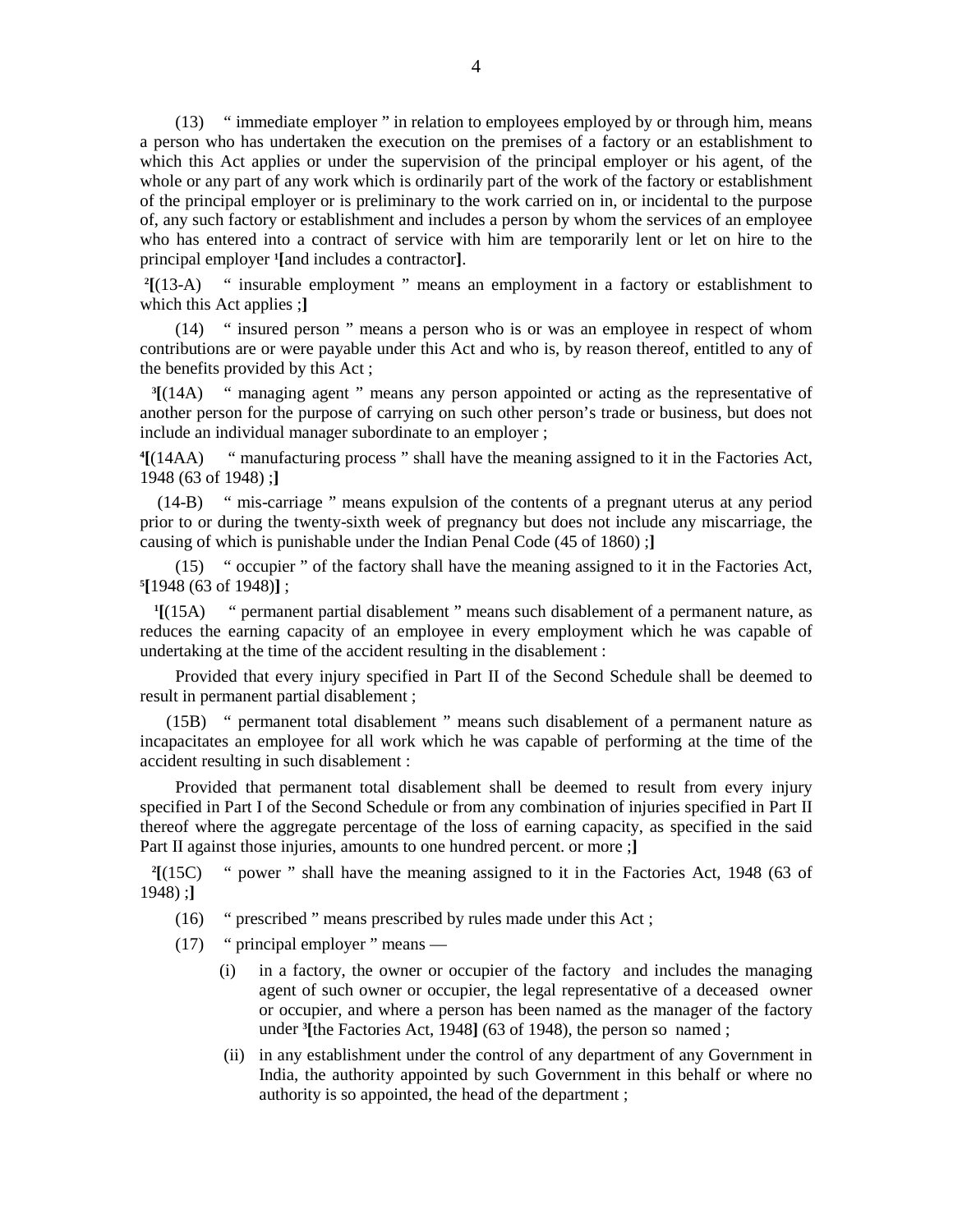- (iii) in any other establishment, any person responsible for the supervision and control of the establishment ;
- (18) " regulation " means a regulation made by the Corporation ;
- (19) " Schedule " means a schedule to this Act ;

**1 [**(19A) " seasonal factory ", means a factory which is exclusively engaged in one or more of the following manufacturing processes, namely, cotton ginning, cotton or jute pressing, decortication of ground-nuts, the manufacture of coffee, indigo, lac, rubber, sugar (including gur) or tea or any manufacturing process which is incidental to or connected with any of the aforesaid processes and includes a factory which is engaged for a period not exceeding seven months in a year —

- (a) in any process of blending, packing or repacking of tea or coffee ; or
- (b) in such other manufacturing process as the Central Government may, by notification in the Official Gazette, specify ;**]**

(20) " sickness " means a condition which requires medical treatment and attendance and necessitates abstention from work on medical grounds ;

(21) " temporary disablement " means a condition resulting from an employment injury which requires medical treatment and renders an employee, as a result of such injury temporarily incapable of **<sup>2</sup> [**doing the work which he was doing prior to or at the time of the injury**]** ;

(22) " wages " means all remuneration paid or payable in cash to an employee, if the terms of the contract of employment, express or implied, were fulfilled and includes **<sup>1</sup> [**any payment to an employee in respect of any period of authorised leave, lock-out, strike which is not illegal or layoff and**]** other additional remuneration, if any, **<sup>2</sup> [**paid at intervals not exceeding two months**]***,* but

does not include —

- (a) any contribution paid by the employer to any pension fund or provident fund, or under this Act ;
- (b) any travelling allowance or the value of any travelling concession ;
- (c) any sum paid to the person employed to defray special expenses entailed on him by the nature of his employment ; or
- (d) any gratuity payable on discharge ;

 $\frac{3}{2}(23)$ **[**(23) " wage period " in relation to an employee means the period in respect of which wages are ordinarily payable to him whether in terms of the contract of employment, express or implied or otherwise;**]**

 $4[(24)]$ **[**(24) all other words and expressions used but not defined in this Act and defined in the Industrial Disputes Act, 1947 (14 of 1947), shall have the meanings respectively assigned to them in that Act.**]**

**5 [***2-A. Registration of factories and establishments.* — Every factory or establishment to which this Act applies shall be registered within such time and in such manner as may be specified in the regulations made in this behalf.**]**

#### **CHAPTER II**

## **CORPORATION, STANDING COMMITTEE AND MEDICAL BENEFIT COUNCIL**

*3. Establishment of Employees' State Insurance Corporation.* — (1) With effect from such date as the Central Government may, by notification in the Official Gazette, appoint in this behalf, there shall be established for the administration of the scheme of Employees' State Insur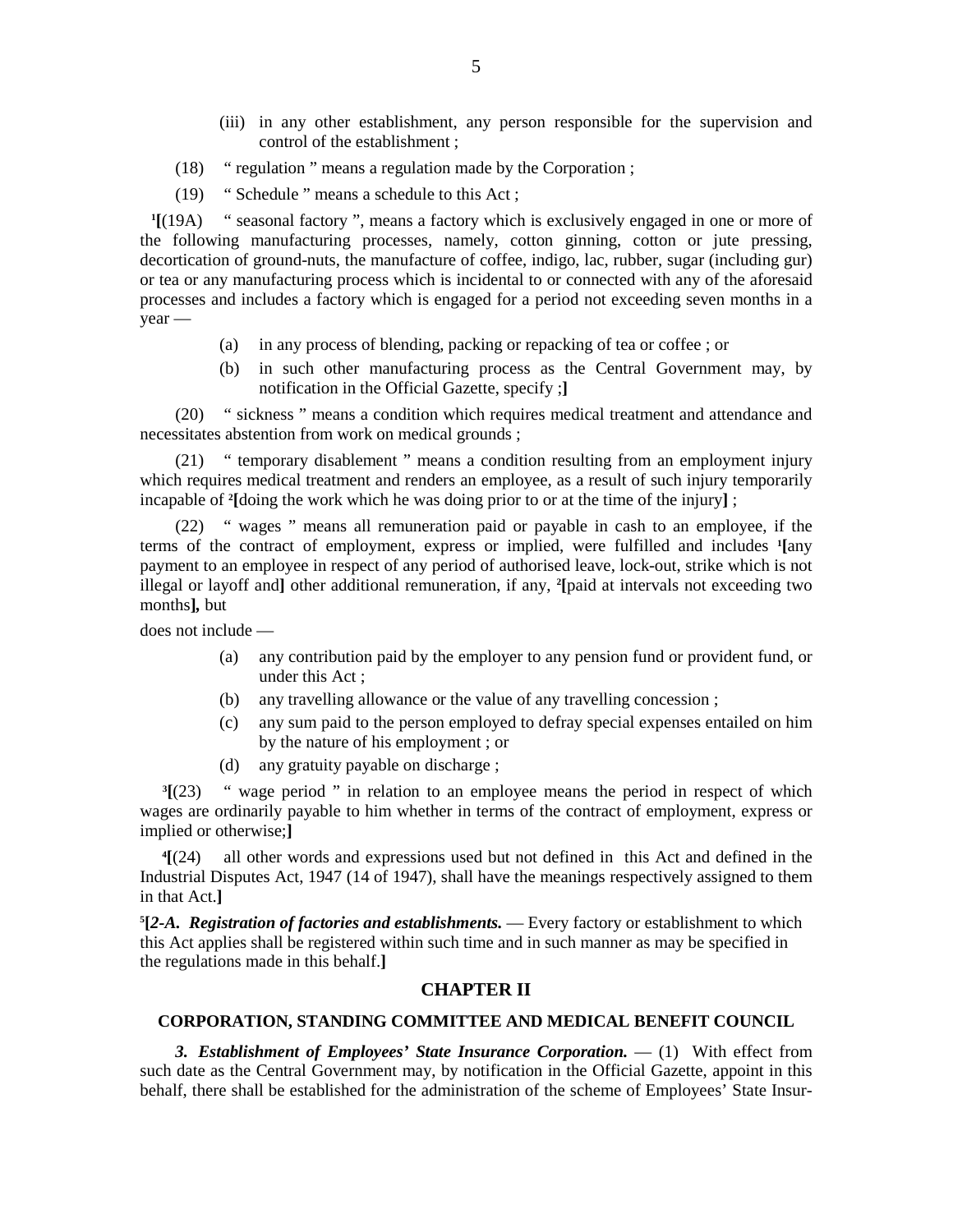ance in accordance with the provisions of this Act a Corporation to be known as the Employees' State Insurance Corporation.

(2) The Corporation shall be a body corporate by the name of Employees' State Insurance Corporation having perpetual succession and a common seal and shall by the said name sue and be sued.

*4. Constitution of Corporation.* — The Corporation shall consist of the following members, namely : —

- **1 [**(a) a Chairman to be **<sup>2</sup> [**appointed**]** by the Central Government ;
	- (b) a Vice-Chairman to be **<sup>2</sup> [**appointed**]** by the Central Government ;**]**
	- (c) not more than five persons to be <sup>2</sup>[appointed] by the Central Government  ${}^3[$ <sup>\*</sup> \* \* ];
	- (d) one person each representing each of the **<sup>1</sup> [2 [**States**]** in which this Act is in force**]** to be **<sup>3</sup> [**appointed**]** by the State Government concerned ;
	- (e) one person to be **<sup>3</sup> [**appointed**]** by the Central Government to represent the **<sup>4</sup> [**Union territories**]** ;
	- (f) **<sup>5</sup> [**ten**]** persons representing employers to be **<sup>3</sup> [**appointed**]** by the Central Government in consultation with such organisations of employers as may be recognised for the purpose by the Central Government ;
	- (g) **<sup>5</sup> [**ten**]** persons representing employees to be **<sup>3</sup> [**appointed**]** by the Central Government in consultation with such organisations of employees as may be recognised for the purpose by the Central Government ;
	- (h) two persons representing the medical profession to be **<sup>3</sup> [**appointed**]** by the Central Government in consultation with such organisations of medical practitioners as may be recognised for the purpose by the Central Govern-ment ; **<sup>6</sup> [**\*\*\***]**
- **7 [**(i) three members of Parliament of whom two shall be members of the House of the People (Lok Sabha) and one shall be a member of the Council of States (Rajya Sabha) elected respectively by the members of the House of the People and the members of the Council of States ; and
	- (j) the Director-General of the Corporation, *ex-officio*.**]**

*5. Term of office of the members of the Corporation.* — (1) Save as otherwise expressly provided in this Act, the term of office of members of the Corporation, other than **<sup>1</sup> [**the members referred to in clauses (a), (b), (c), (d) and (e) of section 4 and the *ex-officio* member,**]** shall be four years commencing from the date on which their **<sup>2</sup> [**appointment**]** or election is notified.

Provided that a member of the Corporation shall notwithstanding the expiry of the said period of four years, continue to hold office until the **<sup>2</sup> [**appointment] or election of his successor is notified.

(2) The member of the Corporation referred to in clauses **<sup>3</sup> [**(a), (b), (c), (d) and (e)**]** of section 4 shall hold office during the pleasure of the Government **<sup>4</sup> [**appointing**]** them.

*6. Eligibility for* **<sup>5</sup> [***re-appointment***]** *or re-election.* — An outgoing member of the Corporation, the Standing Committee, or the Medical Benefit Council shall be eligible for **<sup>5</sup> [**reappointment] or re-election as the case may be.

**6 [***7. Authentication of orders, decisions, etc.* — All orders and decisions of the Corporation shall be authenticated by the signature of the Director-General of the Corporation and all other instruments issued by the Corporation shall be authenticated by the signature of the Director-General or such other officer of the Corporation as may be authorised by him.**]**

*8. Constitution of Standing Committee.* — A Standing Committee of the Corporation shall be constituted from among its members, consisting of —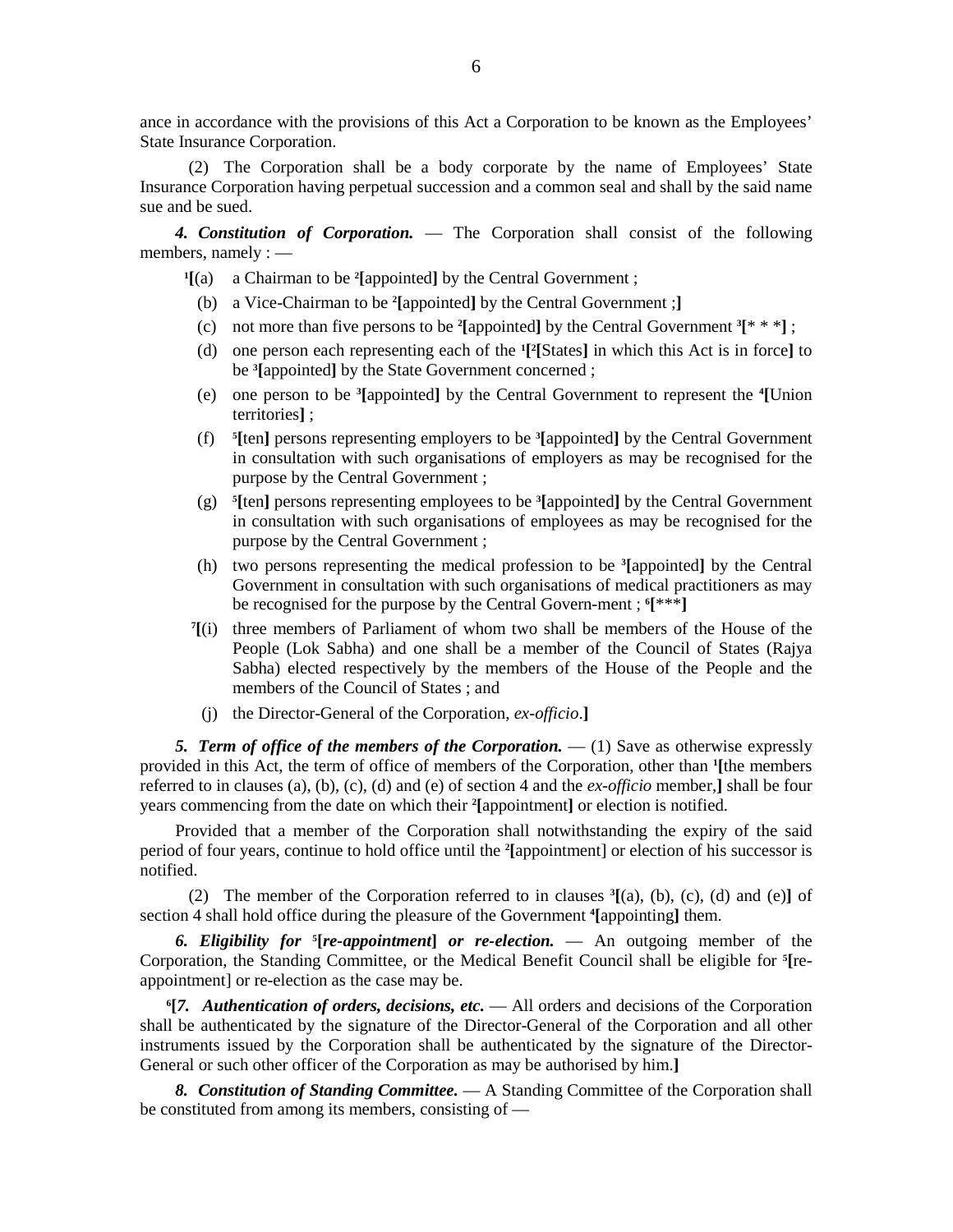- (a) a Chairman **<sup>1</sup> [**appointed**]** by the Central Government ;
- (b) three members of the Corporation, **<sup>2</sup> [1 [**appointed**]** by the Central Government**]** ;
- **3 [**(bb) three members of the Corporation representing such three State Governments thereon as the Central Government may, by notification in the Official Gazette, specify from time to time ;**]**
	- (c) **<sup>4</sup> [**eight**]** members elected by the Corporation as follows :
		- (i) **<sup>5</sup> [**\* \* \***]**
		- (ii) **<sup>6</sup> [**three**]** members from among the members of the Corporation representing employers ;
		- (iii) **<sup>6</sup> [**three**]** members from among the members of the Corporation representing employees ;
		- (iv) one member from among the members of the Corporation representing the medical profession ; and
		- (v) one member from among the members of the Corporation elected by **1 [**Parliament**]** ;

**2 [**(d) the Director-General of the Corporation, *ex-officio*.**]**

*9. Term of office of members of Standing Committee.* — (1) Save as otherwise expressly provided in this Act, the term of office of a member of the Standing Committee, other than a member referred to in clause (a) or <sup>3</sup>[clause (b) or clause (bb)] of section 8, shall be two years from the date on which his election is notified :

Provided that a member of the Standing Committee shall, notwithstanding the expiry of the said period of two years, continue to hold office until the election of his successor is notified :

Provided further that a member of the Standing Committee shall cease to hold office when he ceases to be a member of the Corporation.

(2) A member of the Standing Committee referred to in clause (a) or  $^3$ [clause (b) or clause (bb)**]** of section 8 shall hold office during the pleasure of the Central Government.

*10. Medical Benefit Council.* — (1) The Central Government shall constitute a Medical Benefit Council consisting of —

- $4(a)$ **[**(a) the Director General, the Employees' State Insurance Corporation, *ex-officio* as Chairman ;
- (b) the Director General, Health Services, *ex-officio* as Co-Chairman ; **]**
- (c) the Medical Commissioner of the Corporation, *ex-officio* ;
- (d) one member each representing each of the **<sup>1</sup> [**States (other than Union territories)**]** in which this Act is in force to be **<sup>2</sup> [**appointed**]** by the State Government concerned ;
- (e) three members representing employers to be **<sup>2</sup> [**appointed**]** by the Central Government in consultation with such organisations of employers as may be recognised for the purpose by the Central Government ;
- (f) three members representing employees to be **<sup>2</sup> [**appointed**]** by the Central Government in consul-tation with such organisations of employees as may be recognised for the purpose by the Central Govern-ment ; and
- (g) three members, of whom not less than one shall be a woman, representing the medical profession, to be **<sup>2</sup> [**appointed**]** by the Central Government in consul-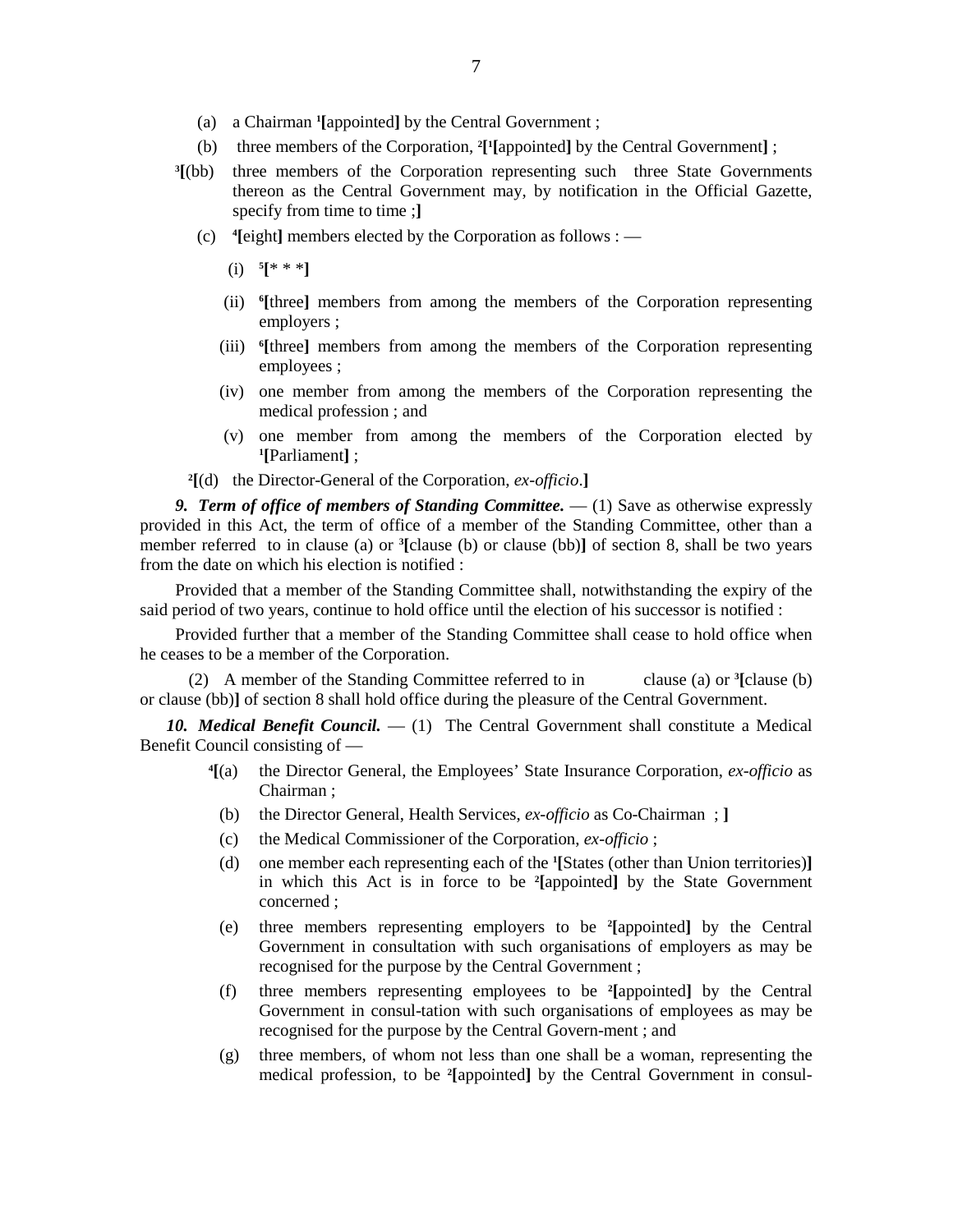tation with such organisations of medical practitioners as may be recognised for the purpose by the Central Government.

(2) Save as otherwise expressly provided in this Act, the term of office of a member of the Medical Benefit Council, other than a member referred to in any of the clauses (a) to (d) of sub-section (1), shall be four years from the date on which his **<sup>3</sup> [**appointment**]** is notified:

**4 [**Provided that a member of the Medical Benefit Council shall, notwithstanding the expiry of the said period of four years continue to hold office until the **<sup>3</sup> [**appointment**]** of his successor is notified.**]**

(3) A member of the Medical Benefit Council referred to in clauses (b) and (d) of subsection (1) shall hold office during the pleasure of the Government **<sup>1</sup> [**appointing**]** him.

*11. Resignation of membership.* — A member of the Corporation, the Standing Committee or the Medical Benefit Council may resign his office by notice in writing to the Central Government and his seat shall fall vacant on the acceptance of the resignation by that Government.

12. Cessation of membership.  $-$  <sup>2</sup>[(1)] **[**(1)**]** A member of the Corporation, the Standing Committee or the Medical Benefit Council shall cease to be a member of that body if he fails to attend three consecutive meetings thereof :

Provided that the Corporation, the Standing Committee or the Medical Benefit Council, as the case may be, may, subject to rules made by the Central Government in this behalf, restore him to membership.

 ${}^{3}$ [(2) **[**(2) Where in the opinion of the Central Government any person **<sup>4</sup> [**appointed**]** or elected to represent employers, employees or the medical profession on (*sic.*) the Corporation, the Standing Committee or the Medical Benefit Council, as the case may be, has ceased to represent such employers, employees or the medical profession, the Central Government may, by notification in the Official Gazette, declare that with effect from such date as may be specified therein such person shall cease to be a member of the Corporation, the Standing Committee or the Medical Benefit Council, as the case may be.**]**

**5 [**(3) A person referred to in clause (i) of section 4 shall cease to be a member of the Corporation when he ceases to be a Member of Parliament.**]**

*13. Disqualification.* — A person shall be disqualified for being chosen as or for being a member of the Corporation, the Standing Committee or the Medical Benefit Council —

- (a) if he is declared to be of unsound mind by a competent Court ; or
- (b) if he is an undischarged insolvent ; or
- (c) if he has directly or indirectly by himself or by his partner any interest in subsisting contract with, or any work being done for, the Corporation except as a medical practitioner or as a share-holder (not being a Director) of a com-pany ; or
- (d) if before or after the commencement of this Act, he has been convicted of an offence involving moral turpitude.

*14. Filling of vacancies.* — (1) Vacancies in the office of **<sup>1</sup> [**appointed**]** or elected members of the Corporation, the Standing Committee Medical Benefit Council shall be filled by **2 [**appointment**]** or election, as the case may be.

(2) A member of the Corporation, the Standing Committee or the Medical Benefit Council **<sup>1</sup> [**appointed**]** or elected to fill a casual vacancy shall hold office only so long as the member in whose place he is **<sup>1</sup> [**appointed**]** or elected would have been entitled to hold office if the vacancy had not occurred.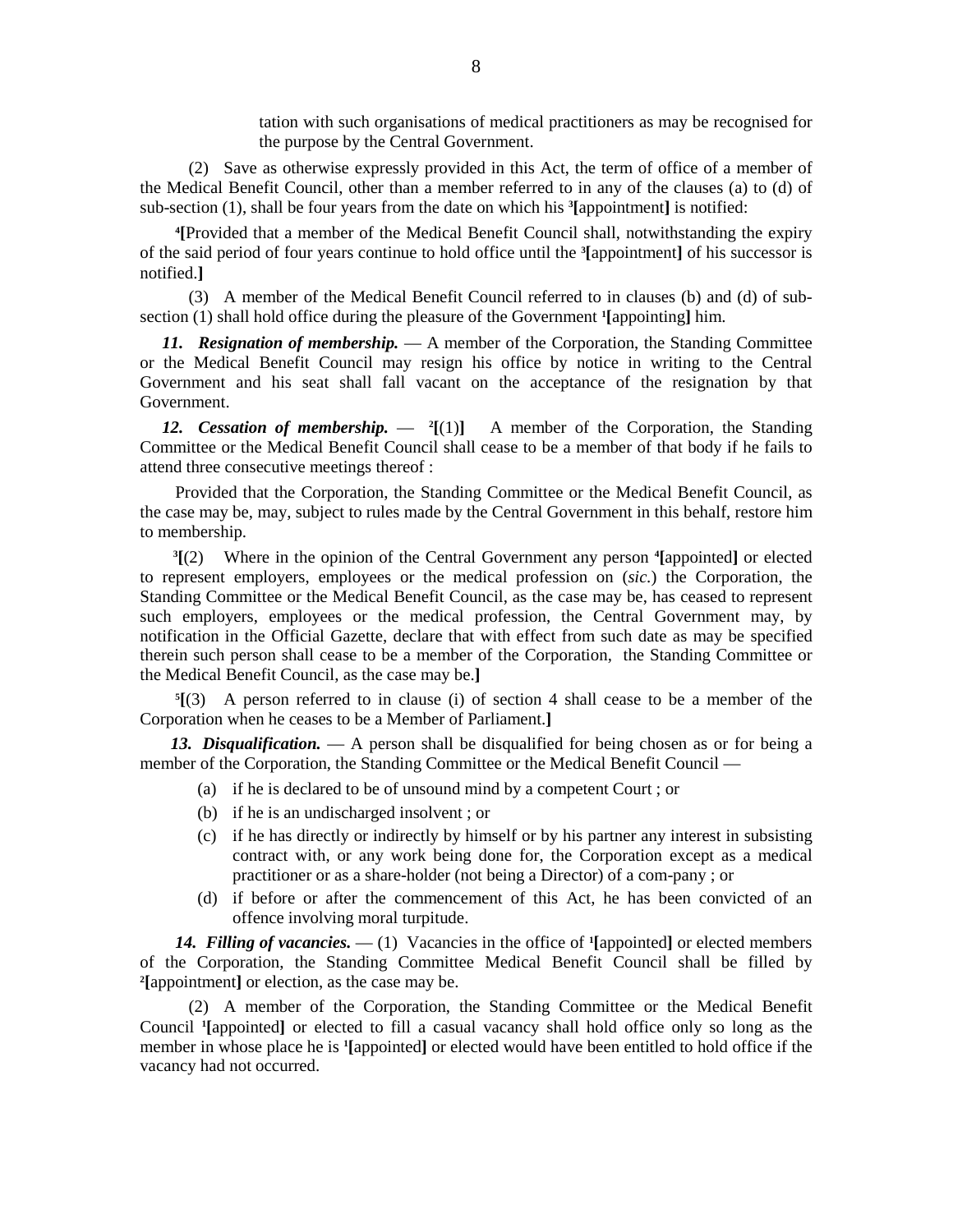*15. Fees and allowances.* — Members of the Corporation, the Standing Committee and the Medical Benefit Council shall receive such fees and allowances as may from time to time be prescribed by the Central Government.

*16. Principal officers.* — **<sup>3</sup> [**(1) The Central Government may, in consultation with the Corporation, appoint a Director-General and a Financial Commissioner.**]**

(2) The Director-General shall be the Chief Executive Officer of the Corporation.

(3) **<sup>1</sup> [**The Director-General and the Financial Commissioner**]** shall be whole-time officers of the Corporation and shall not undertake any work unconnected with their office without the sanction of the Central Government **<sup>2</sup> [**and of the Corporation**]**.

(4) **<sup>3</sup> [**The Director-General or the Financial Commissioner**]** shall hold office for such period, not exceeding five years, as may be specified in the order appointing him. An outgoing **4 [**Director-General or Financial Commissioner**]** shall be eligible for re-appointment if he is otherwise qualified.

(5) **<sup>5</sup> [**The Director-General or the Financial Commissioner**]** shall receive such salary and allowances as may be prescribed by the Central Government.

(6) A person shall be disqualified from being appointed as or for being **<sup>6</sup> [**the Director-General or the Financial Commissioner**]** if he is subject to any of the disqualifications specified in section 13.

(7) The Central Government may at any time remove **<sup>6</sup> [**the Director-General or the Financial Commissioner**]** from office and shall do so if such removal is recommended by a resolution of the Corporation passed at a special meeting called for the purpose and supported by the votes of not less than two-third is of the total strength of the Corporation.

17. Staff.  $- (1)$  The Corporation may employ such other staff of officers and servants as may be necessary for the efficient transaction of its business provided that the sanction of the Central Government shall be obtained for the creation of any post **<sup>1</sup> [**the maximum monthly salary of which **<sup>2</sup> [**exceeds such salary as may be prescribed by the Central Government**]].**

**3 [**(2) (a) The method of recruitment, salary and allowances, discipline and other conditions of service of the members of the staff of the Corporation shall be such as may be specified in the regulations made by the Corporation in accordance with the rules and orders applicable to the officers and employees of the Central Government drawing corresponding scales of pay :

Provided that where the Corporation is of the opinion that it is necessary to make a departure from the said rules or orders in respect of any of the matters aforesaid, it shall obtain the prior approval of the Central Government.

**4 [**Provided further that this sub-section shall not apply to appointment of consultants and specialists in various fields appointed on contract basis.**]**

(b) In determining the corresponding scales of pay of the members of the staff under clause (a), the Corporation shall have regard to the educational qualifications, method of recruitment, duties and responsibilities of such officers and employees under the Central Government and in case of any doubt, the Corporation shall refer the matter to the Central Government whose decision thereon shall be final.**]**

(3) Every appointment to **<sup>1</sup> [**posts **<sup>2</sup> [**(other than medical posts)**]** corresponding to **<sup>3</sup> [**group A and group B**]** posts under the Central Government**]** shall be made in consultation with the Union Public Service Commission :

Provided that this sub-section shall not apply to an officiating or temporary appointment for **4 [**a period**]** not exceeding one year.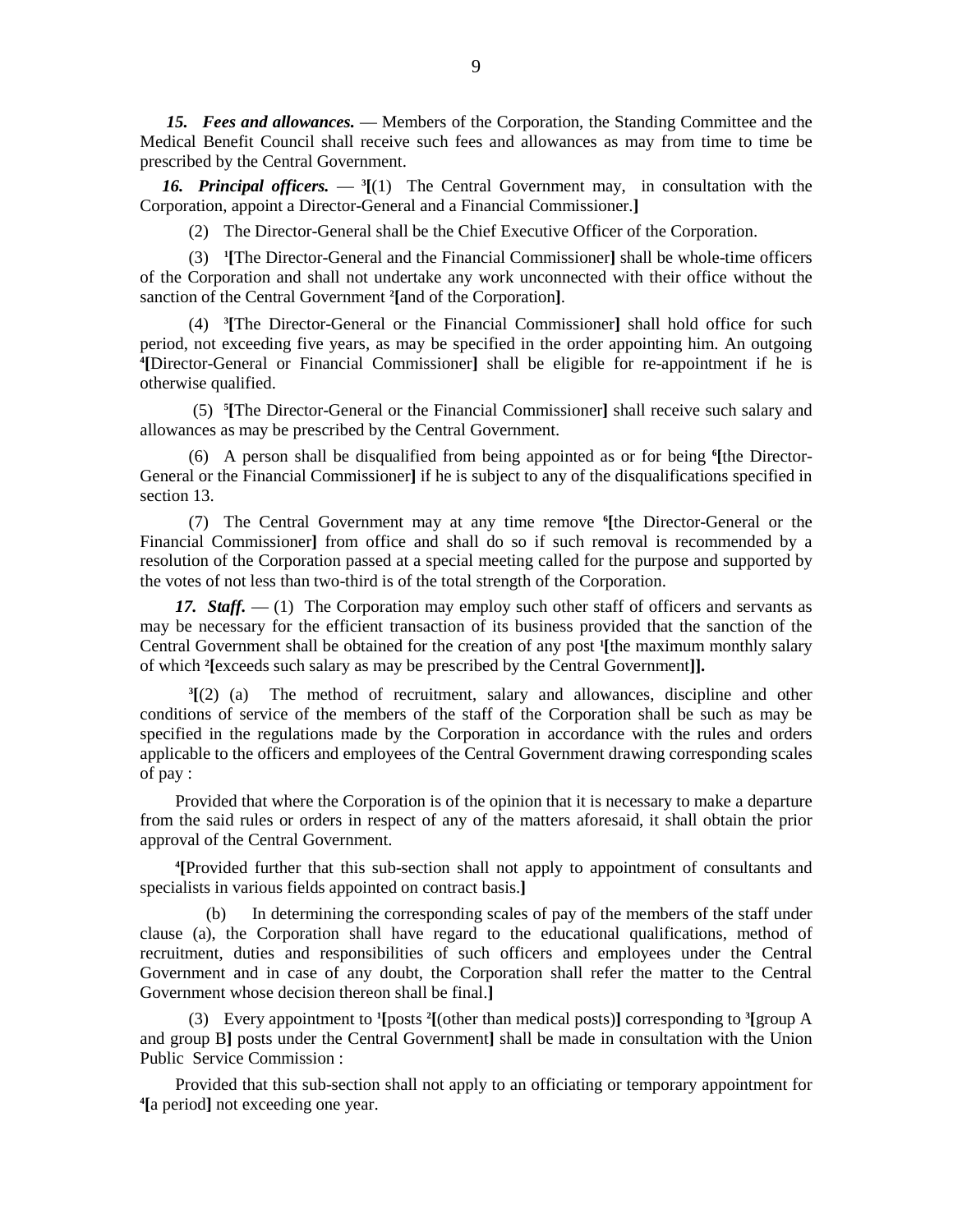**5 [**Provided further that any such officiating or temporary appointment shall not confer any claim for regular appointment and the services rendered in that capacity shall not count towards seniority or minimum qualifying service specified in the regulations for promotion to next higher grade.**]**

**6 [**(4) If any question arises whether a post corresponds to a **<sup>3</sup> [**group A and group B**]** post under the Central Government, the question shall be referred to that Government whose decision thereon shall be final.**]**

*18. Powers of the Standing Committee.* — (1) Subject to the general superintendence and control of the Corporation, the Standing Committee shall administer the affairs of the Corporation and may exercise any of the powers and perform any of the functions of the Corporation.

(2) The Standing Committee shall submit for the consideration and decision of the Corporation all such cases and matters as may be specified in the regulations made in this behalf.

(3) The Standing Committee may, in its discretion, submit any other case or matter for the decision of the Corporation.

19. Corporation's power to promote measures for health, etc., of insured persons. — The Corporation may, in addition to the scheme of benefits specified in this Act, promote measures for the improvement of the health and welfare of insured persons and for the rehabilitation and reemployment of insured persons who have been disabled or injured and may incur in respect of such measures expenditure from the funds of the Corporation within such limits as may be prescribed by the Central Government.

*20. Meetings of Corporation, Standing Committee and Medical Benefit Council.* — Subject to any rules made under this Act, the Corporation, the Standing Committee and the Medical Benefit Council shall meet at such times and places and shall observe such rules of procedure in regard to transaction of business at their meetings as may be specified in the regulations made in this behalf.

*21. Supersession of the Corporation and Standing Committee.* — (1) If in the opinion of the Central Government, the Corporation or the Standing Committee persistently makes default in performing the duties imposed on it by or under this Act or abuses its powers, that Government may, by notification in the official Gazette, supersede the Corporation, or in the case of the Standing Committee, supersede in consultation with the Corporation, the Standing Committee :

Provided that therefore issuing a notification under this sub-section the Central Government shall give a reasonable opportunity to the Corporation or the Standing Committee, as the case may be, to show cause why it should not be superseded and shall consider the explanations and objections, if any, of the Corporation or the Standing Committee, as the case may be.

(2) Upon the publication of a notification under sub-section (1) superseding the Corporation or the Standing Committee, all the members of the Corporation or the Standing Committee, as the case may be, shall, as from the date of such publication, be deemed to have vacated their offices.

(3) When the Standing Committee has been superseded, a new Standing Committee shall be immediately constituted in accordance with section 8.

- (4) When the Corporation has been superseded, the Central Government may
	- (a) immediately **<sup>1</sup> [**appoint**]** or cause to be **<sup>2</sup> [**appointed**]** or elected new members to the Corporation in accordance with section 4 and may constitute a new Standing Committee under section 8 ;
	- (b) in its discretion, appoint such agency, for such period as it may think fit, to exercise the powers and perform the functions of the Corporation and such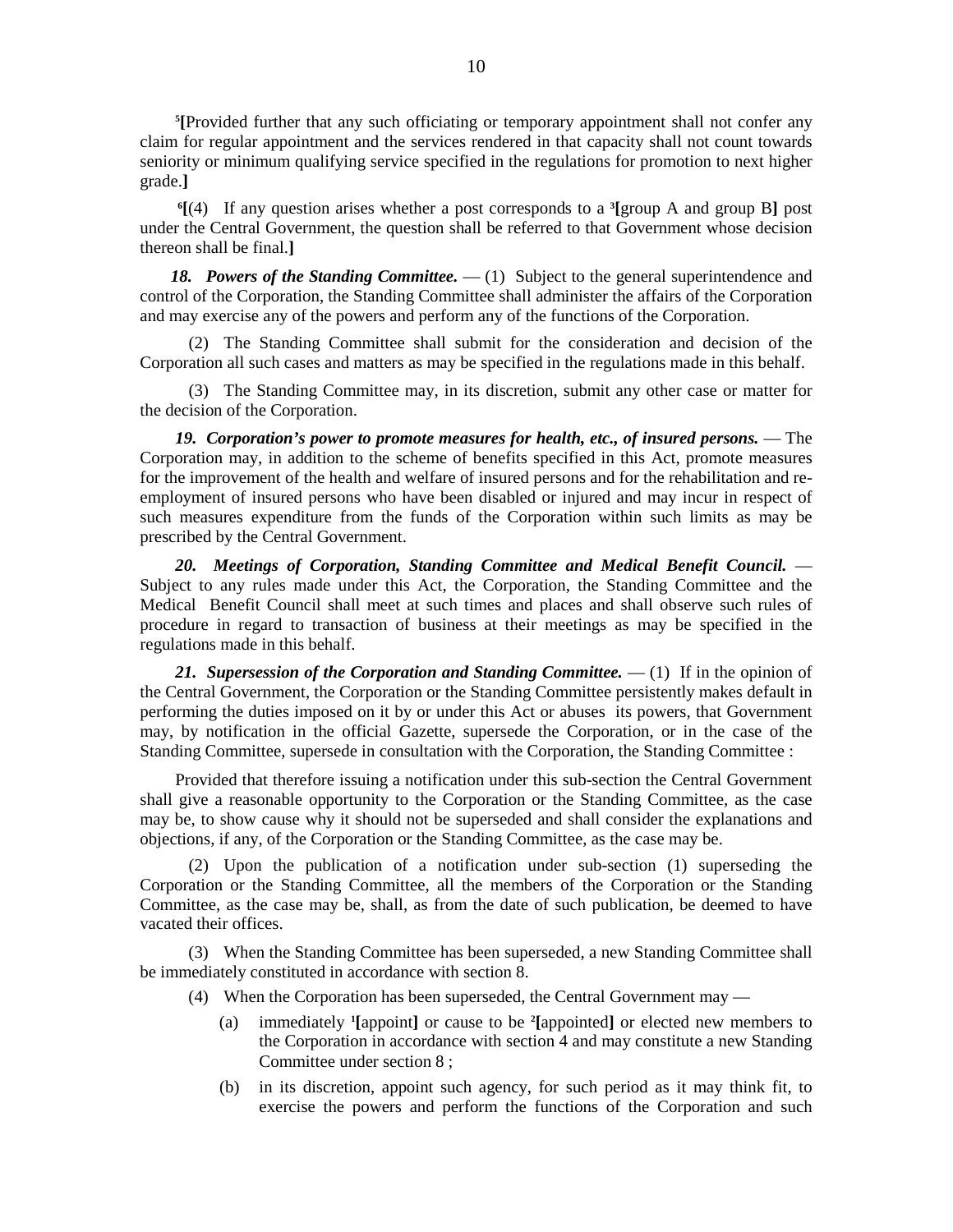agency shall be competent to exercise all the powers and perform all the functions of the Corporation.

(5) The Central Government shall cause it full report of any action taken under this section and the circumstances leading to such action to be laid before **<sup>3</sup> [**Parliament**]** at the earliest opportunity and in any case not later than three months from the date of the notification superseding the Corporation or the Standing Committee, as the case may be.

*22. Duties of Medical Benefit Council.* — The Medical Benefit Council shall —

- (a) advise **<sup>4</sup> [**the Corporation and the Standing Committee**]** on matters relating to the administration of medical benefit, the certification for purposes of the grant of benefits and other connected matters ;
- (b) have such powers and duties of investigation as may be prescribed in relation to complaints against medical practitioners in connection with medical treatment and attendance ; and
- (c) perform such other duties in connection with medical treatment and attendance as may be specified in the regulations.

*23. Duties of* **<sup>1</sup> [***Director-General and the Financial Commissioner***].** — The **<sup>1</sup> [**Director-General and the Financial Commissioner**]** shall exercise such powers and discharge such duties as may be prescribed. They shall also perform such other functions as may be specified in the regulations.

*24. Acts of Corporation, etc., not invalid by reason of defect in constitution, etc.* — No act of the Corporation, the Standing Committee or the Medical Benefit Council shall be deemed to be invalid by reason of any defect in the constitution of the Corporation, the Standing Committee or the Medical Benefit Council, or on the ground that any member thereof was not entitled to hold or continue in office by reason of any disqualification or of any irregularity in his **2 [**appointment**]** or election, or by reason of such act having been done during the period of any vacancy in the office of any member of the Corporation, the Standing Committee or the Medical Benefit Council.

*25. Regional Board, Local Committees, Regional and Local Medical Benefit Councils.* — The Corporation may appoint Regional Boards, Local Committees and Regional and Local Medical Benefit Councils in such areas and in such manner, and delegate to them such powers and functions, as may be provided by the regulations.

# **CHAPTER III**

### **FINANCE AND AUDIT**

*26. Employees' State Insurance Fund.* — (1) All contributions paid under this Act and all other moneys received on behalf of the Corporation shall be paid into a fund called the Employees' State Insurance Fund which shall be held and administered by the Corporation for the purposes of this Act.

(2) The Corporation may accept grants, donations and gifts from the Central or any **1 [**State**]** Government, **<sup>2</sup> [**\* \* \***]** Local authority, or any individual or body whether incorporated or not, for all or any of the purposes of this Act.

 **3 [**(3) Subject to the other provisions contained in this Act and to any rules or regulations made in this behalf, all moneys accruing or payable to the said Fund shall be paid into the Reserve Bank of India or such other bank as may be approved by the Central Government to the credit of an account styled the Account of the Employees' State Insurance Fund.**]**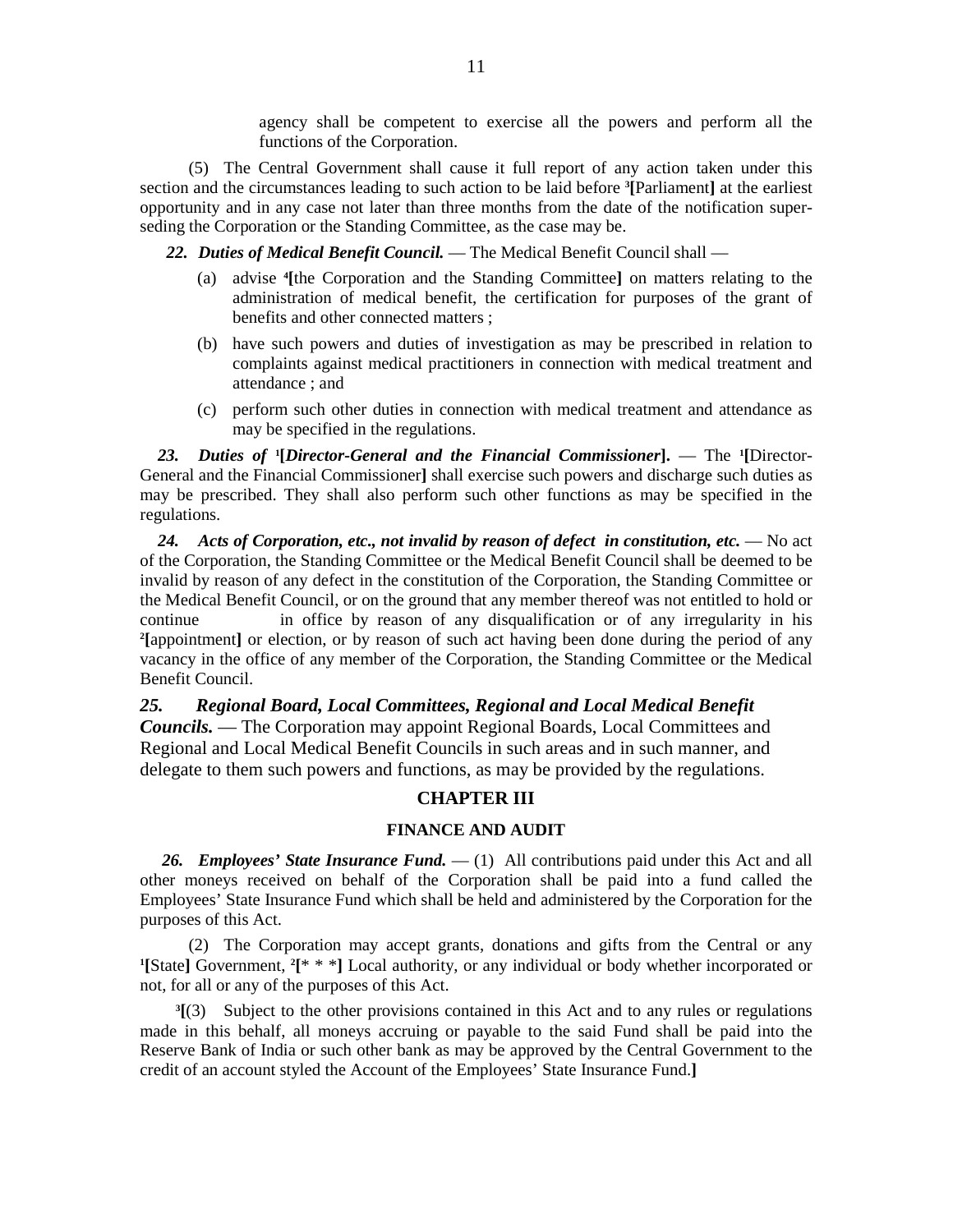(4) Such account shall be operated on by such officers as may be authorised by the Standing Committee with the approval of the Corporation.

## **4 [***27. Grant by the Central Government.* — **\* \* \* ]**

*28. Purposes for which the Fund may be expended.* — Subject to the provisions of this Act and of rules made by the Central Government in that behalf, the Employees' State Insurance Fund shall be expended only for the following purposes, namely —

(i) payment of benefits and provision of medical treatment and attendance to insured persons and, where the medical benefit is extended to their families, the provision of such medical benefit to their families, in accordance with the provisions of this Act and defraying the charges and costs in connection therewith ;

(ii) payment of fees and allowances to members of the Corporation, the Standing Committee and the Medical Benefit Council, the Regional Boards, Local Committees and Regional and Local Medical Benefit Councils ;

(iii) Payment of salaries, leave and joining time allowances, travelling and compensatory allowances, gratuities and compassionate allowances, pensions, contributions to provident or other benefit fund of officers and servants of the Corporation and meeting the expenditure in respect of officers and other services set up for the purpose of giving effect to the provisions of this Act ;

(iv) establishment and maintenance of hospitals, dispensaries and other institutions and the provision of medical and other ancillary services for the benefit of insured persons and, where the medical benefit is extended to their families, their families ;

 (v) payment of contributions to any **<sup>1</sup> [**State**]** Government **<sup>2</sup> [\*\*\*]** local authority or any private body or individual, towards the cost of medical treatment and attendance provided to insured persons and, where the medical benefit is extended to their families, their families, including the cost of any building and equipment, in accordance with any agreement entered into by the Corporation ;

(vi) defraying the cost (including all expenses) of auditing the accounts of the Corporation and of the valuation of its assets and liabilities ;

(vii) defraying the cost (including all expenses) of the Employees' Insurance Courts set up under this Act ;

(viii) payment of any sums under any contract entered into for the purposes of this Act by the Corporation or the Standing Committee or by any officer duly authorised by the Corporation or the Standing Committee in that behalf ;

 (ix) payment of sums under any decree, order or award of and Court or Tribunal against the Corporation or any of its officers or servants for any act done in the execution of his duty or under a compromise or settlement of any suit or other legal proceeding or claim instituted or made against the Corporation ;

 (x) defraying the cost and other charges of instituting or defending any civil or criminal proceedings arising out of any action taken under this Act ;

defraying expenditure, within the limits prescribed, on measures for the improvement of the health and welfare of insured persons and for the rehabilitation and re-employment of insured persons who have been disabled or injured ; and

(xii) such other purposes as may be authorised by the Corpo-ration with the previous approval of the Central Government.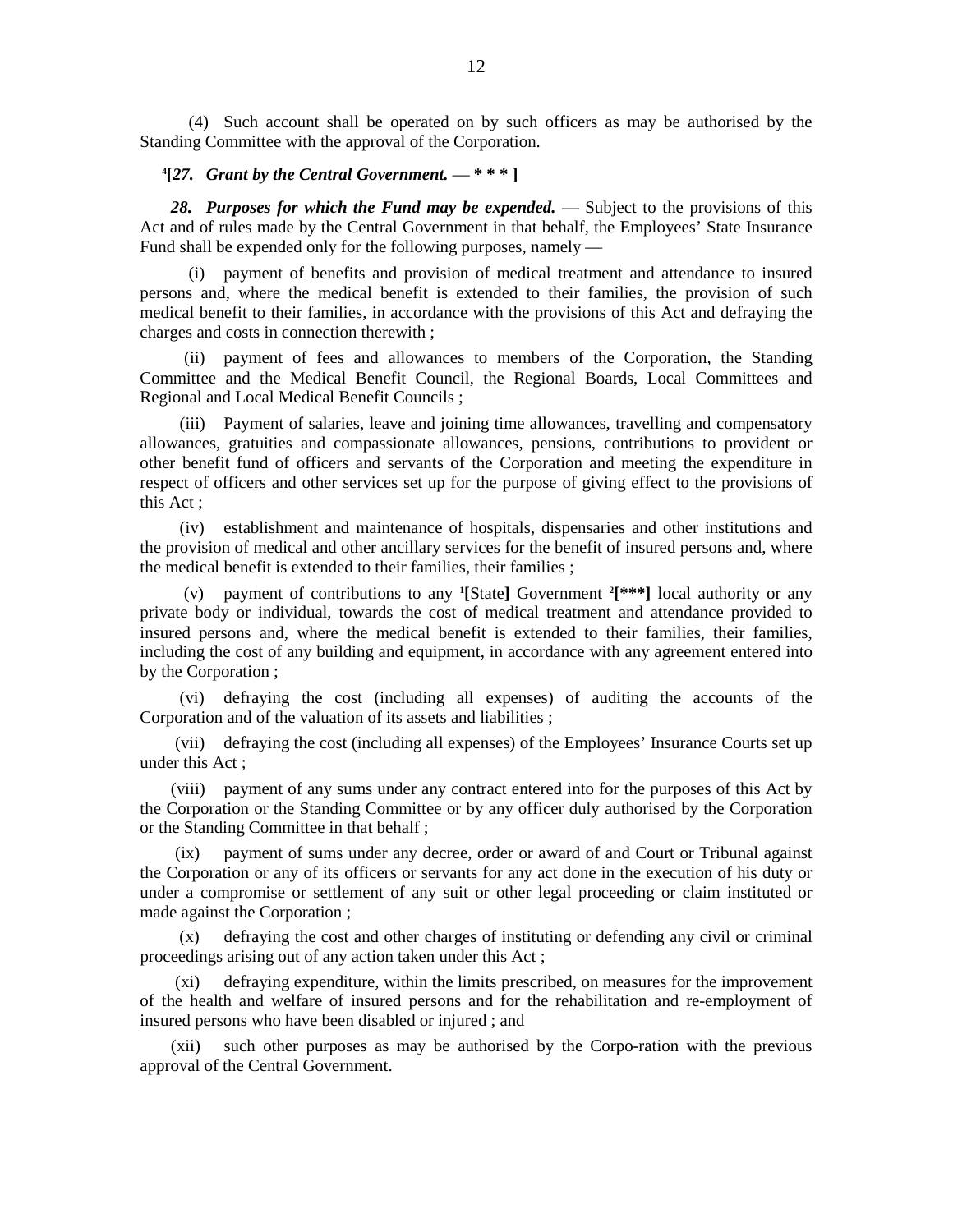**1 [***28-A. Administrative expenses.* — The types of expenses which may be termed as administrative expenses and the percentage of the income of the Corporation which may be spent for such expenses shall be such as may be prescribed by the Central Government and the Corporation shall keep its administrative expenses within the limit so prescribed by the Central Government.**]**

*29. Holding of property etc.* — (1) The Corporation may, subject to such conditions as may be prescribed by the Central Government, acquire and hold property, both movable and immovable, sell or otherwise transfer any movable or immovable property which may have become vested in or have been acquired by it and do all things necessary for the purposes for which the Corporation is established.

(2) Subject to such conditions as may be prescribed by the Central Government, the Corporation may from time to time invest any moneys which are not immediately required for expenses properly defrayable under this Act and may, subject to as aforesaid, from time to time re-invest or realise such investments.

(3) The Corporation may, with the previous sanction of the Central Government and on such terms as may be prescribed by it, raise loans and take measures for discharging such loans.

(4) The Corporation may constitute for the benefit of its staff or any class of them, such provident or other benefit fund as it may think fit.

*30. Vesting of the property in the Corporation.* — All property acquired before the establishment of the Corporation shall vest in the Corporation and all income derived and expenditure incurred in this behalf shall be brought into the books of the Corporation.

#### **1 [***31. Expenditure by Central Government to be treated as a loan.* — **\* \* \* ]**

*32. Budget estimates.* — The Corporation shall in each year frame a budget showing the probable receipts and the expenditure which it proposes to incur during the following year and shall submit a copy of the budget for the approval of the Central Government before such date as may be fixed by it in that behalf. The budget shall contain provisions adequate in the opinion of the Central Government for the discharge of the liabilities incurred by the Corporation and for the main-tenance of a working balance.

*33. Accounts.* — The Corporation shall maintain correct accounts of its income and expenditure in such form and in such manner as may be prescribed by the Central Government.

 $2[34. \text{ *Audio* ]$  and The accounts of the Corporation shall be audited annually by the Comptroller and Auditor-General of India and any expenditure incurred by him in connection with such audit shall be payable by the Corporation to the Comptroller and Auditor-General of India.

(2) The Comptroller and Auditor-General of India and any person appointed by him in connection with the audit of the accounts of the Corporation shall have the same rights and privileges and authority in connection with such audit as the Comptroller and Auditor-General has, in connection with the audit of Government accounts and, in particular, shall have the right to demand the production of books, accounts, connected vouchers and other documents and papers and to inspect any of the offices of the Corporation.

(3) The accounts of the Corporation as certified by the Comptroller and Auditor-General of India or any other person appointed by him in this behalf together with the audit report thereon shall be forwarded to the Corporation which shall forward the same to the Central Government along with its comments on the report of the Comptroller and Auditor General.**]**

*35. Annual Report.* — The Corporation shall submit to the Central Government an annual report of its work and activities.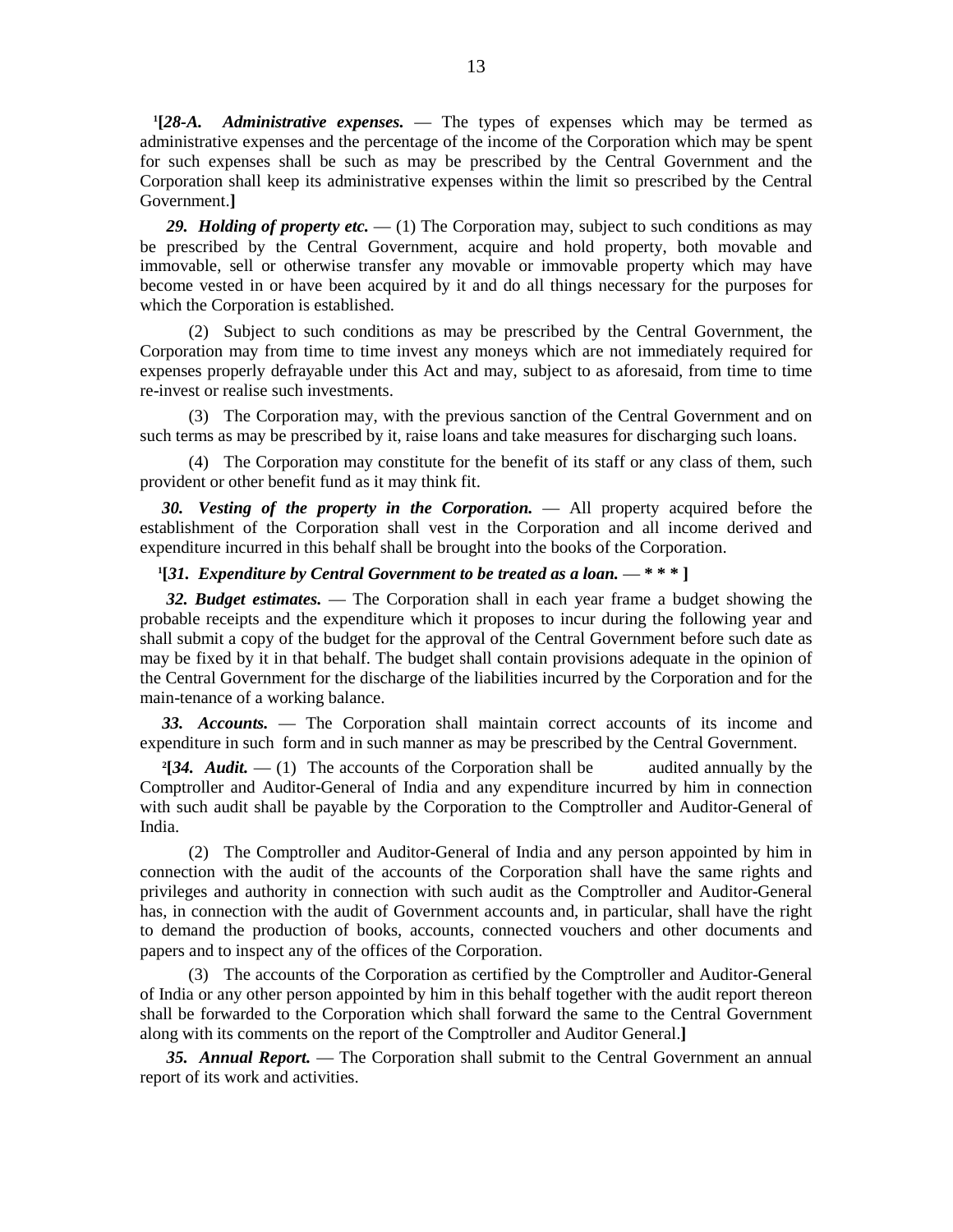*36. Budget, audited accounts and the annual report to be placed before* **<sup>1</sup> [***Parliament***]***.* — The annual report, the audited accounts of the Corporation, **<sup>2</sup> [**together with the **<sup>3</sup> [**report of the Comptro-ller and Auditor-General of India thereon and the comments of the Corporation on such report**]** under section 34**]** and the budget as finally adopted by the Corporation shall be placed before **<sup>1</sup> [**Parliament] **<sup>4</sup> [**\*\*\***]**.

*37. Valuation of assets and liabilities.* — The Corporation shall, at intervals of **<sup>5</sup> [**three years**]**, have a valuation of its assets and liabilities made by a valuer appointed with the approval of the Central Government :

Provided that it shall be open to the Central Government to direct a valuation to be made at such other times as it may consider necessary.

# **CHAPTER IV CONTRIBUTIONS**

*38. All employees to be insured.* — Subject to the provisions of this Act, all employees in factories or establishments to which this Act applies shall be insured in the manner provided by this Act.

*39. Contributions.* — (1) The contribution payable under this Act in respect of an employee shall comprise contribution payable by the employer (hereinafter referred to as the employer's contribution) and contribution payable by the employee (hereinafter referred to as the employee's contribution) and shall be paid to the Corporation.

 **1 [**(2) The contributions shall be paid at such rates as may be prescribed by the Central Government :

Provided that the rates so prescribed shall not be more than the rates which were in force immediately before the commencement of the Employees' State Insurance (Amendment) Act, 1989 (29 of 1989).**]**

**2 [**(3) The wage period in relation to an employee shall be the unit in respect of which all contributions shall be payable under this Act.**]**

(4) The contributions payable in respect of each **<sup>3</sup> [**wage period] shall ordinarily fall due on the last day of the **<sup>3</sup> [**wage period**]**, and where an employee is employed for part of the **<sup>3</sup> [**wage period**]**, or is employed under two or more employers during the same **<sup>3</sup> [**wage period**]** the contributions shall fall due on such days as may be specified in the regulations.

 **4 [**(5) (a) If any contribution payable under this Act is not paid by the principal employer on the date on which such contribution has become due, he shall be liable to pay simple interest at the rate of twelve per cent. per annum or at such higher rate as may be specified in the regulations till the date of its actual payment :

Provided that higher interest specified in the regulations shall not exceed the lending rate of interest charged by any scheduled bank.

(b) Any interest recoverable under clause (a) may be recovered as an arrear of land revenue or under section 45-C to section 45-I.

*Explanation.* — In this sub-section " scheduled bank " means a bank for the time being included in the Second Schedule to the Reserve Bank of India Act, 1934 (2 of 1934).**]**

40. Principal employer to pay contributions in the first instance.  $-$  (1) The principal employer shall pay in respect of every employee, whether directly employed by him or by or through an immediate employer, both the employer's contribution and the employee's contribution.

(2) Notwithstanding anything contained in any other enactment but subject to the provisions of this Act and the regulations, if any, made thereunder, the principal employer shall,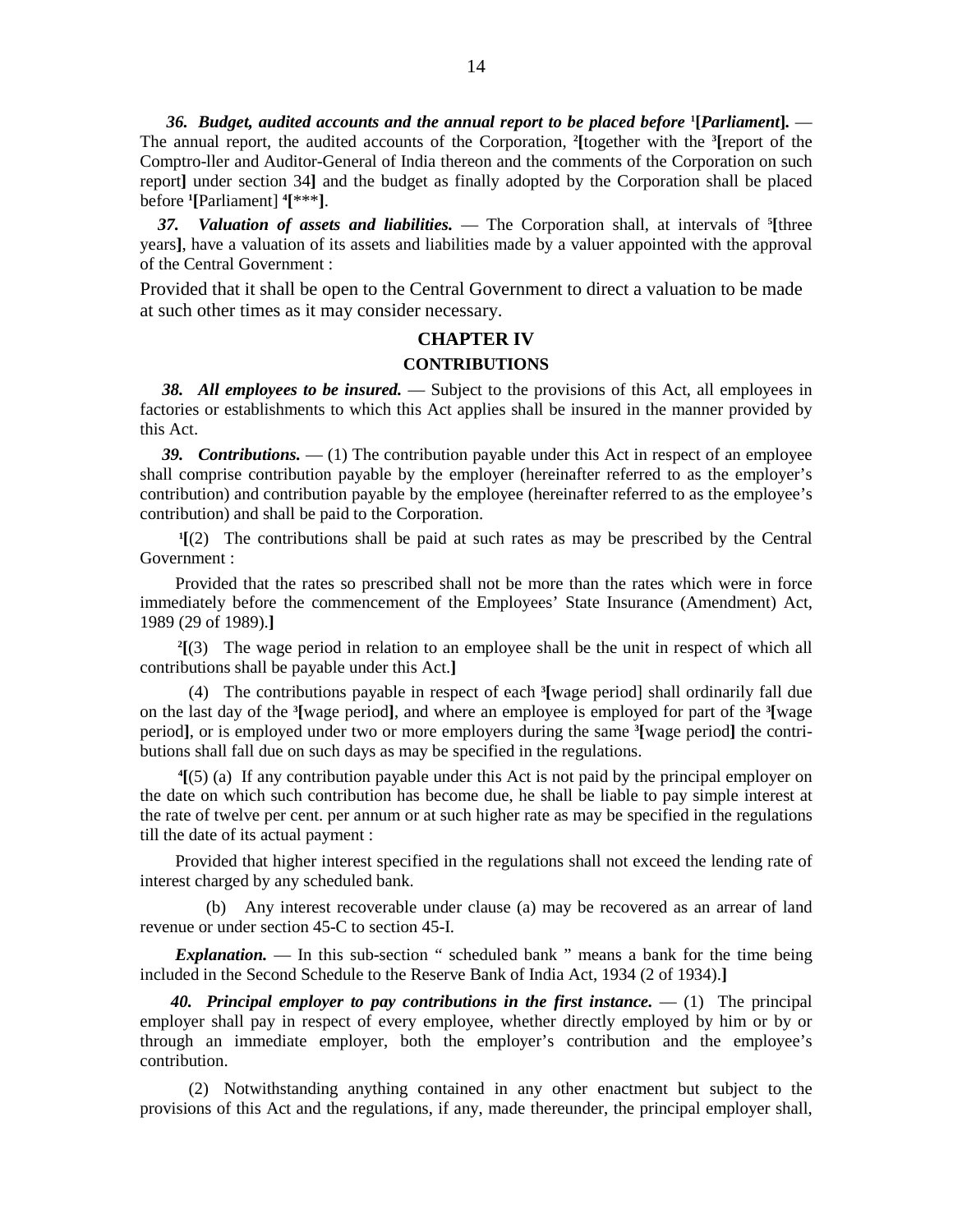in the case of an employee directly employed by him (not being an exempted employee), be entitled to recover from the employee the employee's contribution by reduction from his wages and not otherwise :

Provided that no such deduction shall be made from any wages other than such as relate to the period or part of the period in respect of which the contribution is payable] or in excess of the sum representing the employee's contribution for the period.

(3) Notwithstanding any contract to the contrary, neither the principal employer nor the immediate employer shall be entitled to deduct the employer's contribution from any wages payable to an employee or otherwise to recover it from him.

(4) Any sum deducted by the principal employer from wages under this Act shall be deemed to have been entrusted to him by the employee for the purpose of paying the contribution in respect of which it was deducted.

(5) The principal employer shall bear the expenses of remitting the contributions to the Corporation.

*41. Recovery of contributions from immediate employer.* — (1) A principal employer, who has paid contribution in respect of an employee employed by or through an immediate employer, shall be entitled to recover the amount of the contribution so paid (that is to say the employer's contribution as well as the employee's contribution, if any,) from the immediate employer, either by deduction from any amount payable to him by the principal employer under any contract, or as a debt payable by the immediate employer.

#### **1 [***Explanation.* — \* \* \***]**

**2 [**(1-A) The immediate employer shall maintain a register of employees employed by or through him as provided in the regulations and submit the same to the principal employer before the settlement of any amount payable under sub-section (1).**]**

(2) In the case referred to in sub-section (1), the immediate employer shall be entitled to recover the employee's contribution from the employee employed by or through him by deduction from wages and not otherwise, subject to the conditions specified in the proviso to subsection (2) of section 40.

*42. General provisions as to payment of contributions.* — (1) No employee's contribution shall be payable by or on behalf of an employee whose average daily wages **<sup>3</sup> [**during a wage period are below **<sup>4</sup> [**such wages as may be prescribed by the Central Government.**]]**

*Explanation.* — The average daily wages of an employee shall be calculated **<sup>1</sup> [**in such manner as may be prescribed by the Central Government**]**.

(2) Contribution (both the employer's contribution and the employee's contribution) shall be payable by the principal employer for each **<sup>2</sup> [**wage period**] <sup>3</sup> [**in respect of the whole or part of which wages are payable to the employee and not otherwise**]**.

- **4 [**(3) \*\*\*]
- $5(4)$ **[**(4) \*\*\*]
- **6 [**(5) \*\*\*]

*43. Method of payment of contribution.* — Subject to the provisions of this Act, the Corporation may make regulations for any matter relating or incidental to the payment and collection of contributions payable under this Act and without prejudice to the generality of the foregoing power such regulations may provide for —

(a) the manner and time of payment of contributions ;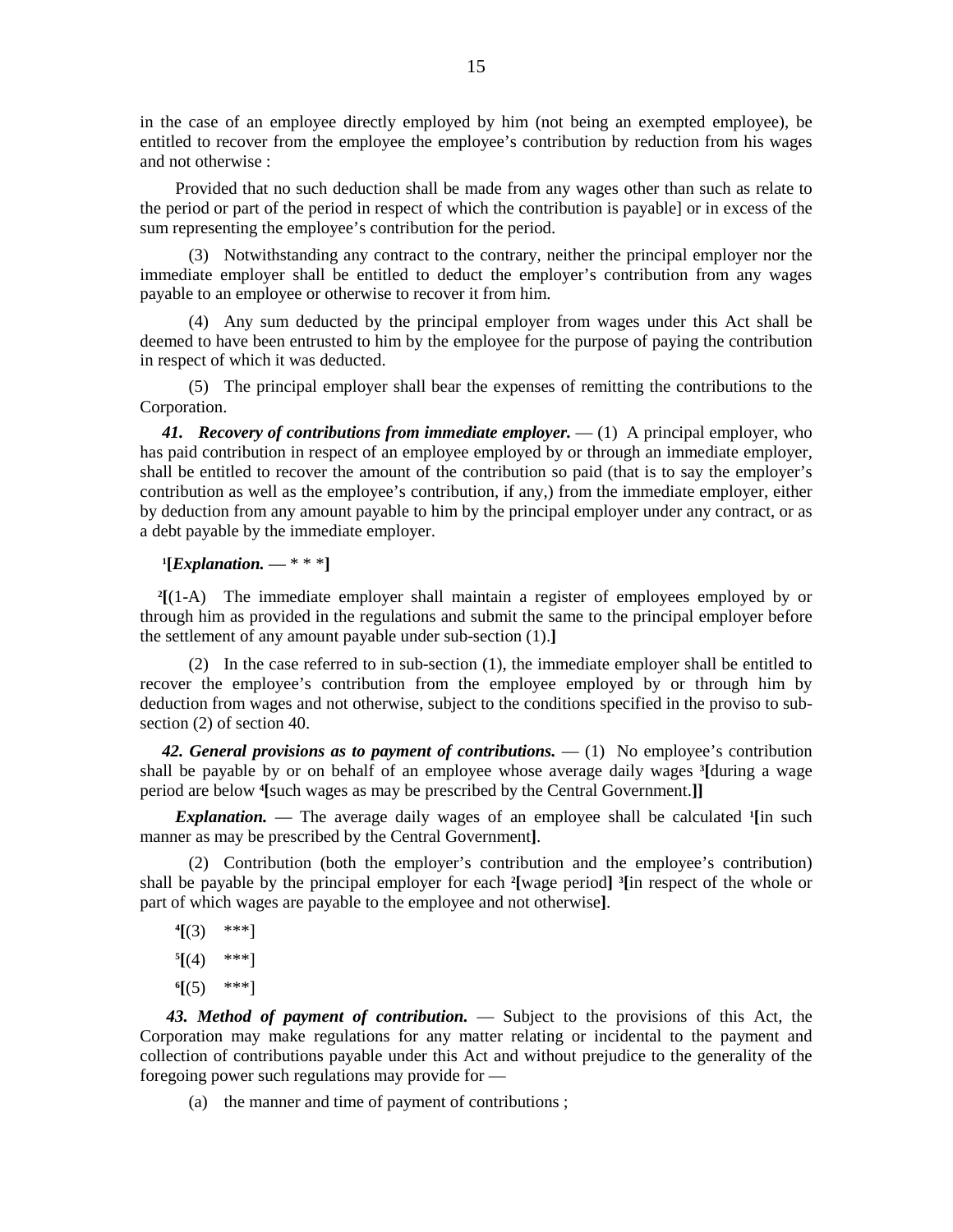(b) the payment of contributions by means of adhesive or other stamp affixed to or impressed upon books, cards or otherwise and regulating the manner, times and conditions in, at and under which, such stamps are to be affixed or impressed ;

 **1 [**(bb) the date by which evidence of contributions having been paid is to be received by the Corporation ;**]**

(c) the entry in or upon books or cards of particular of contributions paid and benefits distributed in the case of the insured persons to whom such books or cards relate ; and

(d) the issue, sale custody, production, inspection and delivery of books or cards and the replacement of books or cards which have been lost, destroyed or defaced.

**2 [***44. Employers to furnish returns and maintain registers, in certain cases.* — (1) Every principal and immediate employer shall submit to the Corporation or to such officer of the Corporation as it may direct such returns in such form and containing such particulars relating to persons employed by him or to any factory or establishment in respect of which he is the principal or immediate employer as may be specified in regulations made in this behalf.

(2) Where in respect of any factory or establishment the Corpo-ration has reason to believe that a return should have been submitted under sub-section (1) but has not been so submitted, the Corporation may require any person in charge of the factory or establishment to furnish such particulars as it may consider necessary for the purpose of enabling the Corporation to decide whether the factory or establish-ment is a factory or establishment to which this Act applies.

(3) Every principal and immediate employer shall maintain such registers or records in respect of his factory or establishment as may be required by regulations made in this behalf.**]**

*45.* **<sup>3</sup> [***Social Security Officers***]***, their functions and duties.* — (1) The Corporation may appoint such persons as **<sup>3</sup>** [Social Security Officers], as it thinks fit, for the purposes of this Act, within such local limits as it may assign to them.

(2) Any **<sup>1</sup>** [Social Security Officer] appointed by the Corporation under sub-section (1) (hereinafter referred to as **<sup>1</sup>** [Social Security Officer]), or other official of the Corporation authorised in this behalf by it may, for the purposes of enquiring into the correctness of any of the particulars stated in any return referred to in section 44 or for the purpose of ascertaining whether any of the provisions of this Act has been complied with —

- (a) require any principal or immediate employer to furnish to him such information as he may consider necessary for the purposes of this Act ; or
- (b) at any reasonable time enter any office, establishment, factory or other premises occupied by such principal or immediate employer and require any person found in charge thereof to produce to such **<sup>1</sup>** [Social Security Officer] or other official and allow him to examine such accounts, books and other documents relating to the employment of persons and payment of wages or to furnish to him such information as he may consider necessary ; or
- (c) examine, with respect to any matter relevant to the purposes aforesaid, the principal or immediate employer, his agent or servant, or any person found in such factory, establishment, office or other premises, or any person whom the said **<sup>1</sup>** [Social Security Officer] or other official has reasonable cause to believe to be or to have been an employee ;
- $^{2}[(d)]$ make copies of, or take extracts from, any register, account book or other document maintained in such factory, establishment, office or other premises ;
	- (e) exercise such other powers as may be prescribed.**]**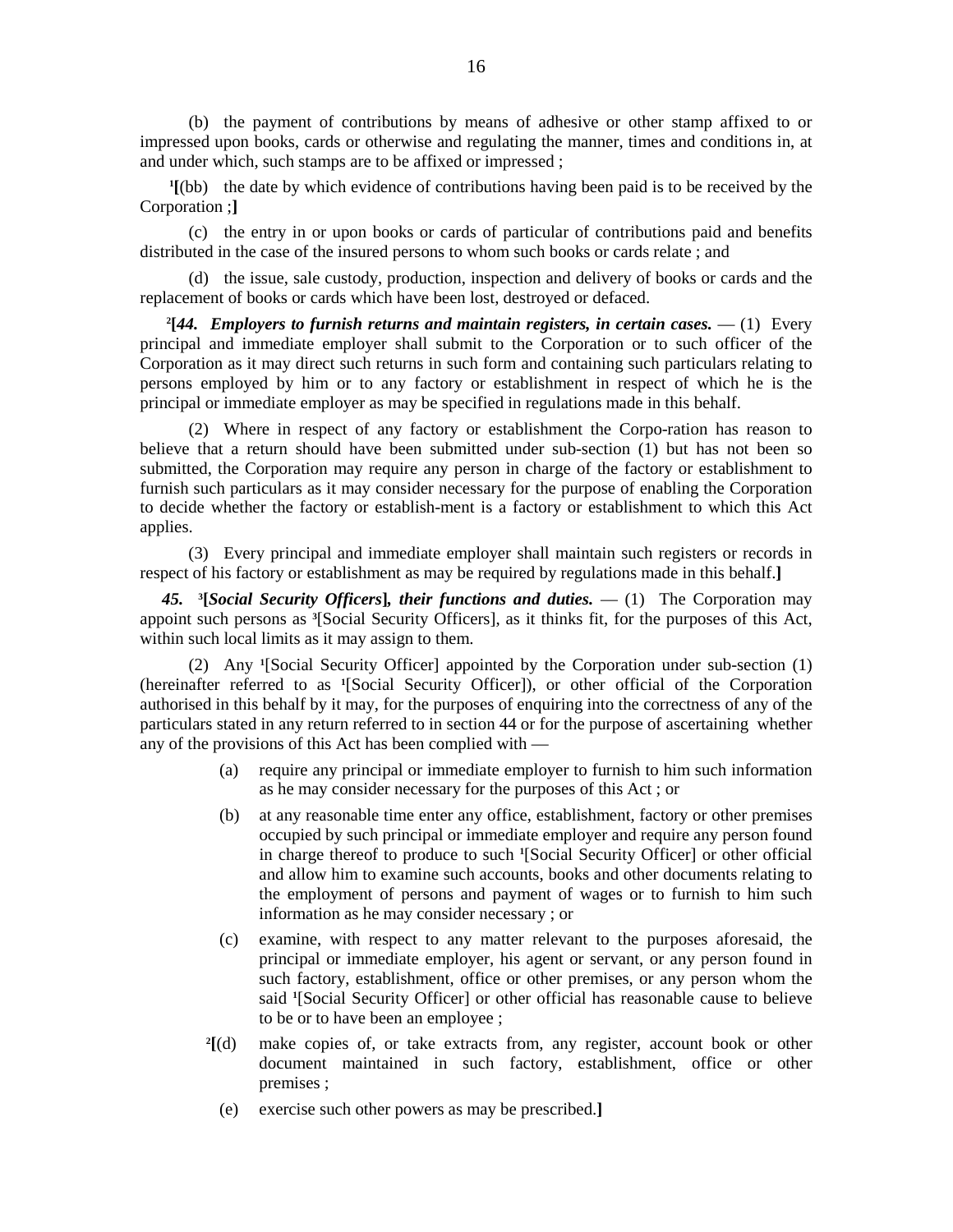(3) **<sup>1</sup>** [A Social Security Officer] shall exercise such functions and perform such duties as may be authorised by the Corporation or as may be specified in the regulations.

**2 [**(4) Any officer of the Corporation authorised in this behalf by it may, carry out reinspection or test inspection of the records and returns submitted under section 44 for the purpose of verifying the correctness and quality of the inspection carried out by a Social Security Officer.**]**

**3 [***45-A. Determination of contributions in certain cases.* — (1) Where in respect of a factory or establishment no returns, particulars, registers or records are submitted, furnished or maintained in accor-dance with the provisions of section 44 or any **<sup>4</sup>** [Social Security Officer] or other official of the Corporation referred to in sub-section (2) of section 45 is **<sup>5</sup> [**prevented in any manner**]** by the principal or immediate employer or any other person, in exercising his functions or discharging his duties under section 45, the Corporation may, on the basis of information available to it, by order, determine the amount of contributions payable in respect of the employees of that factory or establishment.]

**6 [**Provided that no such order shall be passed by the Corporation unless the principal or immediate employer or the person in charge of the factory or establishment has been given a reasonable opportunity of being heard.]

**1 [**Provided further that no such order shall be passed by the Corporation in respect of the period beyond five years from the date on which the contribution shall become payable.]

(2) An order made by the Corporation under sub-section (1) shall be sufficient proof of the claim of the Corporation under section 75 or for recovery of the amount determined by such order as an arrear of land revenue under section 45-B **<sup>2</sup> [**or the recovery under section 45-C to section 45-I**]**.

**3 [***45-AA. Appellate Authority.* — If an employer is not satisfied with the order referred in section 45-A, he may prefer an appeal to an appellate authority as may be provided by regulation, within sixty days of the date of such order after depositing twenty-five per cent. of the contribution so ordered or the contribution as per his own calculation, whichever is higher, with the Corporation :

Provided that if the employer finally succeeds in the appeal, the Corporation shall refund such deposit to the employer together with such interest as may be specified in the regulation.**]**

*45-B. Recovery of contributions.* — Any contribution payable under this Act may be recovered as an arrear of land revenue.**]**

**4 [***45-C. Issue of certificate to the Recovery Officer.* — (1) Where any amount is in arrear under this Act, the authorised officer may issue, to the Recovery Officer, a certificate under his signature specifying the amount of arrears and the Recovery Officer, on receipt of such certificate, shall proceed to recover the amount specified therein from the factory or establishment or, as the case may be, the principal or immediate employer by one or more of the modes mentioned below : —

(a) attachment and sale of the movable or immovable property of the factory or establishment or, as the case may be, the principal or immediate employer ;

(b) arrest of the employer and his detention in prison ;

(c) appointing a receiver for the management of the movable or immovable properties of the factory or establishment, or, as the case may be, the employer :

Provided that the attachment and sale of any property under this section shall first be effected against the properties of the factory or establishment and where such attachment and sale is insufficient for recovering the whole of the amount of arrears specified in the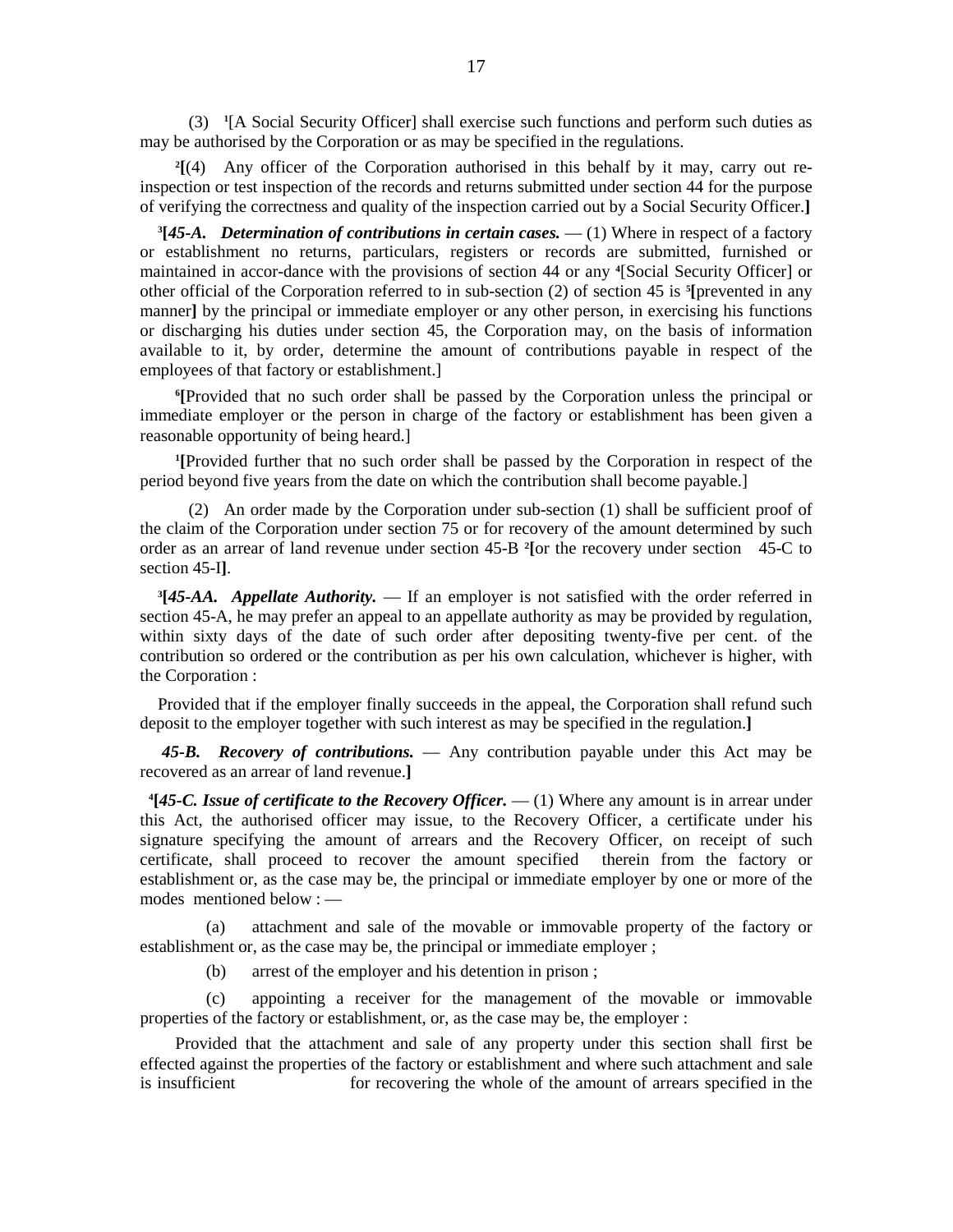certificate, the Recovery Officer may take such proceedings against the property of the employer for recovery of the whole or any part of such arrears.

(2) The authorised officer may issue a certificate under sub-section (1) notwithstanding that proceedings for recovery of the arrears by any other mode have been taken.

45-D. Recovery officer to whom certificate is to be forwarded. — (1) The authorised officer may forward the certificate referred to in section 45-C to the Recovery Officer within whose jurisdiction the employer —

- (a) carries on his business or profession or within whose jurisdiction the principal place of his factory or establishment is situate ; or
- (b) resides or any movable or immovable property of the factory or establishment or the principal or immediate employer is situate.

(2) Where a factory or an establishment or the principal or immediate employer has property within the jurisdiction of more than one Recovery Officer and the Recovery Officer to whom a certificate is sent by the authorised officer —

- (a) is not able to recover the entire amount by the sale of the property, movable or immovable, within his jurisdiction ; or
- (b) is of the opinion that, for the purpose of expediting or securing the recovery of the whole or any part of the amount, it is necessary so to do,

he may send the certificate or, where only a part of the amount is to be recovered, a copy of the certificate certified in the manner prescribed by the Central Government and specifying the amount to be recovered to the Recovery Officer within whose jurisdiction the factory or establishment or the principal or immediate employer has property or the employer resides, and thereupon that Recovery Officer shall also proceed to recover the amount due under this section as if the certificate or the copy thereof had been the certificate sent to him by the authorised officer.

45-E. Validity of certificate and amendment thereof.  $-$  (1) When the authorised officer issues a certificate to a Recovery Officer under section 45-C, it shall not be open to the factory or establishment or the principal or immediate employer to dispute before the Recovery Officer the correctness of the amount, and no objection to the certificate on any other ground shall also be entertained by the Recovery Officer.

(2) Notwithstanding the issue of a certificate to a Recovery Officer, the authorised officer shall have power to withdraw the certificate or correct any clerical or arithmetical mistake in the certificate by sending an intimation to the Recovery Officer.

(3) The authorised officer shall intimate to the Recovery Officer any orders withdrawing or canceling a certificate or any correction made by him under sub-section (2) or any amendment made under sub-section (4) of section 45-F.

*45-F. Stay of proceedings under certificate and amendment or withdrawal thereof.* — (1) Notwithstanding that a certificate has been issued to the Recovery Officer for the recovery of any amount, the authorised officer may grant time for the payment of the amount, and thereupon the Recovery Officer shall stay the proceedings until the expiry of the time so granted.

(2) Where a certificate for the recovery of amount has been issued, the authorised officer shall keep the Recovery Officer informed of any amount paid or time granted for payment, subsequent to the issue of such certificate.

(3) Where the order giving rise to a demand of amount for which a certificate for recovery has been issued has been modified in appeal or other proceedings under this Act, and, as a consequence thereof, the demand is reduced but the order is the subject-matter of a further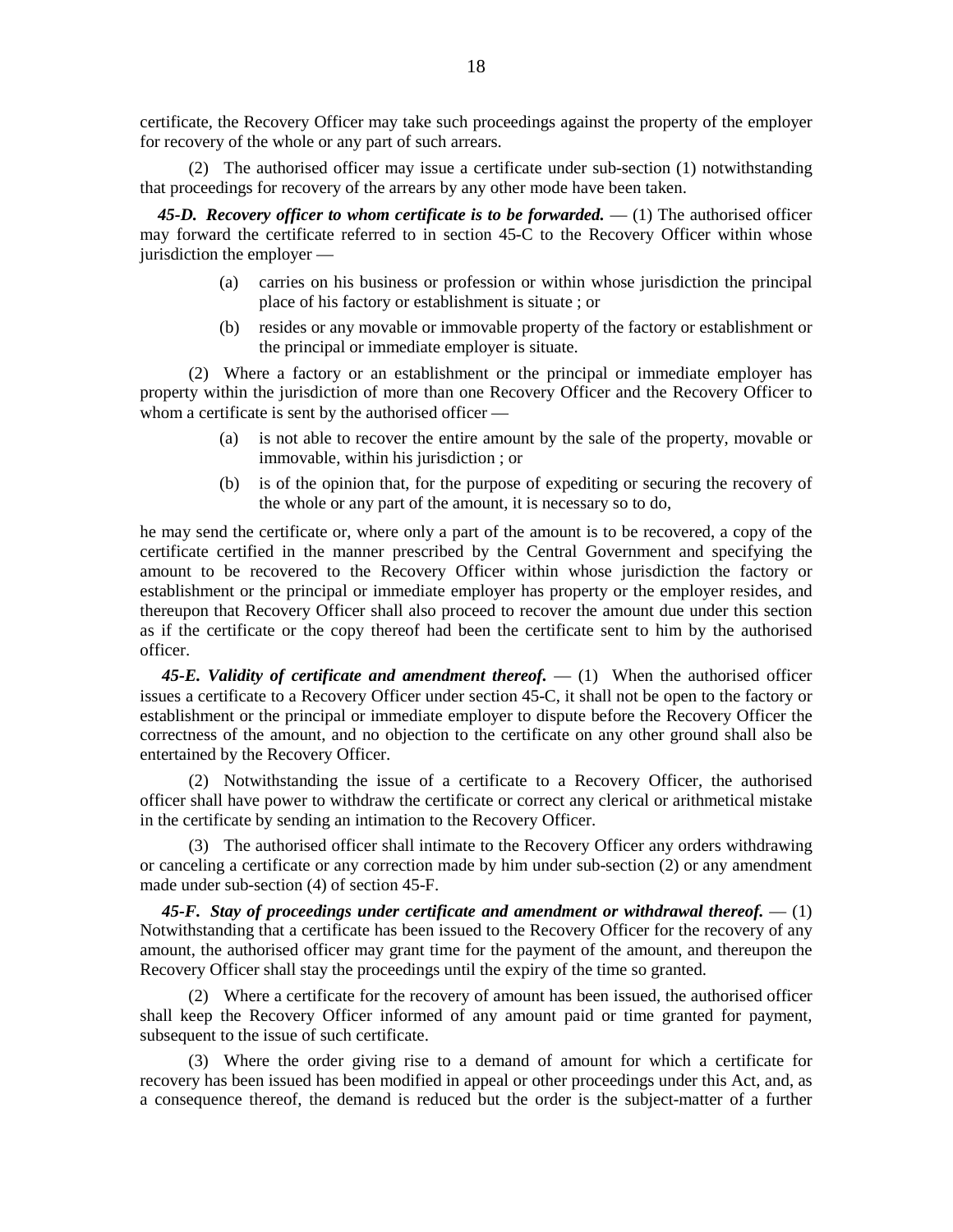proceeding under this Act, the authorised officer shall stay the recovery of such part of the amount of the certificate as pertains to the said reduction for the period for which the appeal or other proceeding remains pending.

(4) Where a certificate for the recovery of amount has been issued and subsequently the amount of the outstanding demand is reduced as a result of an appeal or other proceedings under this Act, the authorised officer shall, when the order which was the subject-matter of such appeal or other proceeding has become final and conclusive, amend the certificate or withdraw it, as the case may be.

*45-G. Other modes of recovery.* — (1) Notwithstanding the issue of a certificate to the Recovery Officer under section 45-C, the Director-General or any other officer authorised by the Corporation may recover the amount by any one or more of the modes provided in this section.

(2) If any amount is due from any person to any factory or establishment or, as the case may be, the principal or immediate employer who is in arrears, the Director-General or any other officer authorised by the Corporation in this behalf may require such person to deduct from the said amount the arrears due from such factory or establishment or, as the case may be, the principal or immediate employer under this Act and such person shall comply with any such requisition and shall pay the sum so deducted to the credit of the Corporation :

Provided that nothing in this sub-section shall apply to any part of the amount exempt from attachment in execution of a decree of a civil court under section 60 of the Code of Civil Procedure, 1908 (5 of 1908).

(3) (i) The Director-General or any other officer authorised by the Corporation in this behalf may, at any time or from time to time, by notice in writing, require any person from whom money is due or may become due to the factory or establishment or, as the case may be, the principal or immediate employer or any person who holds or may subsequently hold money for or on account of the factory or establishment or as the case may be, the principal or immediate employer, to pay to the Director-General either forthwith upon the money becoming due or being held or at or within the time specified in the notice (not being before the money becomes due or is held) so much of the money as is sufficient to pay the amount due from the factory or establishment or, as the case may be, the principal or immediate employer in respect of arrears or the whole of the money when it is equal to or less than that amount.

(ii) A notice under this sub-section may be issued to any person who holds or may subsequently hold any money for or on account of the principal or immediate employer jointly with any other person and for the purposes of this sub-section, the shares of the joint-holders in such account shall be presumed, until the contrary is proved to be equal.

(iii) A copy of the notice shall be forwarded to the principal or immediate employer at his last address known to the Director-General or, as the case may be, the officer so authorised and in the case of a joint account to all the joint-holders at their last addresses known to the Director-General or the officer so authorised.

(iv) Save as otherwise provided in this sub-section, every person to whom a notice is issued under this sub-section shall be bound to comply with such notice, and, in particular, where any such notice is issued to a post office, bank or an insurer, it shall not be necessary for any pass book, deposit receipt, policy or any other document to be produced for the purpose of any entry, endorsement or the like being made before payment is made notwithstanding any rule, practice or requirement to the contrary.

(v) Any claim respecting any property in relation to which a notice under this subsection has been issued arising after the date of the notice shall be void as against any demand contained in the notice.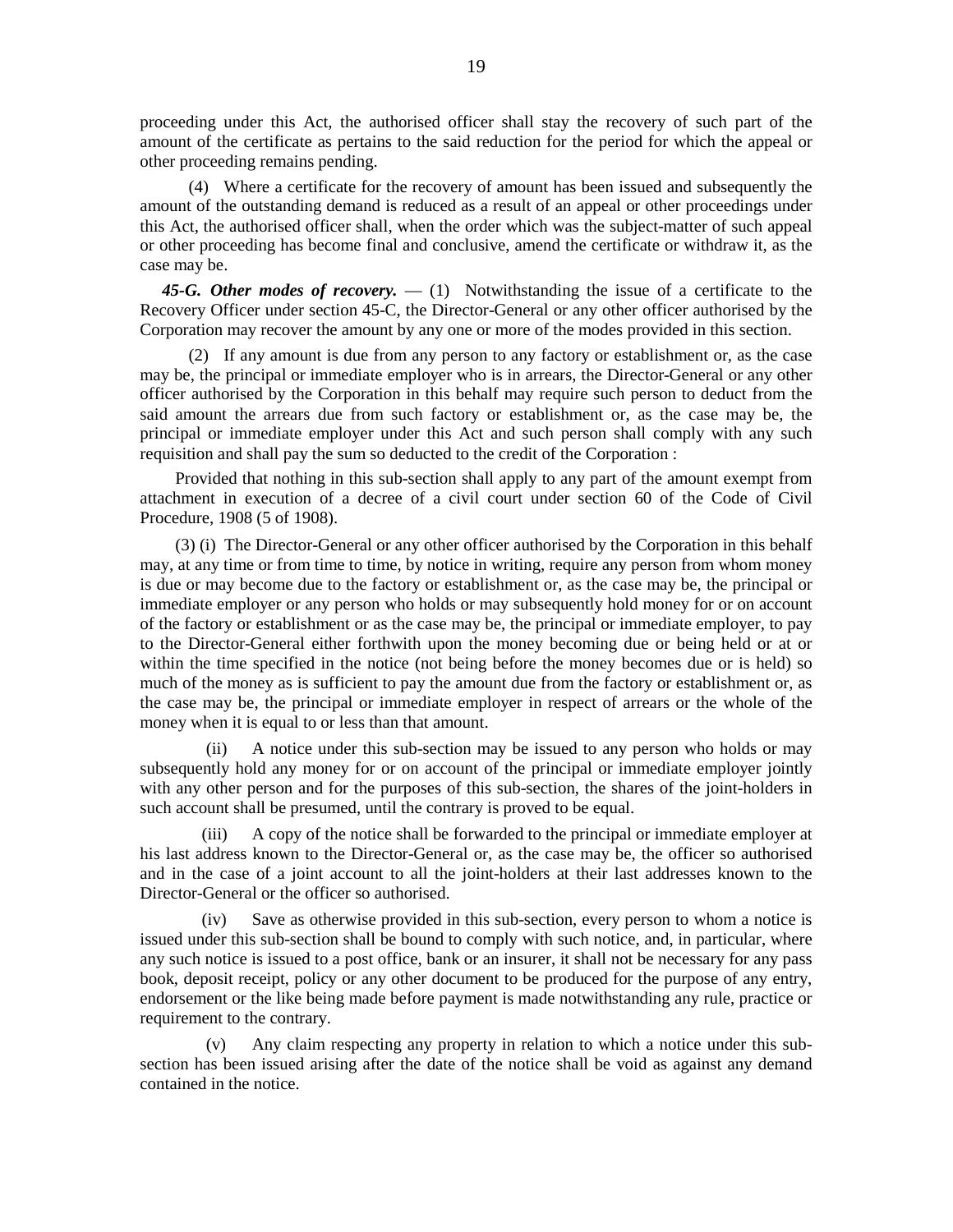(vi) Where a person to whom a notice under this sub-section is sent objects to it by a statement on oath that the sum demanded or any part thereof is not due to the principal or immediate employer or that he does not hold any money for or on account of the principal or immediate employer, then, nothing contained in this sub-section shall be deemed to require such person to pay any such sum or part thereof, as the case may be, but if it is discovered that such statement was false in any material particulars, such person shall be personally liable to the Director-General or the officer so authorised to the extent of his own liability to the principal or immediate employer on the date of the notice, or to the extent of the principal or immediate employer's liability for any sum due under this Act, whichever is less.

 (vii) The Director-General or the officer so authorised may, at any time or from time to time, amend or revoke any notice issued under this sub-section or extend the time for making any payment in pursuance of such notice.

 (viii) The Director-General or the officer so authorised shall grant a receipt for any amount paid in compliance with a notice issued under this sub-section and the person so paying shall be fully discharged from his liability to the principal or immediate employer to the extent of the amount so paid.

(ix) Any person discharging any liability to the principal or immediate employer after the receipt of a notice under this sub-section shall be personally liable to the Director-General or the officer so authorised to the extent of his own liability to the principal or immediate employer so discharged or to the extent of the principal or immediate employer's liability for any sum due under this Act, whichever is less.

(x) If the person to whom a notice under this sub-section is sent fails to make payment in pursuance thereof to the Director- General or the officer so authorised, he shall be deemed to be a principal or immediate employer in default in respect of the amount specified in the notice and further proceedings may be taken against him for the realisation of the amount as if it were an arrear due from him, in the manner provided in sections 45-C to 45-F and the notice shall have the same effect as an attachment of a debt by the Recovery Officer in exercise of his powers under section 45-C.

(4) The Director-General or the officer authorised by the Corporation in this behalf may apply to the court in whose custody there is money belonging to the principal or immediate employer for payment to him of the entire amount of such money, or if it is more than the amount due, an amount sufficient to discharge the amount due.

(5) The Director-General or any officer of the Corporation may, if so authorised by the Central Government by general or special order, recover any arrears of amount due from a factory or an establishment or, as the case may be, from the principal or immediate employer by distraint and sale of its or his movable property in the manner laid down in the Third Schedule to the Income-tax Act, 1961 (43 of 1961).

*45-H. Application of certain provisions of the Income-Tax Act.* — The provisions of the Second and Third Schedules to the Income-tax Act, 1961 (43 of 1961) and the Income-tax (Certificate Proceedings) Rules, 1962, as in force from time to time, shall apply with necessary modifications as if the said provisions and the rules referred to the arrears of the amount of contributions, interests or damages under this Act instead of to the income-tax :

Provided that any reference in the said provisions and the rules to the " assessee " shall be construed as a reference to a factory or an establishment or the principal or immediate employer under this Act.

 *45-I. Definitions.* — For the purposes of sections 45-C to 45-H, —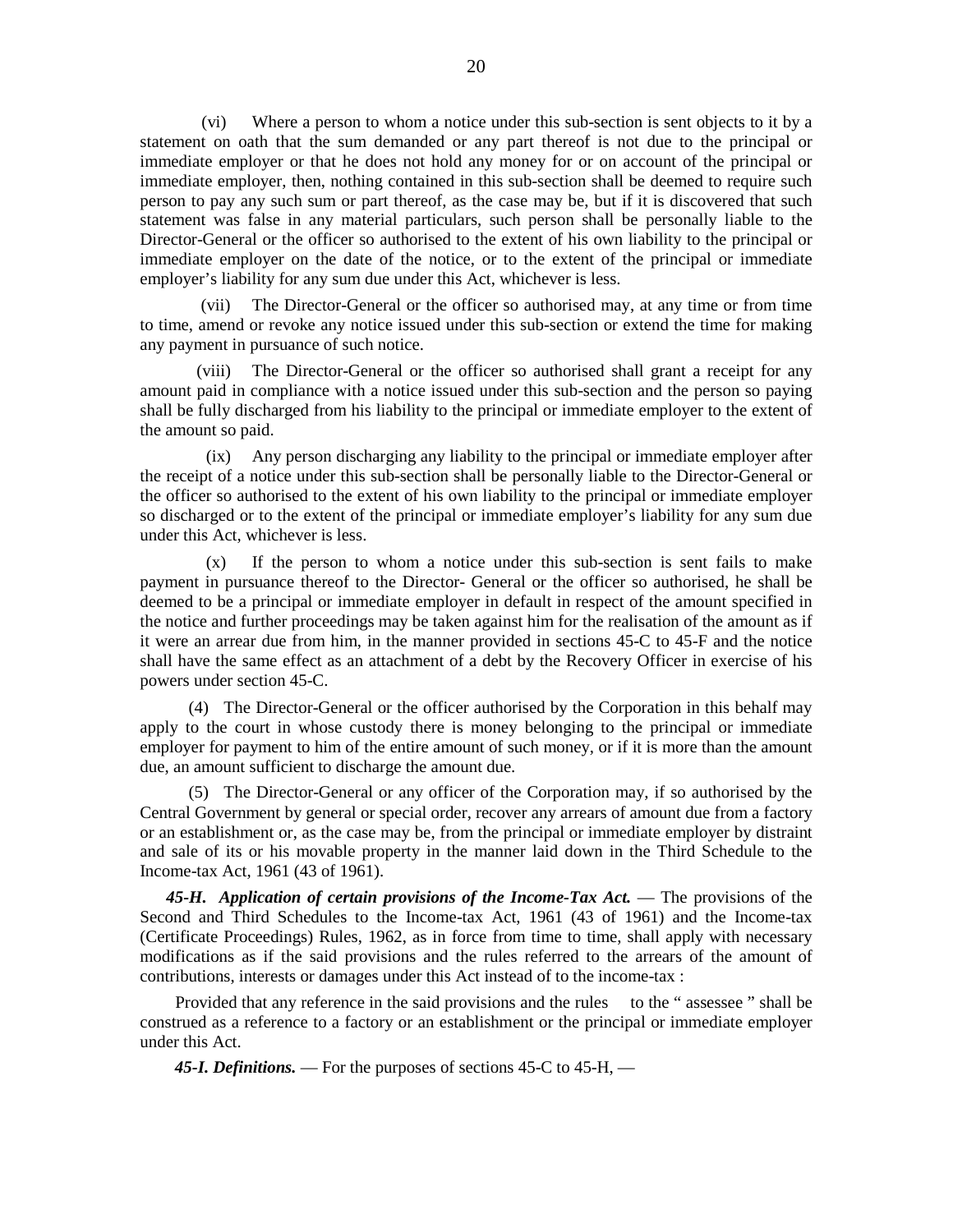(a) " authorised officer " means the Director-General, Insurance Commissioner, Joint Insurance Commissioner, Regional Director or such other officer as may be authorised by the Central Government, by notification in the Official Gazette ;

(b) " Recovery Officer " means any officer of the Central Government, State Government or the Corporation, who may be authorised by the Central Government, by notification in the Official Gazette, to exercise the powers of a Recovery Officer under this Act.**]**

# **CHAPTER V**

## **BENEFITS**

*46. Benefits.* — (1) Subject to the provisions of this Act, the insured persons, **<sup>1</sup> [**their dependants or the persons hereinafter mentioned, as the case may be,**]** shall be entitled to the following benefits, namely : —

- (a) periodical payments to any insured person in case of his sickness certified by a duly appointed medical practitioner **<sup>2</sup> [**or by any other person possessing such qualifications and experience as the Corporation may, by regulations, specify in this behalf**]** (hereinafter referred to as sickness benefit) ;
- $\frac{3}{2}$ (b) **[**(b) periodical payments to an insured woman in case of confinement or miscarriage or sickness arising out of pregnancy, confinement, premature birth of child or miscarriage, such woman being certified to be eligible for such payments by an authority specified in this behalf by the regulations (hereinafter referred to as maternity benefit) ;**]**
	- (c) periodical payments to an insured person suffering from disablement as a result of an employment injury sustained as an employee under this Act and certified to be eligible for such payments by an authority specified in this behalf by the regulations (hereinafter referred to as disablement benefit) ;
	- (d) periodical payments to such dependants of an insured person who dies as a result of an employment injury sustained as an employee under this Act, as are entitled to compensation under this Act (hereinafter referred to as dependants' benefit) ; **<sup>1</sup> [\*\*\*]**
	- (e) medical treatment for and attendance on insured persons (hereinafter referred to as medical benefit) ; **<sup>2</sup> [**and**]**
- $\frac{3}{f(f)}$ payment to the eldest surviving member of the family of an insured person who has died, towards the expenditure on the funeral of the deceased insured person, or, where the insured person did not have a family or was not living with his family at the time of his death, to the person who actually incurs the expenditure on the funeral of the deceased insured person (to be known as **<sup>4</sup> [**funeral expenses**].**

Provided that the amount of such payment shall not exceed **<sup>5</sup> [**such amount as may be prescribed by the Central Government] and the claim for such payment shall be made within three months of the death of the insured person or within such extended period as the Corporation or any officer or authority authorised by it in this behalf may allow.**]**

(2) The Corporation may, at the request of the appropriate Government, and subject to such conditions as may be laid down in the regulations, extend the medical benefits to the family of an insured person.

### **6 [***47. When person eligible for sickness benefit.* **— \*\*\*]**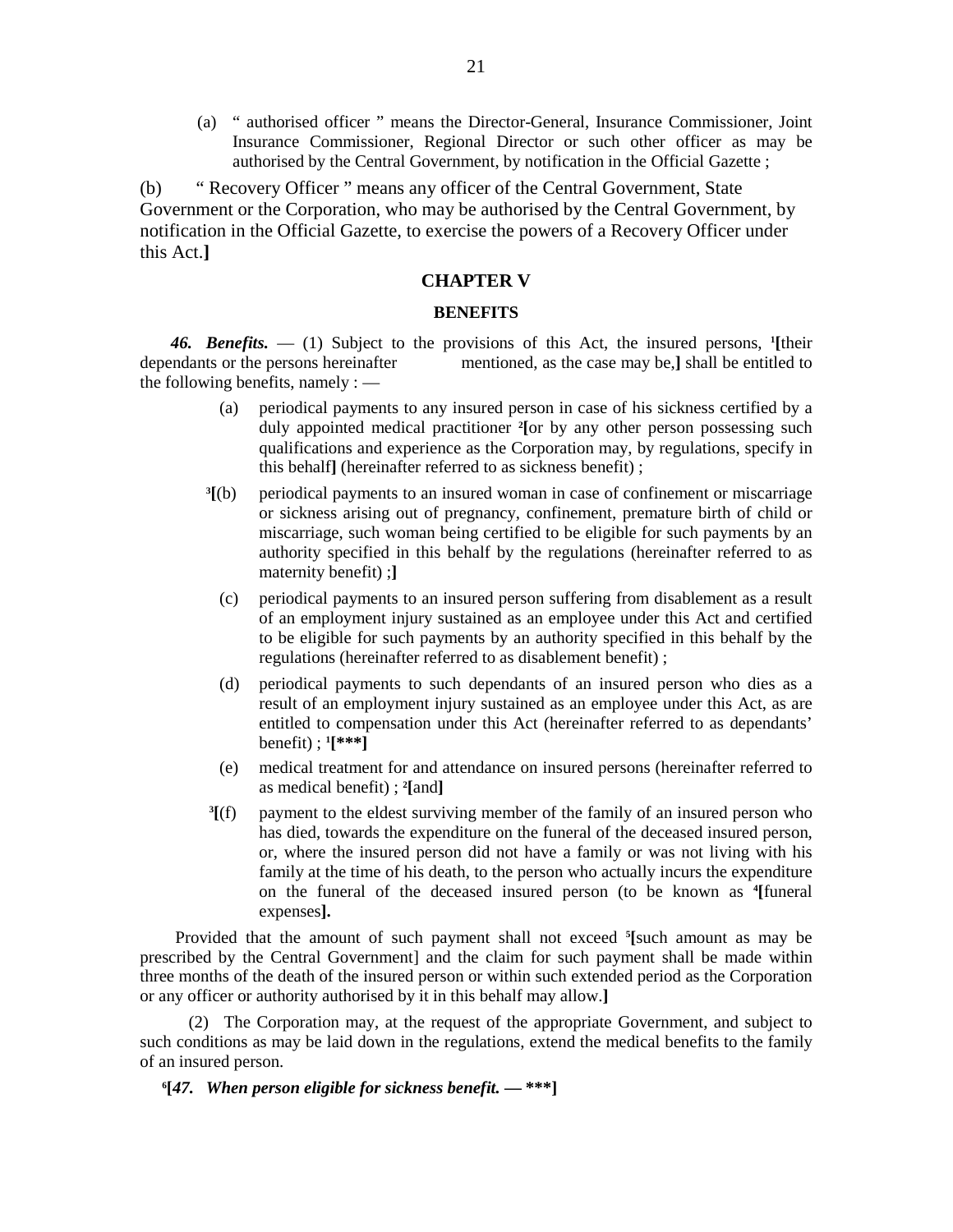#### **1 [***48. When person deemed available for sickness benefit.* — *\*\*\**]

**2 [***49. Sickness benefit.* — The qualification of a person to claim sickness benefit, the conditions subject to which such benefit may be given, the rate and period thereof shall be such as may be prescribed by the Central Government.

*50. Maternity Benefit.* — The qualification of an insured woman to claim maternity benefit, the conditions subject to which such benefit may be given, the rates and period thereof shall be such as may be prescribed by the Central Government.**]**

**3 [***51. Disablement benefit.* — Subject to the provisions of this Act **<sup>4</sup> [**\* \* \*] —

- (a) a person who sustains temporary disablement for not less than three days (excluding the day of accident) shall be entitled to periodical payment **<sup>5</sup> [**at such rates and for such periods and subject to such conditions as may be prescribed by the Central Government**]** ;
- (b) a person who sustains permanent disablement, whether total or partial, shall be entitled to periodical payment **<sup>6</sup> [**at such rates and for such periods and subject to such conditions as may be prescribed by the Central Government**]**.

**1 [**\* \* \*]

*\*51-A. Presumption as to accident arising in course of employment.* — For the purposes of this Act, an accident arising in the course of **<sup>2</sup> [**an employee's**]** employment shall be presumed, in the absence of evidence to the contrary, also to have arisen out of that employment.

*\*51-B. Accidents happening while acting in breach of regulations, etc.* — An accident shall be deemed to arise out of and in the course of **<sup>2</sup> [**an employee's**]** employment not withstanding that he is at the time of the accident acting in contravention of the provisions of any law applicable to him, or of any orders given by or on behalf of his employer or that he is acting without instructions from his employer, if —

- (a) the accident would have been deemed so to have arisen had the act not been done in contravention as aforesaid or without instructions from his employer, as the case may be ; and
- (b) the act is done for the purpose of and in connection with the employer's trade or business.

*\*51-C. Accidents happening while travelling in employer's transport.* — (1) An accident happening while an **<sup>3</sup> [**employee**]** is, with the express or implied permission of his employer, travelling as a passenger by any vehicle to or from his place of work shall, notwithstanding that he is under no obligation to his employer to travel by that vehicle, be deemed to arise out of and in the course of his employment, if —

- (a) the accident would have been deemed so to have arisen had he been under such obligation ; and
- (b) at the time of the accident, the vehicle
	- (i) is being operated by or on behalf of his employer or some other person by whom it is provided in pursuance of arrangements made with his employer ; and
	- (ii) is not being operated in the ordinary course of public transport service.
- (2) In this section " vehicle " includes a vessel and an aircraft.

*\*51-D. Accidents happening while meeting emergency.* — An accident happening to an **1 [**employee**]** in or about any premises at which he is for the time being employed for the purpose of his employer's trade or business shall be deemed to arise out of and in the course of his employment, if it happens while he is taking steps, on an actual or supposed emergency at those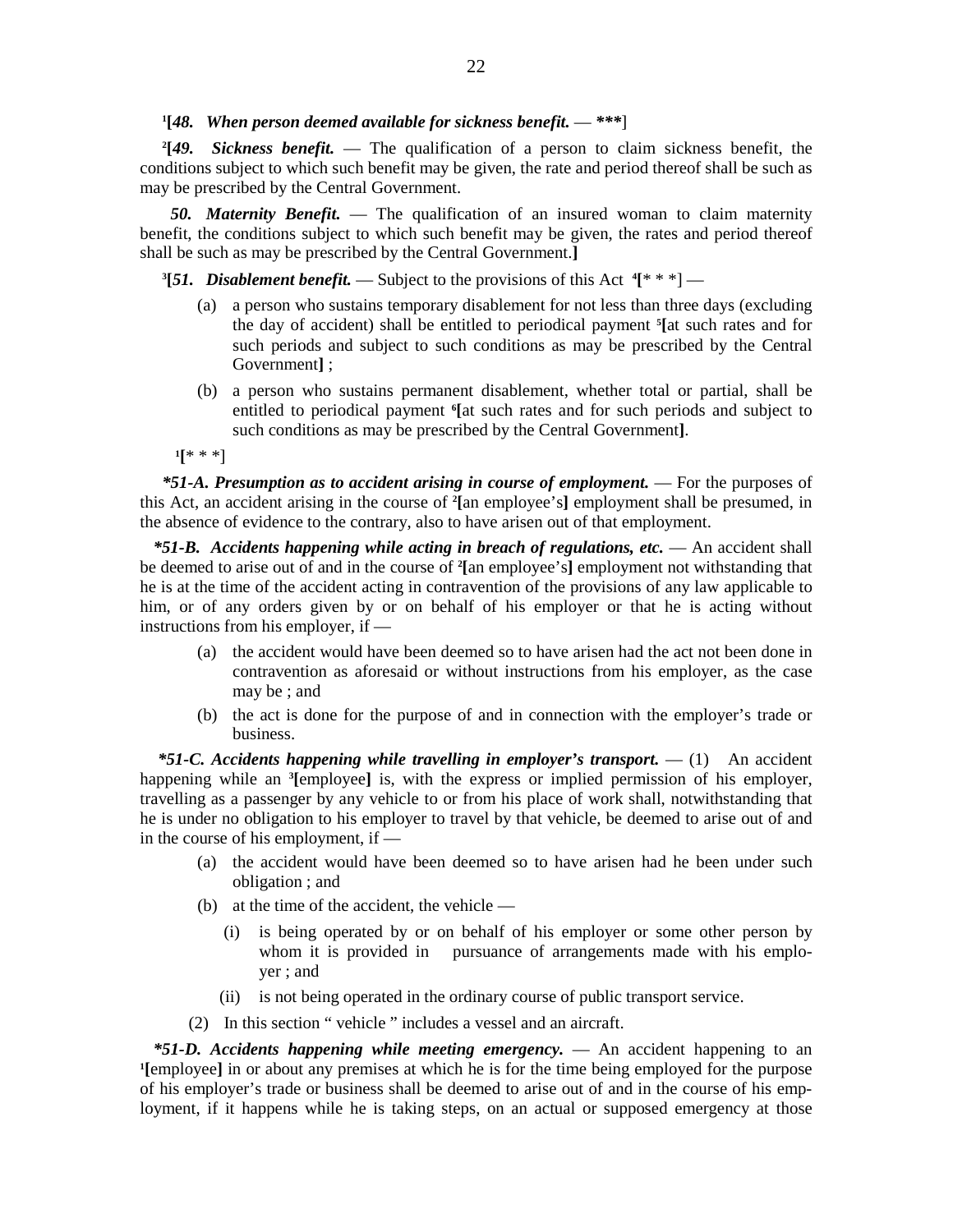premises, to rescue, succour or protect persons who are, or are thought to be or possibly to be, injured or imperiled, or to avert or minimize serious damage to property.**]**

**2 [***51-E. Accidents happening while commuting to the place of work and vice versa.* — An accident occuring to an employee while commuting from his residence to the place of employment for duty or from the place of employment to his residence after performing duty, shall be deemed to have arisen out of and in the course of employment if nexus between the circumstances, time and place in which the accident occured and the employment is established.**]**

**3 [***52. Dependants' benefit.* — (1) If an insured person dies as a result of an employment injury sustained as an employee under this Act (whether or not he was in receipt of any periodical payment for temporary disablement in respect of the injury) dependants' benefit shall be payable **1 [**at such rates and for such periods and subject to such conditions as may be prescribed by the Central Government**]** to his dependants specified in **<sup>2</sup> [**sub-clause (i), sub-clause (i-a) and**]** subclause (ii) of clause  $(6-A)$  of section 2.

(2) In case the insured person dies without leaving behind him the dependants as aforesaid, the dependants' benefit shall be paid to the other dependants of the deceased **<sup>3</sup> [**at such rates and for such periods and subject to such conditions as may be prescribed by the Central Government.**]**

*\*52-A. Occupational disease.* — (1) If an employee employed in any establishment specified in Part A of the Third Schedule contracts any disease specified therein as an occupational disease peculiar to that employment, or if an employee employed in the employment specified in Part B of that Schedule for a continuous period of not less than six months contracts any disease specified therein as an occupational disease peculiar to that employment or if an employee employed in any employment specified in Part C of that Schedule for such continuous period as the Corporation may specify in respect of each such employment, contracts any disease specified therein as an occupational disease peculiar to that employment, the contracting of the disease shall, unless the contrary is proved, be deemed to be an " employment injury " arising out of and in the course of employment.

(2) (i) Where the Central Government or a State Government, as the case may be, adds any description of employment to the employment specified in Schedule III to the Workmen's Compensation Act, 1923\* (8 of 1923) by virtue of the powers vested in it under sub-section (3) of Sec. 3 of the said Act, the said description of employment and the occupational diseases specified under that sub-section as peculiar to that description of employment shall be deemed to form part of the Third Schedule.

 (ii) Without prejudice to the provisions of clause (i), the Corporation after giving, by notification in the Official Gazette, not less than three months' notice of its intention so to do, may, by a like notification, add any description of employment to the employments specified in the Third Schedule and shall specify in the case of employments so added the diseases which shall be deemed for the purposes of this section to be occupational diseases peculiar to those employments respectively and thereupon the provisions of this Act shall apply, as if such diseases had been declared by this Act to be occupational diseases peculiar to those employments.

(3) Save as provided by sub-sections (1) and (2), no benefit shall be payable to an employee in respect of any disease unless the disease is directly attributable to a specific injury by accident arising out of and in the course of his employment.

(4) The provisions of section 51-A shall not apply to the cases to which this section apply.**]**

**1 [***53. Bar against receiving or recovery of compensation or damages under any other law.* — An insured person or his dependants shall not be entitled to receive or recover, whether from the employer of the insured person or from any other person, any compensation or damages under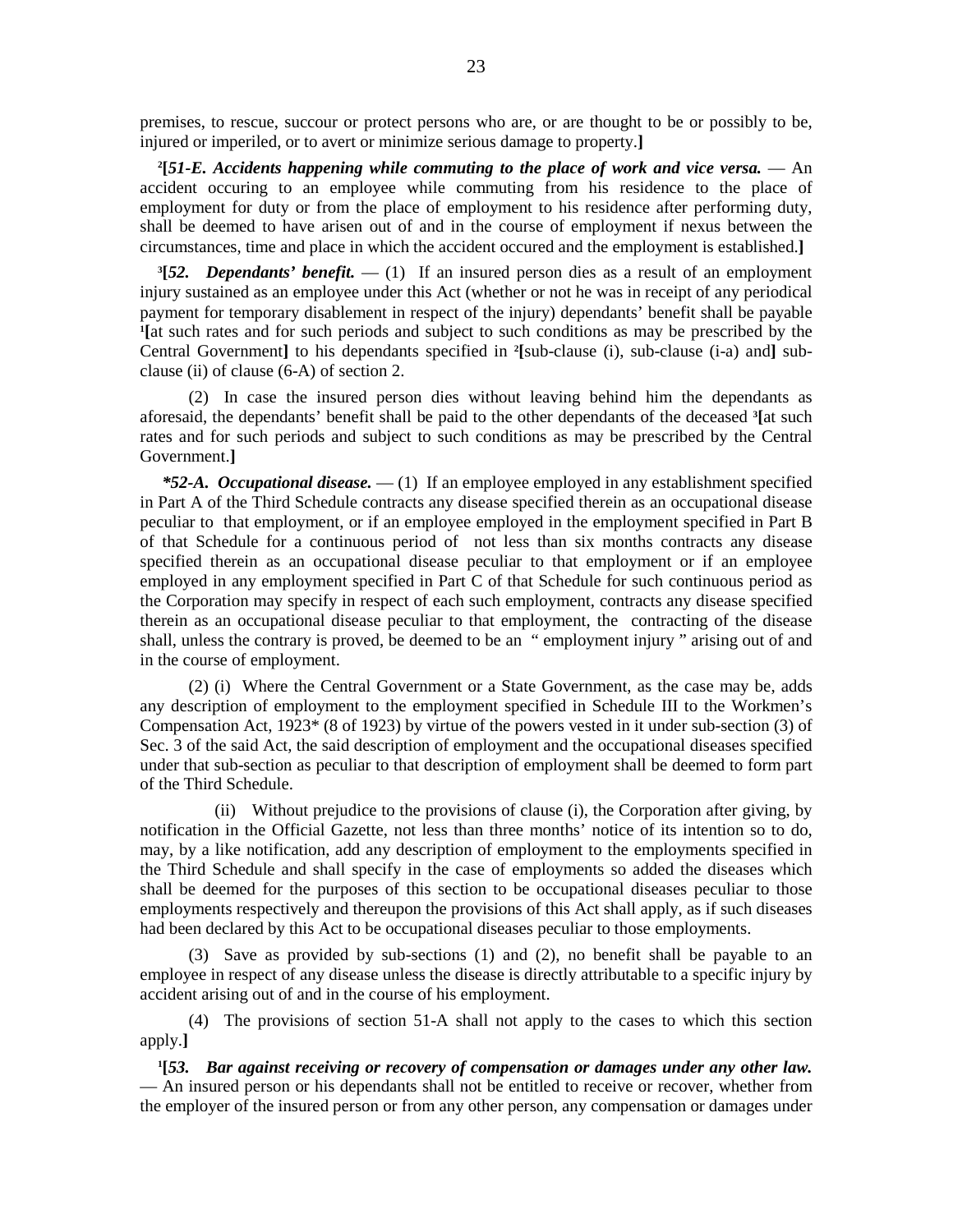the Workmen's Compensation Act, 1923\* (8 of 1923), or any other law for the time being in force or otherwise, in respect of an employment injury sustained by the insured person as an employee under this Act.**]**

**1 [***54. Determination of question of disablement.* — Any question —

- (a) whether the relevant accident has resulted in permanent disablement ; or
- (b) whether the extent of loss of earning capacity can be assessed provisionally or finally ; or
- (c) whether the assessment of the proportion of the loss of earning capacity is provisional or final ; or
- (d) in the case of provisional assessment, as to the period for which such assessment shall hold good, shall be determined by a medical board constituted in accordance with the provisions of the regulations and any such question shall hereafter be referred to as the " disablement question ".

*54-A. References to medical boards and appeals to medical appeal tribunals and Employees' Insurance Courts.* — (1) The case of any insured person for permanent disablement benefit shall be referred by the Corporation to a medical board for determination of the disablement question and if, on that or any subsequent reference, the extent of loss of earning capacity of the insured person is provisionally assessed, it shall again be so referred to the medical board not later than the end of the period taken into account by the provisional assessment.

(2) If the insured person or the Corporation is not satisfied with the decision of the medical board, the insured person or the Corporation may appeal in the prescribed manner and within the prescribed time to —

- (i) the medical appeal tribunal constituted in accordance with the provisions of the regulations with a further right of appeal in the prescribed manner and within the prescribed time to the Employees' Insurance Court, or
- (ii) the Employees' Insurance Court directly **<sup>1</sup> [**:

Provided that no appeal by an insured person shall lie under this sub-section if such person has applied for commutation of disablement benefit on the basis of the decision of the medical board and received the commuted value of such benefit :

Provided further that no appeal by the Corporation shall lie under this sub-section if the Corporation paid the commuted value of the disablement benefit on the basis of the decision of the medical board.**].]**

**2 [***55. Review of decisions by medical board or medical appeal tribunal.* — (1) Any decision under this Act of a medical board or a medical appeal tribunal may be reviewed at any time by the medical board or the medical appeal tribunal, as the case may be, if it is satisfied by fresh evidence that the decision was given in consequence of the non-disclosure or misrepresentation by the employee or any other person of a material fact (whether the non-disclosure or misrepresentation was or was not fraudulent).

(2) Any assessment of the extent of the disablement resulting from the relevant employment injury may also be reviewed by a medical board if it is satisfied that since the making of the assessment there has been a substantial and unforeseen aggravation of the result of the relevant injury :

Provided that an assessment shall not be reviewed under this sub-section unless the medical board is of opinion that having regard to the period taken into account by the assessment and the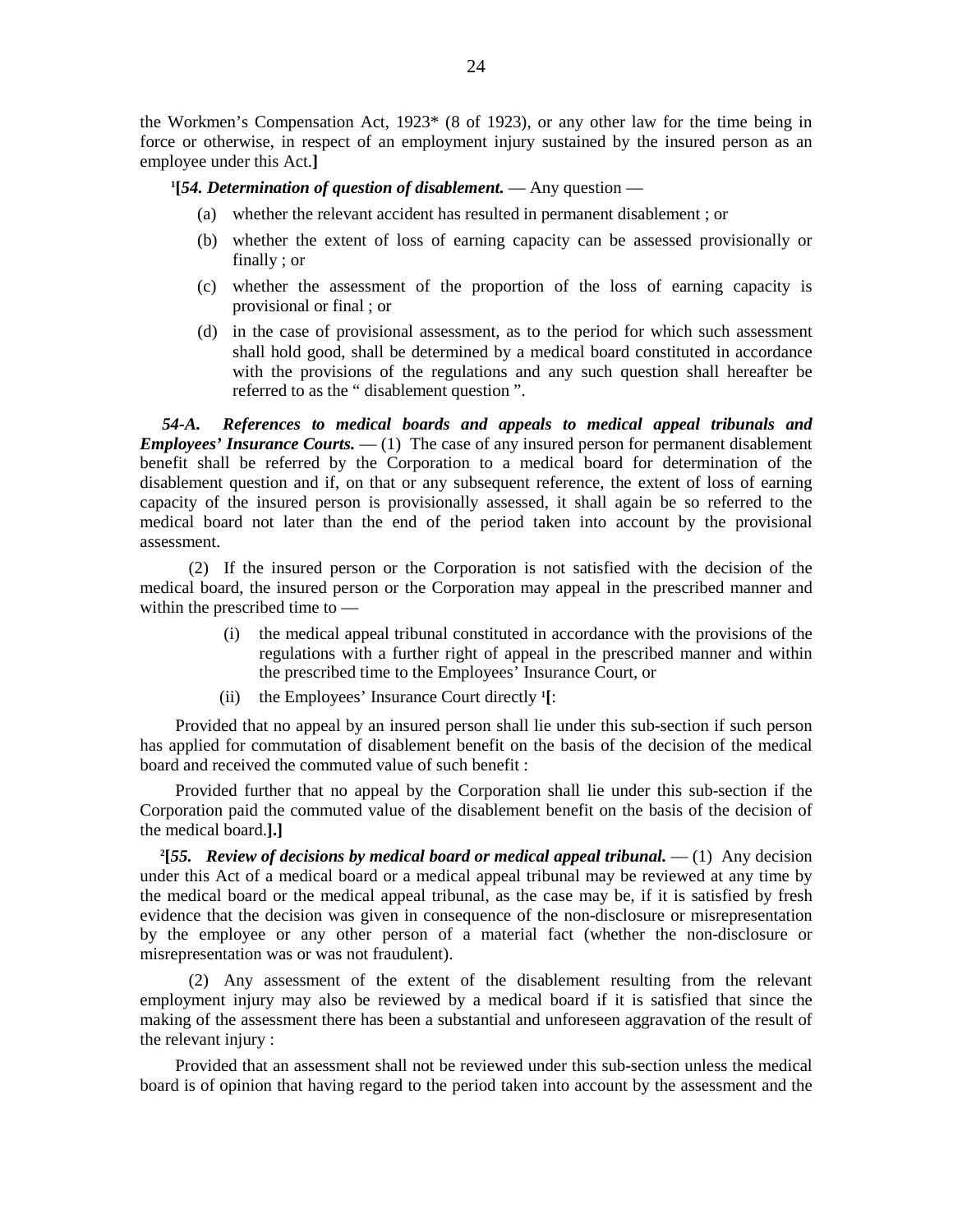probable duration of the aggravation aforesaid, substantial injustice will be done by not reviewing it.

(3) Except with the leave of a medical appeal tribunal, an assessment shall not be reviewed under sub-section (2) on any application made less than five years, or in the case of a provisional assessment, six months, from the date thereof and on such a review the period to be taken into account by any revised assessment shall not include any period before the date of the application.

(4) Subject to the foregoing provisions of this section, a medical board may deal with a case of review in any manner in which it could deal with it on an original reference to it, and in particular may make a provisional assessment notwithstanding that the assessment under review was final ; and the provisions of section 54-A shall apply to an application for review under this section and to a decision of a medical board in connection with such application as they apply to a case for disablement benefit under that section and to a decision of the medical board in connection with such case.

*\*55-A. Review of dependants' benefit.* — (1) Any decision awarding dependants' benefit under this Act may be reviewed at any time by the Corporation if it is satisfied by fresh evidence that the decision was given in consequence of non-disclosure or misrepresentation by the claimant or any other person of a material fact (whether the non-disclosure or misrepresentation was or was not fraudulent) or that the decision is no longer in accordance with this Act due to any birth or death or due to the marriage, re-marriage, or cessor or infirmity of, or attainment of the age of eighteen years by, a claimant.

(2) Subject to the provisions of this Act, the Corporation may, on such review as aforesaid, direct that the dependants' benefit be continued, increased, reduced or discontinued.**]**

*56. Medical Benefit.* — (1) An insured person or (where such medical benefit is extended to his family) a member of his family whose condition requires medical treatment and attendance shall be entitled to receive medical benefit.

(2) Such medical benefit may be given either in the form of out-patient treatment and attendance in a hospital or dispensary, clinic or other institution or by visits to the home of the insured person or treatment as in-patient in a hospital or other institution.

(3) A person shall be entitled to medical benefit during any **<sup>1</sup> [**period**]** for which contributions are payable in respect of him or in which he is qualified to claim sickness benefit or maternity benefit **<sup>2</sup> [**or is in receipt of such disablement benefit as does not disentitle him to medical benefit under the regulations**]** :

Provided that a person in respect of whom contribution ceases to be payable under this Act may be allowed medical benefit for such period and of such nature as may be provided under the regulations :

**3 [**Provided further that an insured person who ceases to be in insurable employment on account of permanent disablement shall continue, subject to payment of contribution and such other conditions as may be prescribed by the Central Government, to receive medical benefit till the date on which he would have vacated the employment on attaining the age of superannuation had he not sustained such permanent disablement :

**4 [**Provided also that an insured person who has attained the age of superannuation, a person who retires under a Voluntary Retirement Scheme or takes premature retirement, and his spouse shall be eligible to receive medical benefits subject to payment of contribution and such other conditions as may be prescribed by the Central Government.**]**

*Explanation.* — In this section, " superannuation ", in relation to an insured person, means the attainment by that person of such age as is fixed in the contract or conditions of service as the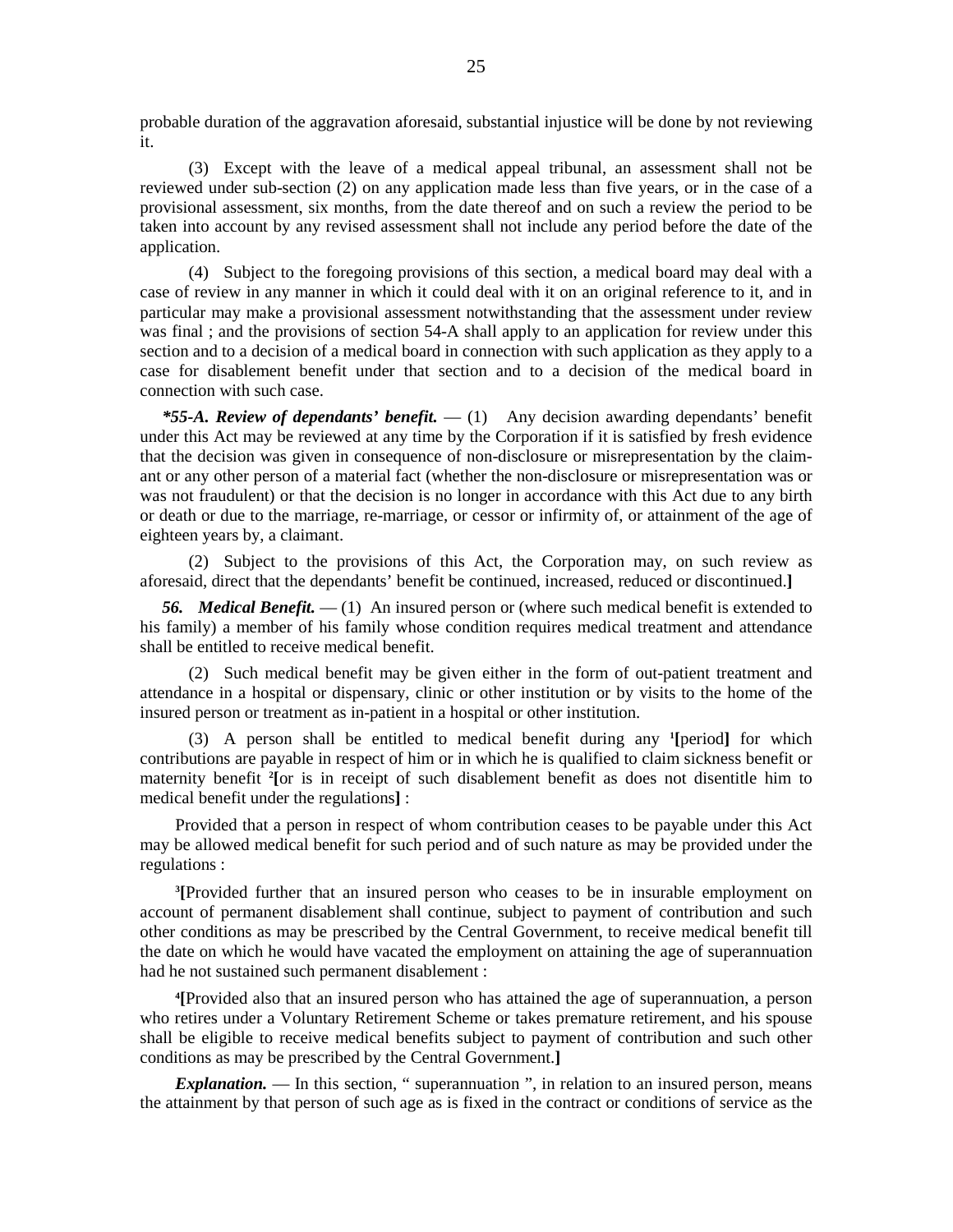age on the attainment of which he shall vacate the insurable employment or the age of sixty years where no such age is fixed and the person is no more in the insurable employment**]**.

*57. Scale of medical benefit.* — (1) An insured person and (where such medical benefit is extended to his family) his family shall be entitled to receive medical benefit only of such kind and on such scale as may be provided by the **<sup>1</sup> [**State**]** Government or by the Corporation, and an insured person or, where such medical benefit is extended to his family, his family shall not have a right to claim any medical treatment except such as is provided by the dispensary, hospital, clinic or other institution to which he or his family is allotted, or as may be provided by the regulations.

(2) Nothing in this Act shall entitle an insured person and (where such medical benefit is extended to his family) his family to claim reimbursement from the Corporation of any expenses incurred in respect of any medical treatment, except as may be provided by the regulations.

*58. Provision of medical treatment by* **<sup>1</sup> [***State***]** *Government.* — (1) The **<sup>1</sup> [**State**]** Government shall provide for insured persons and (where such benefit is extended to their families) their families in the **<sup>2</sup> [**State**]**, reasonable medical, surgical and obstetric treatment :

Provided that the **<sup>1</sup> [**State**]** Government may, with the approval of the Corporation, arrange for medical treatment at clinics of medical practitioners on such scale and subject to such terms and conditions as may be agreed upon.

(2) Where the incidence of sickness benefit payment to insured persons in any **<sup>2</sup> [**State**]** is found to exceed the all-India average, the amount of such excess shall be shared between the Corporation and the **<sup>1</sup> [**State**]** Government in such proportion as may be fixed by agreement between them :

Provided that the Corporation may in any case waive the recovery of the whole or any part of the share which is to be borne by the **<sup>1</sup> [**State**]** Government.

(3) The Corporation may enter into an agreement with a **<sup>1</sup> [**State**]** Government in regard to the nature and scale of the medical treatment that should be provided to insured persons and (where such medical benefit is extended to the families) their families (including provision of buildings, equipment, medicines, and staff) and for the sharing of the cost thereof and of any excess in the incidence of sickness benefit to insured persons between the Corporation and the **1 [**State**]** Government.

(4) In default of agreement between the Corporation and any **<sup>1</sup> [**State**]** Government as aforesaid, the nature and extent of the medical treatment to be provided by the **<sup>1</sup> [**State**]** Government and the proportion in which the cost thereof and of the excess in the incidence of sickness benefit shall be shared between the Corporation and that Government, shall be determined by an arbitrator (who shall be or shall have been a Judge of the **<sup>2</sup> [**High Court **<sup>3</sup> [**of a State**]]**) appointed by the Chief Justice of India and the award of the arbitrator shall be binding on the Corporation and the **<sup>1</sup> [**State**]** Government.

**4 [**(5) The State Government may, in addition to the Corporation under this Act, with the previous approval of the Central Government, establish such organisation (by whatever name called) to provide for certain benefits to employees in case of sickness, maternity and employment injury :

Provided that any reference to the State Government in the Act shall also include reference to the organisation as and when such organisation is established by the State Government.

(6) The organisation referred to in sub-section (5) shall have such structure and discharge functions, exercise powers and undertake such activities as may be prescribed.**]**

*59. Establishment and maintenance of hospitals, etc., in Corporation.* — (1) The Corporation may, with the approval of the **<sup>1</sup> [**State**]** Government establish and maintain in a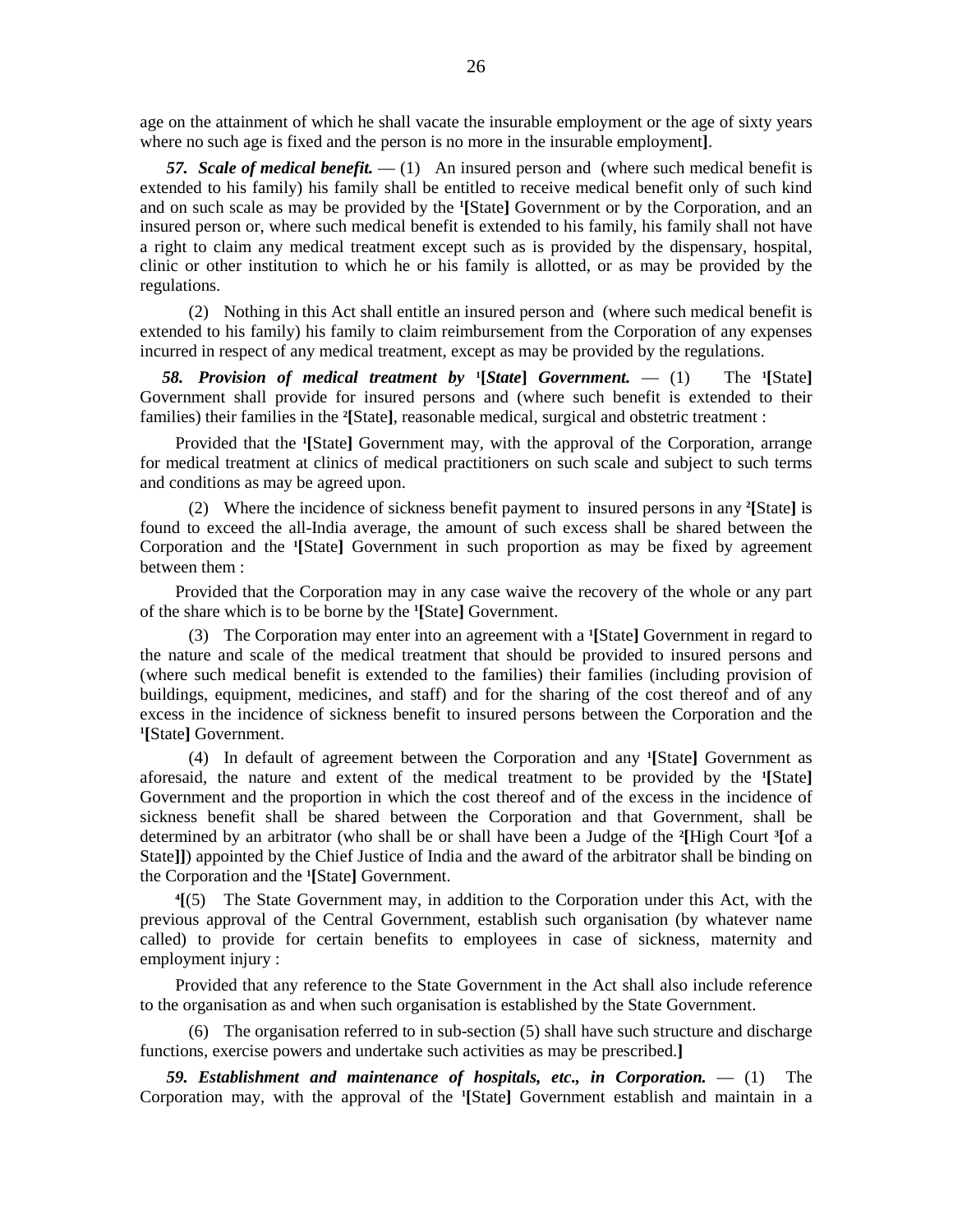**2 [**State**]** such hospitals, dispensaries and other medical and surgical services as it may think fit for the benefit of insured persons and (where such medical benefit is extended to their families) their families.

(2) The Corporation may enter into agreement with any **<sup>3</sup> [**\*\*\***]** local authority, private body or individual in regard to the provision of medical treatment and attendance for insured persons and (where such medical benefit is extended to their families) their families, in any area and sharing the cost thereof.

**4 [**(3) The Corporation may also enter into agreement with any local authority, local body or private body for commissioning and running Employees' State Insurance hospitals through third party participation for providing medical treatment and attendance to insured persons and where such medical benefit has been extended to their families, to their families.**]**

**5 [***59-A. Provision of medical benefit by the Corporation in lieu of State Government.* — (1) Notwithstanding anything contained in any other provision of this Act, the Corporation may, in consultation with the State Government, undertake the responsibility for providing medical benefit to insured persons and where such medical benefit is extended to their families, to the families of such insured persons in the State subject to the condition that the State Government shall share the cost of such medical benefit in such proportion as may be agreed upon between the State Government and the Corporation.

(2) In the event of the Corporation exercising its power under sub-section (1), the provisions relating to medical benefit under this Act shall apply, so far as may be, as if a reference therein to the State Government were a reference to the Corporation.**]**

**1 [***59-B. Medical and para-medical education.* — The Corporation may establish medical colleges, nursing colleges and training institutes for its para-medical staff and other employees with a view to improve the quality of services provided under the Employees' State Insurance Scheme.]

#### **General**

60. Benefit not assignable or attachable.  $- (1)$  The right to receive any payment of any benefit under this Act shall not be transferable or assignable.

(2) No cash benefit payable under this Act shall be liable to attachment or sale in execution of any decree or order of any Court.

*61. Bar of benefits under other enactments.* — When a person is entitled to any of the benefits provided by this Act, he shall not be entitled to receive any similar benefit admissible under the provisions of any other enactment.

*62. Persons not to commute cash benefits.* — Save as may be provided in the regulations, no person shall be entitled to commute for a lump sum any **<sup>2</sup> [**disablement benefit**]** admissible under this Act.

**3 [***63. Persons not entitled to receive benefits in certain cases.* — Save as may be provided in the regulations, no person shall be entitled to sickness benefit or disablement benefit for temporary disablement on any day on which he works or remains on leave or on a holiday in respect of which he receives wages or on any day on which he remains on strike.**]**

*64. Recipients of sickness or disablement benefit to observe conditions.* — A person who is in receipt of sickness benefit or disablement benefit (other than benefit granted on permanent disablement) —

(a) shall remain under medical treatment at a dispensary, hospital, clinic or other institution provided under this Act, and shall carry out the instructions given by the medical officer or medical attendant in-charge thereof ;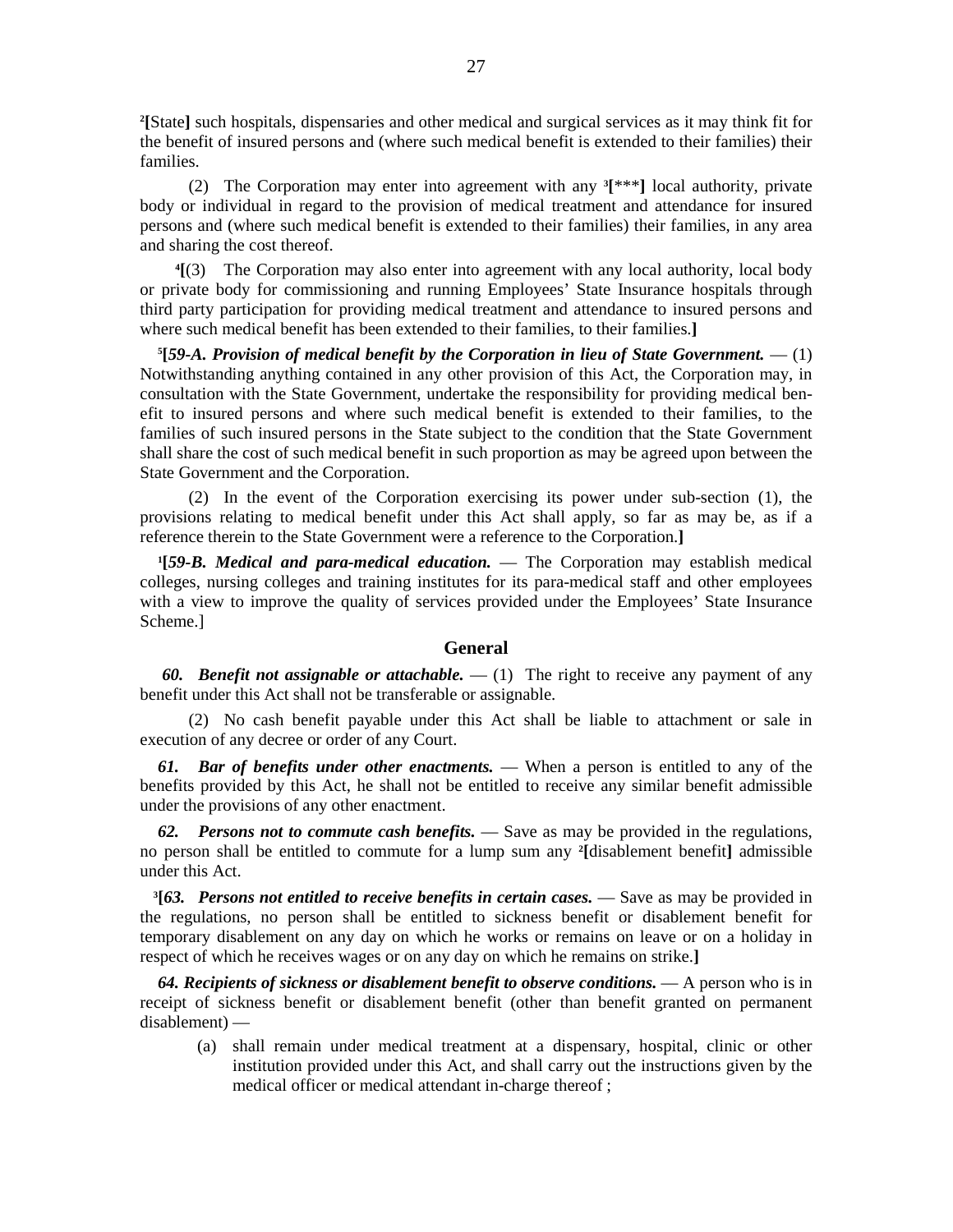- (b) shall not while under treatment do anything which might retard or prejudice his chances of recovery ;
- (c) shall not leave the area in which medical treatment provided by this Act is being given, without the permission of the medical officer, medical attendant or such other authority as may be specified in this behalf by the regulations ; and
- (d) shall allow himself to be examined by any duly appointed medical officer **<sup>1</sup> [**\* \* \*] or other person authorised by the Corporation in this behalf.

*65. Benefits not to be combined.* — (1) An insured person shall not be entitled to receive for the same period —

- (a) both sickness benefit and maternity benefit ; or
- (b) both sickness benefit and disablement benefit for temporary disablement.
- (c) both maternity benefit and disablement benefit for temporary disablement.

(2) Where a person is entitled to more than one of the benefits mentioned in sub-section (1), he shall be entitled to choose which benefit he shall receive.

- $^{2}$ [66. **[***66. Corporation's right to recover damages from employer in certain cases.* **— \* \* \*]**
- $^{1}[67]$ **[***67. Corporation's right to indemnified in certain cases.* **— \* \* \***]

*68. Corporation's rights where a principal employer fails or neglects to pay any contribution.*  $-$  (1) If any principal employer fails or neglects to pay any contribution which under this Act he is liable to pay in respect of any employee and by reason thereof such person becomes disentitled to any benefit or entitled to a benefit on a lower scale, the Corporation may, on being satisfied that the contribution should have been paid by the principal employer, pay to the person the benefit at the rate to which he would have been entitled if the failure or neglect had not occurred and the Corporation shall be entitled to recover from the principal employer either —

- $^{2}$ [(i) **[**(i) the difference between the amount of benefit which is paid by the Corporation to the said person and the amount of the benefit which would have been payable on the basis of the contributions which were in fact paid by the employer ; or**]**
- (ii) twice the amount of the contribution which the employer failed or neglected to pay ;

whichever is greater.

(2) The amount recoverable under this section may be recovered as if it were an arrear of land revenue **<sup>3</sup> [**or under section 45-C to section 45-I**]**.

*69. Liability of owner or occupier of factories, etc., for excessive sickness benefit.* — (1) Where the Corporation considers that the incidence of sickness among insured persons is excessive by reasons of —

- (i) in sanitary working conditions in a factory or establishment or the neglect of the owner or occupier of the factory or establishment to observe any health regulations enjoined on him by or under any enactment, or
- (ii) insanitary conditions of any tenements or lodgings occupied by insured persons and such insanitary conditions are attributable to the neglect of the owner of the tenements or lodgings to observe any health regulations enjoined on him by or under any enactments,

the Corporation may send to the owner or occupier of the factory or establishment or to the owner of the tenement or lodgings, as the case may be, a claim for the payment of the amount of the extra expenditure incurred by the Corporation as sickness benefit ; and if the claim is not settled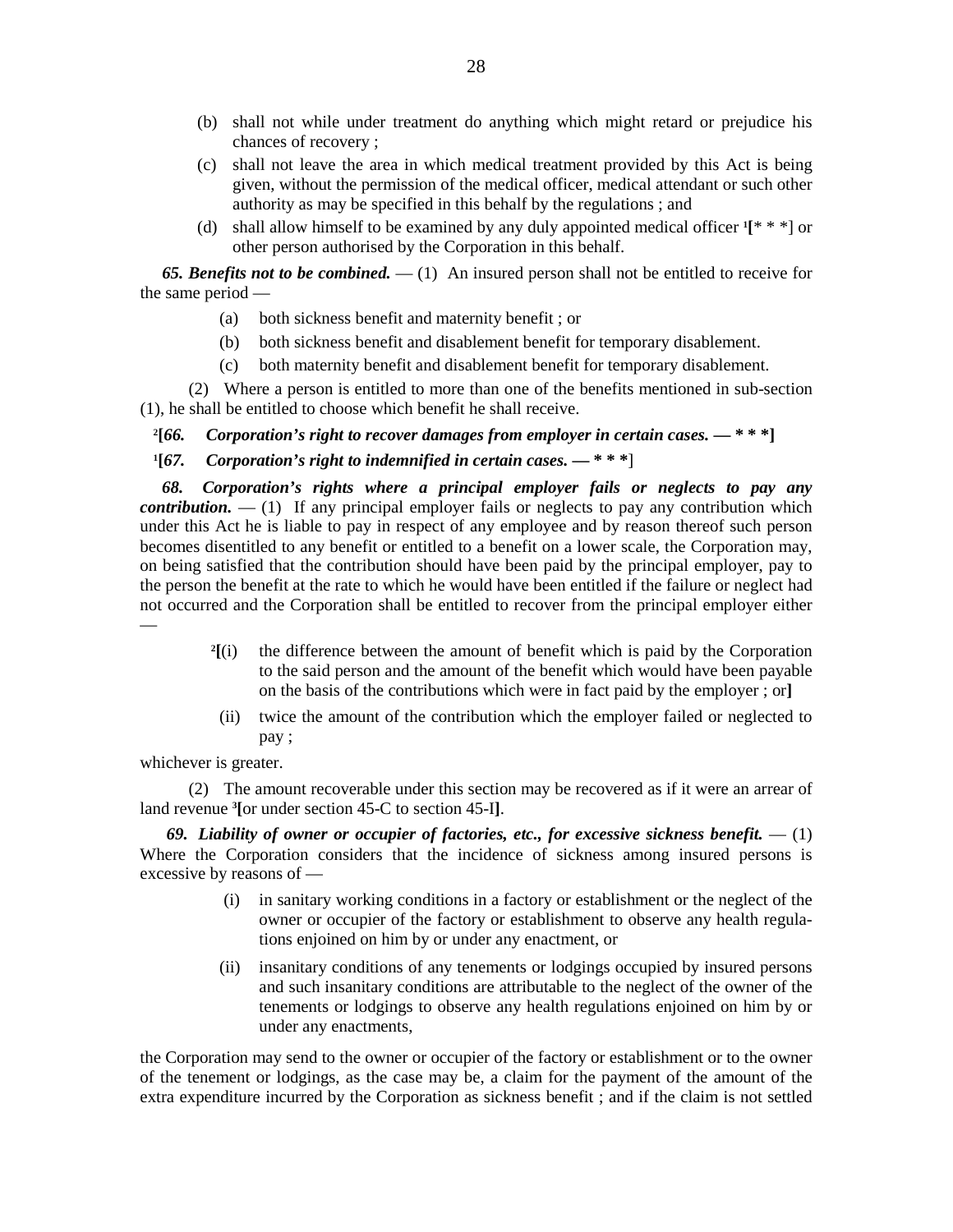by agreement, the Corporation may refer the matter, with a statement in support of its claim, to the appropriate Government.

(2) If the appropriate Government is of opinion that a *prima facie* case for inquiry is disclosed, it may appoint a competent person or persons to hold an inquiry into the matter.

(3) If upon such inquiry it is proved to the satisfaction of the person or persons holding the inquiry that the excess in incidence of sickness among the insured persons is due to the default or neglect of the owner or occupier of the factory or establishment or the owner of the tenements or lodgings, as the case may be, the said person or persons shall determine the amount of the extra expenditure incurred as sickness benefit, and the person or persons by whom the whole or any part of such amount shall be paid to the Corporation.

(4) A determination under sub-section (3) may be enforced as if it were a decree for payment of money passed in a suit by a Civil Court.

(5) For the purposes of this section, " owner " of tenements or lodging shall include any agent of the owner and any person who is entitled to collect the rent of the tenements or lodgings as a lessee of the owner.

*70. Repayment of benefit improperly received.* — (1) Where any person has received any benefit or payment under this Act when he is not lawfully entitled thereto, he shall be liable to repay to the Corporation the value of the benefit or the amount of such payment, or in the case of death his representative shall be liable to repay the same from the assets of the deceased, if any, in his hands.

(2) The value of any benefits received other than cash payments shall be determined by such authority as may be specified in the regulations made in this behalf and the decision of such authority shall be final.

(3) The amount recoverable under this section may be recovered as if it were an arrear of land revenue **<sup>1</sup> [**or under section 45-C to section 45-I**]**.

*71. Benefit payable up to and including day of death.* — **<sup>2</sup> [**If a person dies**]** during any period for which he is entitled to a cash benefit under this Act, the amount of such benefit up to and including the day of his death shall be paid to any person nominated by the deceased person in writing in such form as may be specified in the regulations or, if there is no such nomination, to the heir or legal representative of the deceased person.

*72. Employer not to reduce wages, etc.* — No employer by reason only of his liability for any contributions payable under this Act shall, directly, or indirectly, reduce the wages of any employee, or except as provided by the regulations, discontinue or reduce benefits payable to him under the conditions of his service which are similar to the benefits conferred by this Act.

73. *Employer not to dismiss or punish employee during period of sickness, etc.*  $- (1)$ No employer shall dismiss, discharge, or reduce or otherwise punish an employee during the period the employee is in receipt of sickness benefit or maternity benefit, nor shall he, except as provided under the regulations, dismiss, discharge or reduce or otherwise punish an employee during the period he is in receipt of disablement benefit for temporary disablement or is under medical treatment for sickness or is absent from work as a result of illness duly certified in accordance with the regulations to arise out of the pregnancy or confinement rendering the employee unfit for work.

(2) No notice of dismissal or discharge or reduction given to an employee during the period specified in sub-section (1) shall be valid or operative.

# **1 [CHAPTER V-A**

#### **SCHEME FOR OTHER BENEFICIARIES**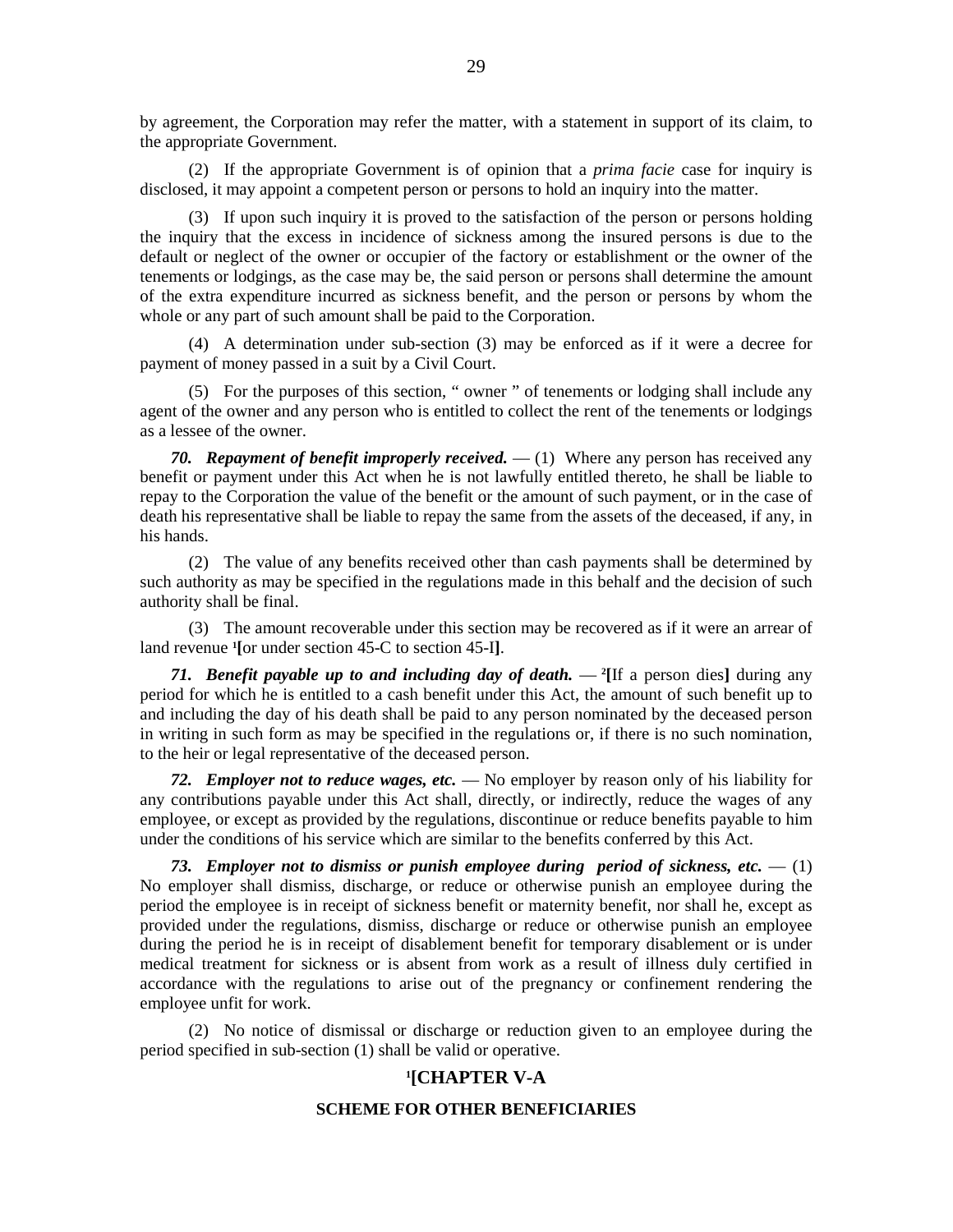*73-A. Definitions.* — In this Chapter, —

- (a) " other beneficiaries " means persons other than the person insured under this Act ;
- (b) " Scheme " means any Scheme framed by the Central Government from time to time under section 73-B for the medical facility for other beneficiaries ;
- (c) " underutilised hospital " means any hospital not fully utilised by the persons insured under this Act ;
- (d) " user charges " means the amount which is to be charged from the other beneficiaries for medical facilities as may be notified by the Corporation in consultation with the Central Government from time to time.

*73-B. Power to frame Schemes.* — Notwithstanding anything contained in this Act, the Central Government may, by notification in the Official Gazette, frame Scheme for other beneficiaries and the members of their families for providing medical facility in any hospital established by the Corporation in any area which is underutilised on payment of user charges.

*73-C. Collection of user charges.* — The user charges collected from the other beneficiaries shall be deemed to be the contribution and shall form part of the Employees' State Insurance Fund.

*73-D. Scheme for other beneficiaries.* — The Scheme may provide for all or any of the following matters, namely : —

- (i) the other beneficiaries who may be covered under this Scheme ;
- (ii) the time and manner in which the medical facilities may be availed by the other beneficiaries ;
- (iii) the form in which the other beneficiary shall furnish particulars about himself and his family whenever required as may be specified by the Corporation ;
- (iv) any other matter which is to be provided for in the Scheme or which may be necessary or proper for the purpose of implementing the Scheme.

*73-E. Power to amend Scheme.* — The Central Government may, by notification in the Official Gazette, add to, amend, vary or rescind the Scheme.

*73-F. Laying of Scheme framed under this Chapter.* — Every Scheme framed under this Chapter shall be laid, as soon as may be after it is made, before each House of Parliament while it is in session, for a total period of thirty days which may be comprised in one session or in two or more successive sessions, and if, before the expiry of the session immediately following the session or the successive sessions aforesaid, both Houses agree in making any modification in the Scheme or both Houses agree that the Scheme should not be made, the Scheme shall thereafter have effect only in such modified form or to be of no effect, as the case may be ; so, however, that any such modification or annulment shall be without prejudice to the validity of anything previously done under that Scheme.**]**

#### **CHAPTER VI**

#### **ADJUDICATION OF DISPUTE AND CLAIMS**

*74. Constitution of Employees' Insurance Court.* — (1) The **<sup>1</sup> [**State**]** Government shall, by notification in the Official Gazette, constitute an Employees' Insurance Court for such local area as may be specified in the notification.

(2) The Court shall consist of such number of judges as the **<sup>1</sup> [**State**]** Government may think fit.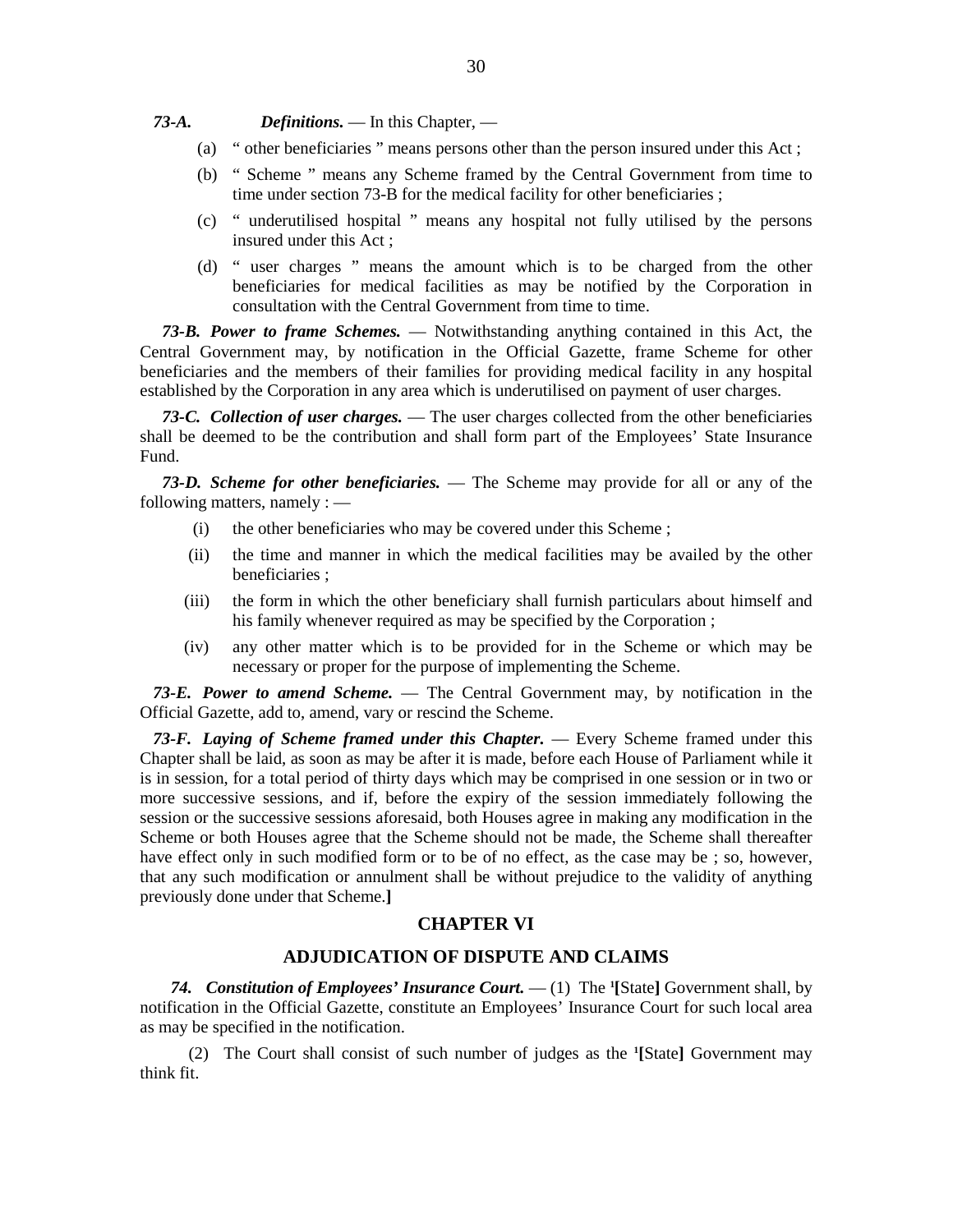(3) Any person who is or has been a judicial officer or is a legal practitioner of five years' standing shall be qualified to be a Judge of the Employees' Insurance Court.

(4) The **<sup>1</sup> [**State**]** Government may appoint the same Court for two or more local areas or two or more Courts for the same local area.

(5) Where more than one Court has been appointed for the same local area, the **<sup>1</sup> [**State**]** Government may by general or special order regulate the distribution of business between them.

75. Matters to be decided by the Employees' Insurance Court.  $-$  (1) If any question or dispute arises as to —

- (a) whether any person is an employee within the meaning of this Act or whether he is liable to pay the employee's contribution, or
- (b) the rate of wages or average daily wages of an employee for the purposes of this Act, or
- (c) the rate of contribution payable by a principal employer in respect of any employee, or
- (d) the person who is or was the principal employer in respect of any employee, or
- (e) the right of any person to any benefit and as to the amount and duration thereof, or
- $\mathbf{I}$ [(ee) any direction issued by the Corporation under section 55-A on a review of any payment of dependants' benefits, or**]**
- $^{2}$ [(f) **[**(f) \* \* \***]**
	- (g) any other matter which is in dispute between a principal employer and the Corporation, or between a principal employer and an immediate employer, or between a person and the Corporation or between an employee and a principal or immediate employer, in respect of any contribution or benefit or other dues payable or recoverable under this Act, **<sup>3</sup> [**or any other matter required to be or which may be decided by the Employees' Insurance Court under this Act**]**,

such question or dispute **<sup>4</sup> [**subject to the provisions of sub-section (2A)**]** shall be decided by the Employees' Insurance Court in accordance with the provisions of this Act.

(2) **<sup>5</sup> [**Subject to the provisions of sub-section (2A), the following claims**]** shall be decided by the Employees' Insurance Court, namely : —

- (a) claim for the recovery of contribution from the principal employer ;
- (b) claim by a principal employer to recover contributions from any immediate employer ;
- **1 [**(c) \* \* \***]**
- (d) claim against a principal employer under section 68 ;
- (e) claim under section 70 for the recovery of the value or amount of the benefits received by a person when he is not lawfully entitled thereto ; and
- (f) If any claim for the recovery of any benefit admissible under this Act.

 **2 [**(2A) If in any proceedings before the Employees' Insurance Court a disablement question arises and the decision of a medical board or a medical appeal tribunal has not been obtained on the same and the decision of such question is necessary for the determination of the claim or question before the Employees' Insurance Court, that Court shall direct the Corporation to have the question decided by this Act and shall thereafter proceed with the determination of the claim or question before it in accordance with the decision of the medical board or the medical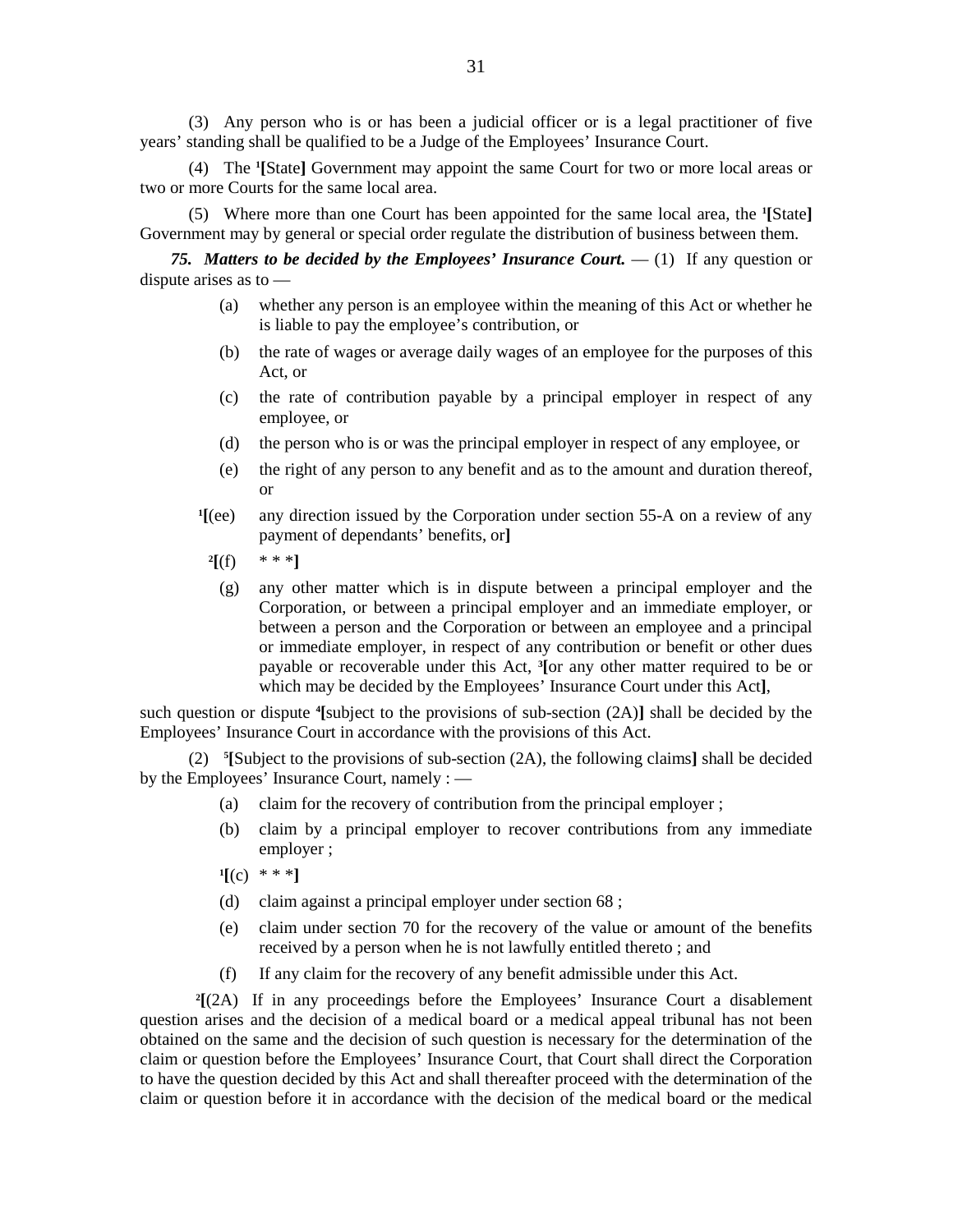appeal tribunal, as the case may be, except where an appeal has been filed before the Employees' Insurance Court under sub-section (2) of section 54-A in which case the Employees' Insurance Court may itself determine all the issues arising before it.**]**

**3 [**(2-B) No matter which is in dispute between a principal employer and the Corporation in respect of any contribution or any other dues shall be raised by the principal employer in the Employees' Insurance Court unless he has deposited with the Court fifty per cent. of the amount due from him as claimed by the Corporation :

Provided that the Court may, for reasons to be recorded in writing, waive or reduce the amount to be deposited under this sub-section.**]**

(3) No civil Court shall have jurisdiction to decide or deal with any question or dispute as aforesaid or to adjudicate on any liability which by or under this Act is to be decided by **<sup>1</sup> [**a medical board, or by a medical appeal tribunal or by the Employees' Insurance Court**]**.

*76. Institution of proceedings, etc.* — (1) Subject to the provisions of this Act and any rules made by the **<sup>2</sup> [**State**]** Government, all proceedings before the Employees' Insurance Court shall be instituted in the Court appointed for the local area in which the insured person was working at the time the question or dispute arose.

(2) If the Court is satisfied that any matter arising out of any proceedings pending before it can be more conveniently dealt with by any other Employees' Insurance Court in the same **3 [**State**]**, it may, subject to any rules made by the **<sup>2</sup> [**State**]** Government in this behalf, order such matter to be transferred to such other Court for disposal and shall forthwith transmit to such other Court the records connected with that matter.

(3) The **<sup>2</sup> [**State**]** Government may transfer any matter pending before any Employees' Insurance Court in the **<sup>3</sup> [**State**]** to any such Court in another **<sup>3</sup> [**State**]** with the consent of the **2 [**State**]** Government of that State.

(4) The Court to which any matter is transferred under sub-section (2) or sub-section (3) shall continue the proceedings as if they had been originally instituted in it.

*77. Commencement of proceedings*. — (1) The proceeding before an Employees' Insurance Court shall be commenced by application.

**4 [**(1-A) Every such application shall be made within a period of three years from the date on which the cause of action arose.

*Explanation.* — For the purpose of this sub-section, —

- (a) the cause of action in respect of a claim for benefit shall not be deemed to arise unless the insured person or in the case of dependants' benefit, the dependants of the insured person claims or claim that benefit in accordance with the regulations made in that behalf within a period of twelve months after the claim became due or within such further period as the Employees' Insurance Court may allow on grounds which appear to it to be reasonable ;
- **1 [**(b) the cause of action in respect of a claim by the Corpo-ration for recovering contributions (including interest and damages) from the principal employer shall be deemed to have arisen on the date on which such claim is made by the Corporation for the first time :

Provided that no claim shall be made by the Corporation after five years of the period to which the claim relates ;

> (c) the cause of action in respect of a claim by the principal employer for recovering contributions from an immediate employer shall not be deemed to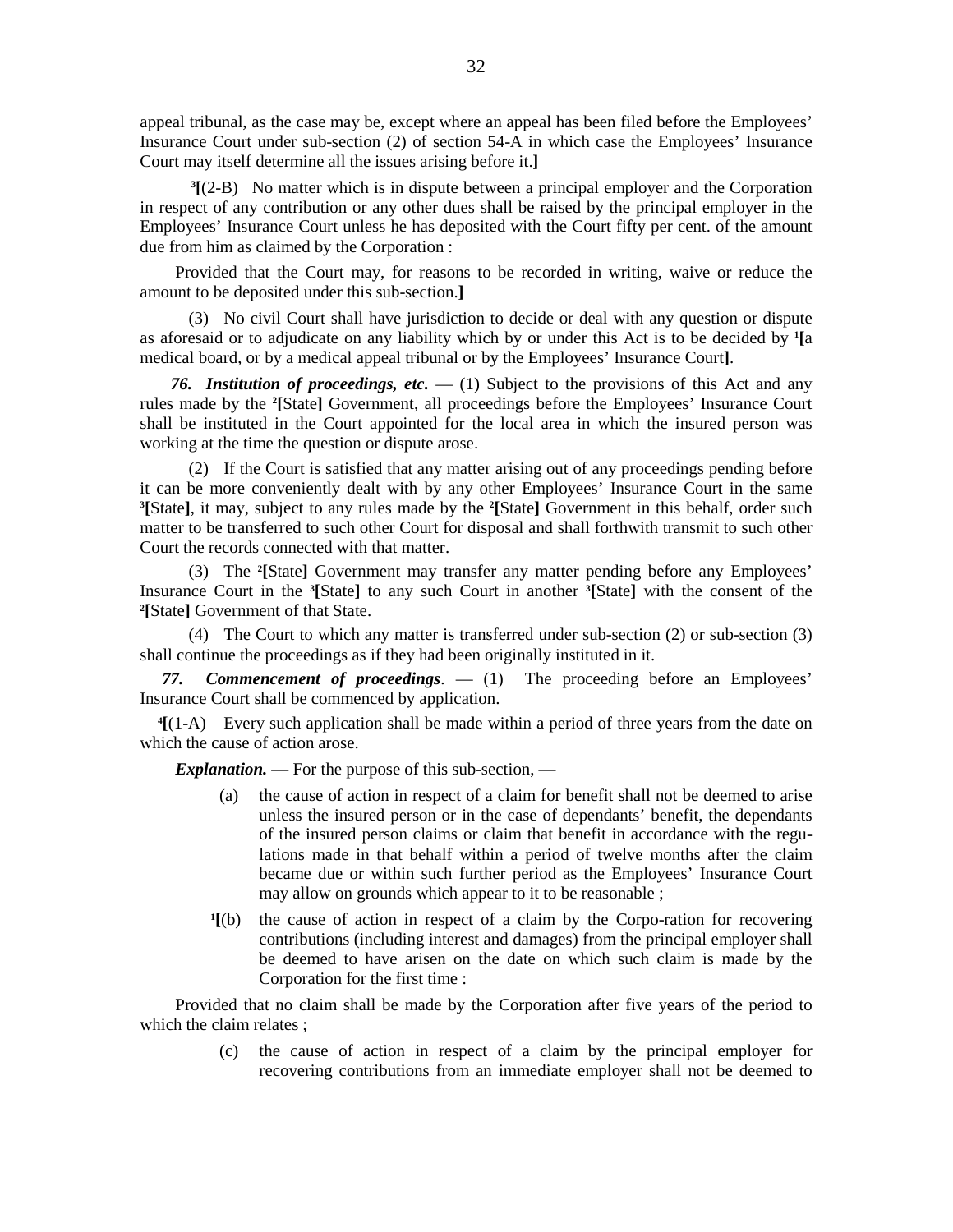arise till the date by which the evidence of contributions having been paid is due to be received by the Corporation under the regulations.**].]**

(2) Every such application shall be in such form and shall contain such particulars and shall be accompanied by such fee if any, as may be prescribed by rules made by the State Government in consultation with the Corporation.

*78. Powers of Employees' Insurance Court.* — (1) The Employees' Insurance Court shall have all the powers of a civil Court for the purposes of summoning and enforcing the attendance of witnesses, compelling the discovery and production of documents and material objects, administering oath and recording evidence and such Court shall be deemed to be a civil Court within the meaning of **<sup>1</sup> [**section 195 and Chapter XXVI of the Code of Criminal Procedure, 1973 (2 of 1974)**]**.

(2) The Employees' Insurance Court shall follow such procedure as may be prescribed by rules made by the **<sup>2</sup> [**State**]** Government.

(3) All costs incidental to any proceeding before an Employees' Insurance Court shall, subject to such rules as may be made in this behalf by the **<sup>2</sup> [**State**]** Government, be in the discretion of the Court.

(4) An order of the Employees' Insurance Court shall be enforceable as if it were a decree passed in a suit by a civil Court.

*79. Appearance by legal practitioners, etc.* — Any application, appearance or act required to be made or done by any person to or before an Employees' Insurance Court (other than appearance of a person required for the purpose of this examination as a witness) may be made or done by a legal practitioner or by an officer of a registered trade union authorised in writing by such person or, with the permission of the Court, by any other person so authorised.

**3 [***80. Benefit not admissible unless claimed in time.* — \* \* \***]**

*81. Reference to High Court.* — An Employees' Insurance Court may submit any question of law for the decision of the High Court and if does so shall decide the question pending before it in accordance with such decision.

*82. Appeal.* — (1) Save as expressly provided in this section, no appeal shall lie from an order of an Employees' Insurance Court.

(2) An appeal shall lie to the High Court from an order of an Employees' Insurance Court if it involves a substantial question of law.

(3) The period of limitation for an appeal under this section shall be sixty days.

(4) The provisions of sections 5 and 12 of the **<sup>1</sup> [**Limitation Act, 1963 (36 of 1963)**]** shall apply to appeals under this section.

*83. Stay of payment pending appeal.* — Where the Corporation has presented an appeal against an order of the Employees' Insurance Court, that Court may, and if so directed by the High Court shall, pending the decision of the appeal, withhold the payment of any sum directed to be paid by the order appealed against.

## **CHAPTER VII**

#### **PENALTIES**

*84. Punishment for false statement.*— Whoever, for the purpose of causing any increase in payment or benefit under this Act, or for the purpose of causing any payment or benefit to be made where no payment or benefit is authorised by or under this Act, or for the purpose of avoiding any payment to be made by himself under this Act or enabling any other person to avoid any such payment, knowingly makes or causes to be made any false statement or false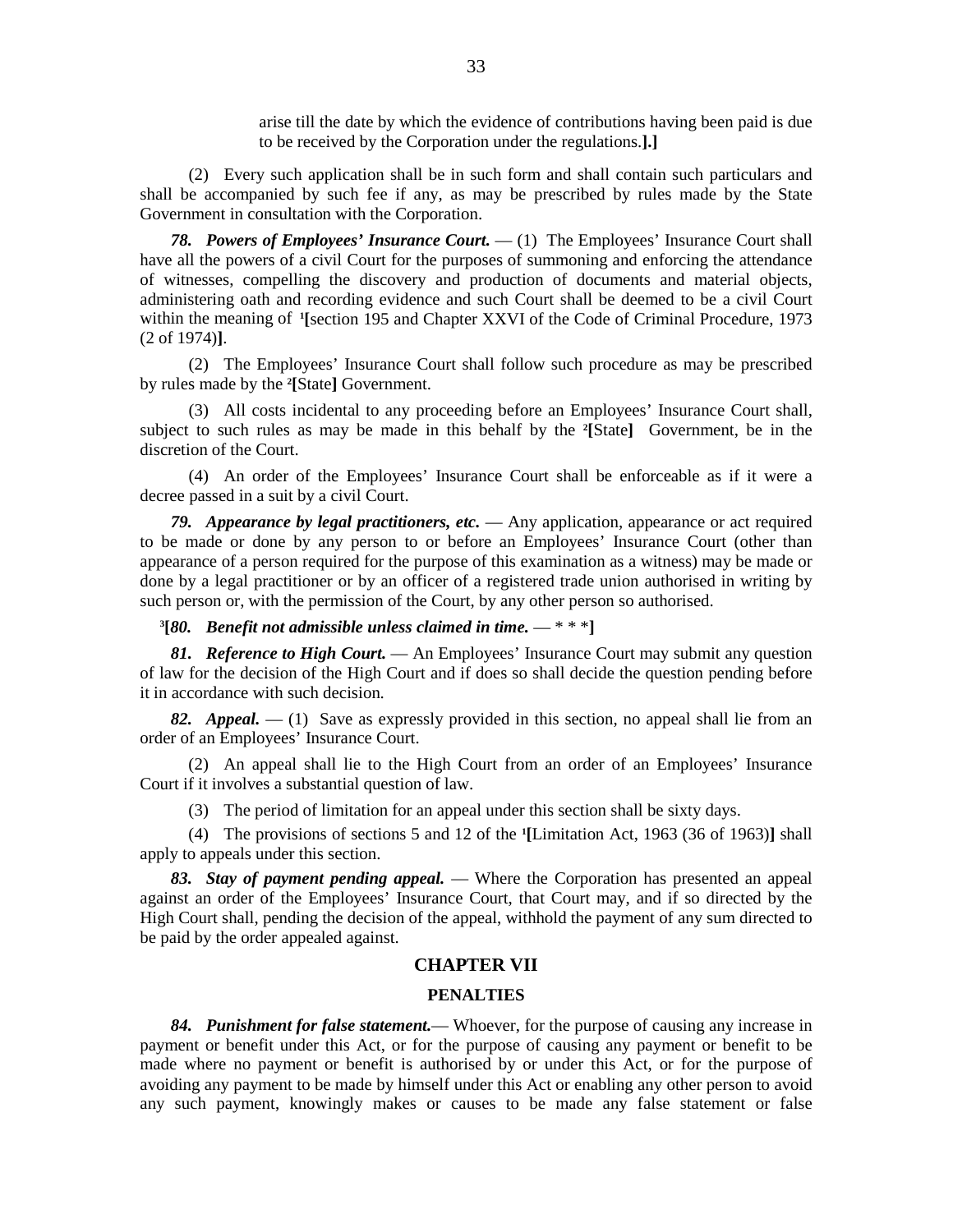representation, shall be punishable with imprisonment for a term which may extend to **<sup>1</sup> [**six months**]** or with fine not exceeding **<sup>2</sup> [**two thousand**]** rupees, or with both.

**3 [**Provided that where an insured person is convicted under this section, he shall not be entitled for any cash benefit under this Act for such period as may be prescribed by the Central Government.**]**

- *85. Punishment for failure to pay contributions, etc.* If any person
	- (a) fails to pay any contribution which under this Act he is liable to pay, or
	- (b) deducts or attempts to deduct from the wages of an employee the whole or any part of the employer's contribution, or
	- (c) in contravention of section 72 reduces the wages or any privileges or benefits admissible to an employee, or
	- (d) in contravention of section 73 or any regulation dismisses, discharges, reduces or otherwise punishes an employee, or
	- (e) fails or refuses to submit any return required by the regulations or makes a false return, or
	- (f) obstructs any Inspector or other official of the corporation in the discharge of his duties, or
	- (g) is guilty of any contravention of or non-compliance with any of the requirements of this Act or the rules or the regulations in respect of which no special penalty is provided,

**1 [**he shall be punishable —

 $^{2}$ [(i) where he commits an offence under clause (a), with imprisonment for a term which may extend to three years but —

- (a) which shall not be less than one year, in case of failure to pay the employee's contribution which has been deducted by him from the employee's wages and shall also be liable to fine of ten thousand rupees;
- (b) which shall not be less than six months, in any other case and shall also be liable to fine of five thousand rupees :

Provided that the Court may, for any adequate and special reasons to be recorded in the judgment, impose a sentence of imprisonment for a lesser term ;

(ii) where he commits an offence under any of the clauses (b) to  $(g)$  (both inclusive), with imprisonment for a term which may extend to one year or with fine which may extend to four thousand rupees, or with both**].]**

**3 [***85-A. Enhanced punishment in certain cases after previous conviction.* — Whoever, having been convicted by a Court of an offence punishable under this Act, commits the same offence shall, for every such subsequent offence, be punishable with imprisonment for a term which may extend to **<sup>1</sup> [**two years and with fine of five thousand rupees**]**:

Provided that where such subsequent offence is for failure by the employer to pay any contribution which under this Act, he is liable to pay, he shall, for every such subsequent offence, be punishable with imprisonment for a term which may extend to **<sup>2</sup> [**five years but which shall not be less than two years and shall also be liable to fine of twenty-five thousand rupees**].**

*\*85-B. Power to recover damages.* — (1) Where an employer fails to pay the amount due in respect of any contribution or any other amount payable under this Act, the Corporation may recover **<sup>3</sup> [**from the employer by way of penalty such damages, not exceeding the amount of arrears as may be specified in the regulations**]** :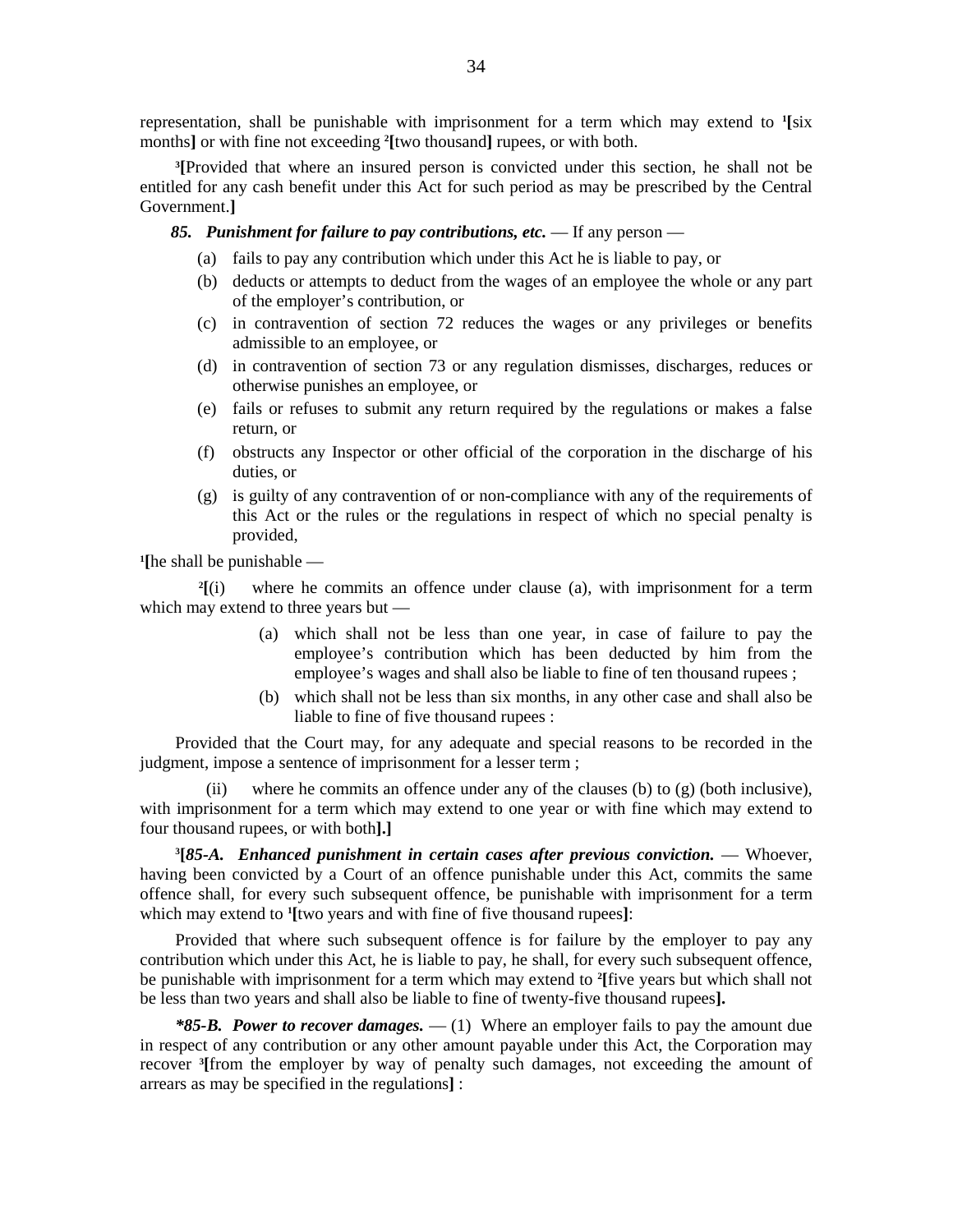Provided that before recovering such damages, the employer shall be given a reasonable opportunity of being heard :

**4 [**Provided further that the Corporation may reduce or waive the damages recoverable under this section in relation to an establishment which is a sick industrial company in respect of which a scheme for rehabilitation has been sanctioned by the Board for Industrial and Financial Reconstruction established under section 4 of the Sick Industrial Companies (Special Provisions) Act, 1985 (1 of 1986), subject to such terms and conditions as may be specified in regulations.**]**.

(2) Any damages recoverable under sub-section (1) may be recovered as an arrear of land revenue **<sup>1</sup> [**or under section 45-C to section 45-I**]**.

*\*85-C. Power of Court to make orders.* — (1) Where an employer is convicted of an offence for failure to pay any contribution payable under this Act, the Court may, in addition to awarding any punishment, by order, in writing, require him within a period specified in the order (which the Court may if it thinks fit and on application in that behalf, from time to time, extend), to pay the amount of contribution in respect of which the offence was committed **<sup>2</sup> [**and to furnish the return relating to such contributions**]**.

(2) Where an order is made under sub-section (1), the employer shall not be liable under this Act in respect of the continuation of the offence during the period or extended period, if any, allowed by the Court, but if, on the expiry of such period or extended period, as the case may be, the order of the Court has not been fully complied with, the employer shall be deemed to have committed a further offence and shall be punishable with imprisonment in respect thereof under section 85 and shall also be liable to pay fine which may extend to **<sup>3</sup> [**one thousand] rupees for every day after such expiry on which the order has not been complied with.**]**

*86. Prosecutions.* — (1) No prosecution under this Act shall be instituted except by or with the previous sanction of the Insurance Commissioner **<sup>4</sup> [**or of such other officer of the Corporation as may be authorised in this behalf by the **<sup>5</sup> [**Director-General of the Corporation**]]**.

**1 [**(2) No Court inferior to that of a Metropolitan Magistrate or Judicial Magistrate of the First Class shall try any offence under this Act.**]**

(3) No Court shall take cognizance of any offence under this Act, except on a complaint made in writing in respect thereof **<sup>2</sup> [**\*\*\*].

**3 [***86-A. Offences by companies.* — (1) If the person committing an offence under this Act is a company, every person, who at the time the offence was committed was in charge of, and was responsible to the company for the conduct of the business of the company, as well as the company, shall be deemed to be guilty of the offence and shall be liable to be proceeded against and punished accordingly :

Provided that nothing contained in this sub-section shall render any person liable to any punishment, if he proves that the offence was committed without his knowledge or that he exercised all due diligence to prevent the commission of such offence.

Notwithstanding anything contained in sub-section (1), where an offence under this Act has been committed with the consent or connivance of, or is attributable to, any neglect on the part of, any director or manager, secretary or other officer of the company, such director, manager, secretary or other officer shall be deemed to be guilty of that offence and shall be liable to be proceeded against and punished accordingly.

*Explanation.* — For the purposes of this section, —

(i) " company " means any body corporate and includes a firm and other associations of individuals ; and

(ii) " director " in relation to  $-$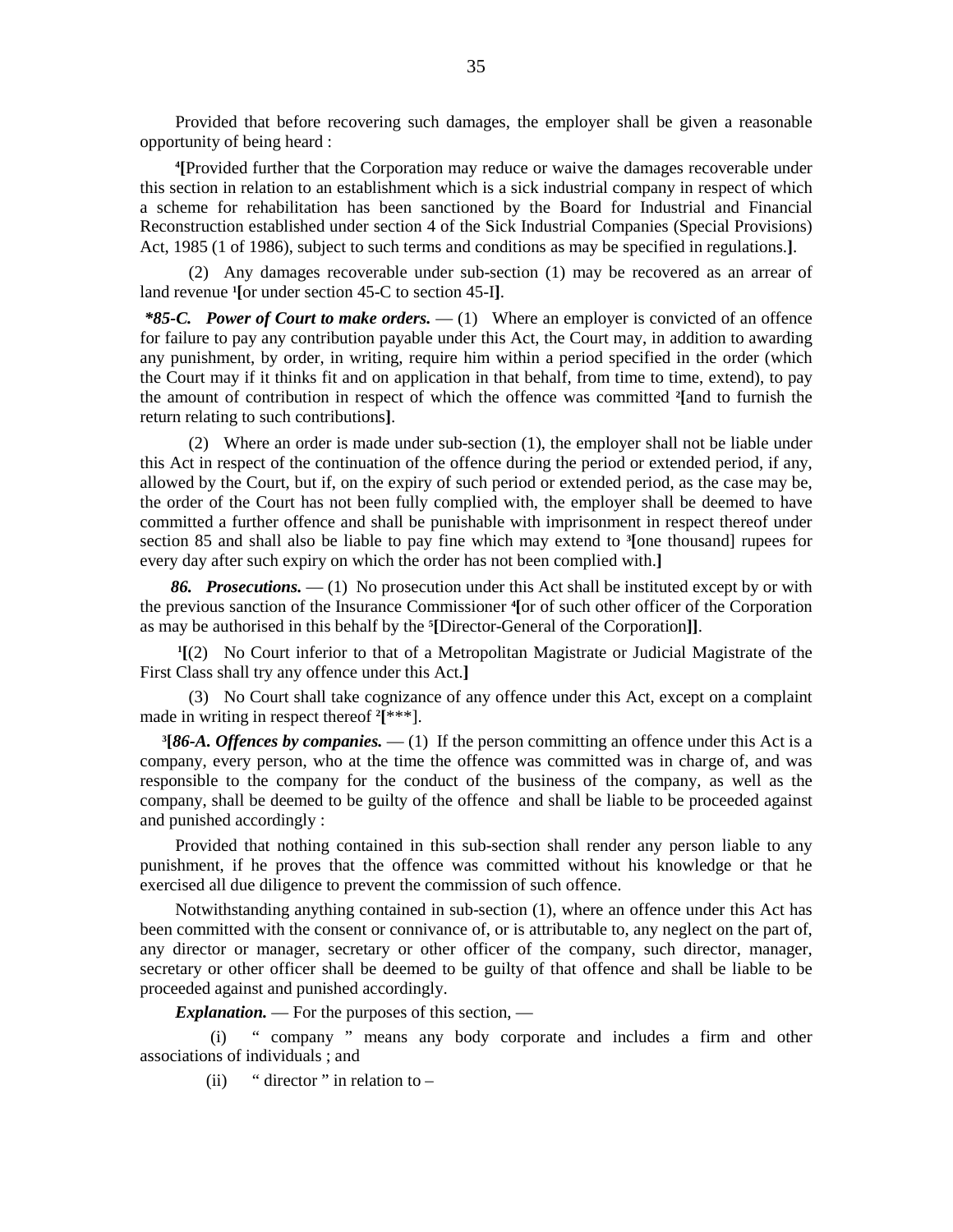- (a) a company, other than a firm, means the managing director or a whole-time director ;
- (b) a firm means a partner in the firm.**]**

## **CHAPTER VIII**

#### **MISCELLANEOUS**

*87. Exemption of a factory or establishment or class of factories or establishments.* — The appropriate Government may by notification in the Official Gazette and subject to such conditions as may be specified in the notification, exempt any factory or establishment or class of factories or establishments in any specified area from the operation of this Act for a period not exceeding one year and may from time to time by like notification renew any such exemption for periods not exceeding one year at a time.

**1 [**Provided that such exemptions may be granted only if the employees' in such factories or establishments are otherwise in receipt of benefits substantially similar or superior to the benefits provided under this Act :

Provided further that an application for renewal shall be made three months before the date of expiry of the exemption period and a decision on the same shall be taken by the appropriate Government within two months of receipt of such application.**]**

*88. Exemption of persons or class of persons.* — The appropriate Government may, by notification in the Official Gazette and subject to such conditions as it may deem fit to impose, exempt any person or class of persons employed in any factory or establishment or class of factories or establishments to which this Act applies from the operation of the Act.

*89. Corporation to make representation.* — No exemption shall be granted or renewed under section 87 or Section 88, unless a reasonable opportunity has been given to the Corporation to make any representation it may wish to make in regard to the proposal and such representation has been considered by the appropriate Government.

*90. Exemption of factories or establishments belonging to Government or any local authority.* — The appropriate Government may, **<sup>1</sup> [**after consultation with the Corporation**]**, by notification in the Official Gazette and subject to such conditions as may be specified in the notification, exempt any factory or establishment belonging to **<sup>2</sup> [**\*\*\*] any local authority, **<sup>3</sup> [**from the operation of this Act] if the employees in any such factory, or establishment are otherwise in receipt of benefits substantially similar or superior to the benefits provided under this Act.

*91. Exemption from one or more provisions of the Act.* — The appropriate Government may, with the consent of the Corporation, by notification in the Official Gazette, exempt any employees or class of employees in any factory or establishment or class of factories or establishments from one or more of the provisions relating to the benefits provided under this Act.

**4 [***91-A. Exemptions to be either prospective or retrospective\*.* — Any notification granting exemption under section 87, section 88, section 90 or section 91 may be issued so as to take effect **5 [**prospectively**]** on such date as may be specified therein.**]**

**6 [***91-AA. Central Government to be appropriate Government.* — Notwithstanding anything contained in this Act, in respect of establishments located in the States where medical benefit is provided by the Corporation, the Central Government shall be the appropriate Government.**]**

**1 [***91-B. Misuse of benefits.* — If the Central Government is satisfied that the benefits under this Act are being misused by insured persons in a factory or establishment, that Government may, by order, published in the Official Gazette, disentitle such persons from such of the benefits as it thinks fit :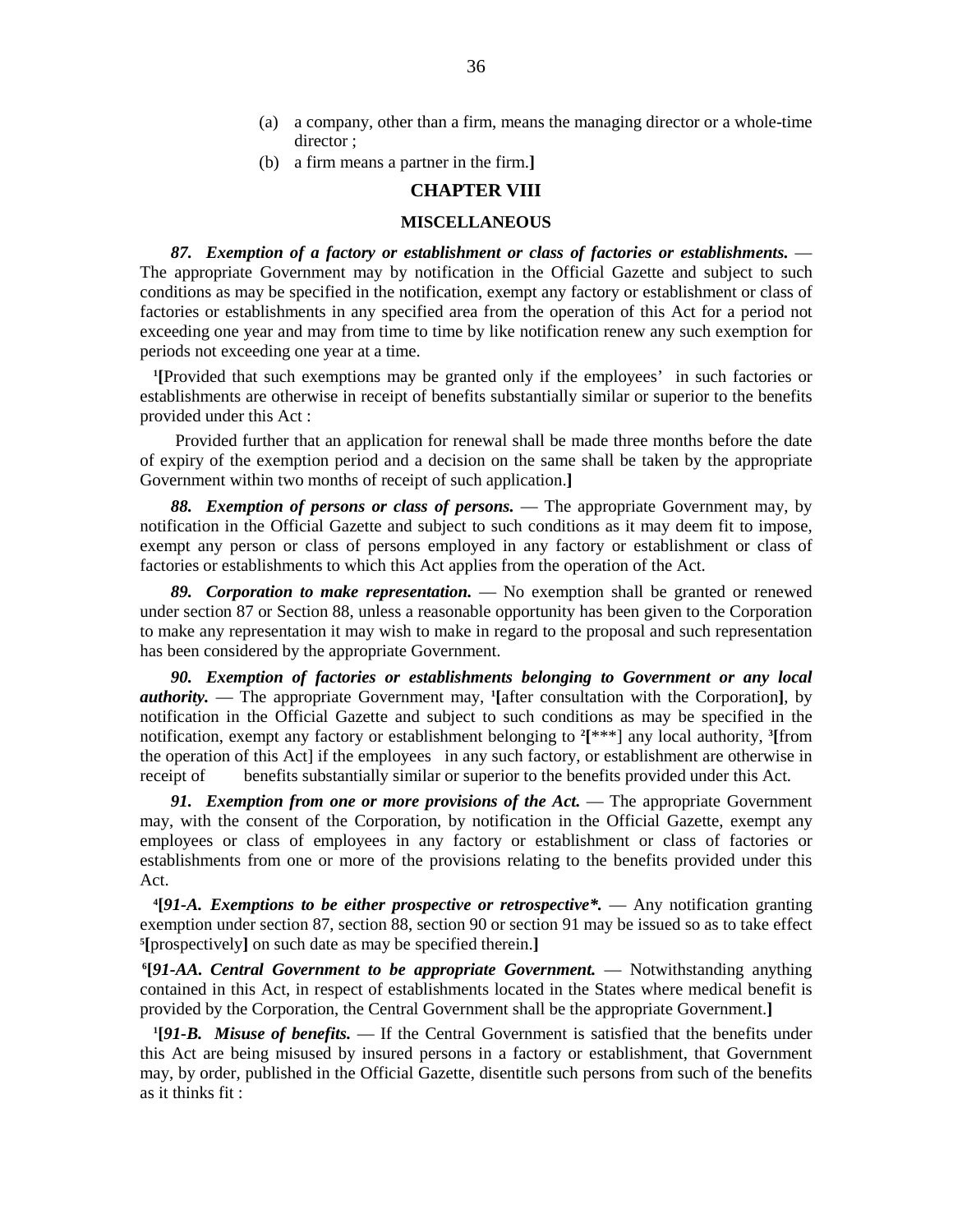Provided that no such order shall be passed unless a reasonable opportunity of being heard is given to the concerned factory or establishment, insured persons and the trade unions registered under the Trade Unions Act, 1926 (16 of 1926) having members in the factory or establishment.

 *91-C. Writing off of losses.* — Subject to the conditions as may be prescribed by the Central Government, where the Corporation is of opinion that the amount of contribution, interest and damages due to the Corporation is irrecoverable, the Corporation may sanction the writing off finally of the said amount.**]**

 *92. Power of Central Government to give directions.* — **<sup>2</sup> [**(1)**]** The Central Government may give directions to a **<sup>3</sup> [**State**]** Government as to the carrying into execution of this Act in the **4 [**State**]**.

**5 [**(2) The Central Government from time to time, give such directions to the Corporation as it may think fit for the efficient administration of the Act, and if any such direction is given, the Corporation shall comply with such direction.**]**

*93. Corporation Officers and servants to be public servants.* — All officers and servants of the Corporation shall be deemed to be public servants within the meaning of section 21 of the Indian Penal Code (45 of 1860).

**1 [***93-A. Liability in case of transfer of establishment.* — Where an employer, in relation to a factory or establishment, transfers that factory or establishment in whole or in part, by sale, gift, lease or license or in any other manner whatsoever, the employer and the person to whom the factory or establishment is so transferred shall jointly and severally be liable to pay the amount due in respect of any contribution or any other amount payable under this Act in respect of the periods up to the date of such transfer :

Provided that the liability of the transferee shall be limited to the value of the assets obtained by him by such transfer.**]**

*94. Contributions, etc., due to Corporation to have priority over other debts.* — There shall be deemed to be included among the debts which, under section 49 of the Presidency-towns Insolvency Act, 1909 (III of 1909), or under section 61 of the Provincial Insolvency Act, 1920 (V of 1920), **<sup>2</sup> [**or under any law relating to insolvency in force **<sup>3</sup> [**in the territories which, immediately before the 1st November, 1956, were comprised in a Part B State**]]**, **<sup>4</sup> [**or under section 530 of the Indian Companies Act, 1956 (1 of 1956)**],** are in the distribution of the property of the insolvent or in the distribution of the assets of a company being wound up, to be paid in priority to all other debts, the amount due in respect of any contribution or any other amount payable under this Act the liability wherefor accrued before the date of the order of adjudication of the insolvent or the date if (*sic.*) the winding up, as the case may be.

**5 [***94-A. Delegation of powers.* — The Corporation and, subject to any regulations made by the Corporation in this behalf, the Standing Committee may direct that all or any of the powers and functions which may be exercised or performed by the Corporation or the Standing Committee, as the case may be, may, in relation to such matters and subjects in such conditions, if any, as may be specified, be also exercisable by any officer or authority subordinate to the Corporation.**]**

*95. Powers of Central Government to make rules.* — (1) The Central Government may, **1 [**after consultation with the Corporation and**]** subject to the condition of previous publication, make rules not inconsistent with this Act for the purpose of giving effect to the provisions thereof.

(2) In particular and without prejudice to the generality of the foregoing power, such rules may provide for all or any of the following matters, namely : —

> **2 [**(a) the limit of wages beyond which a person shall not be deemed to be an employee ;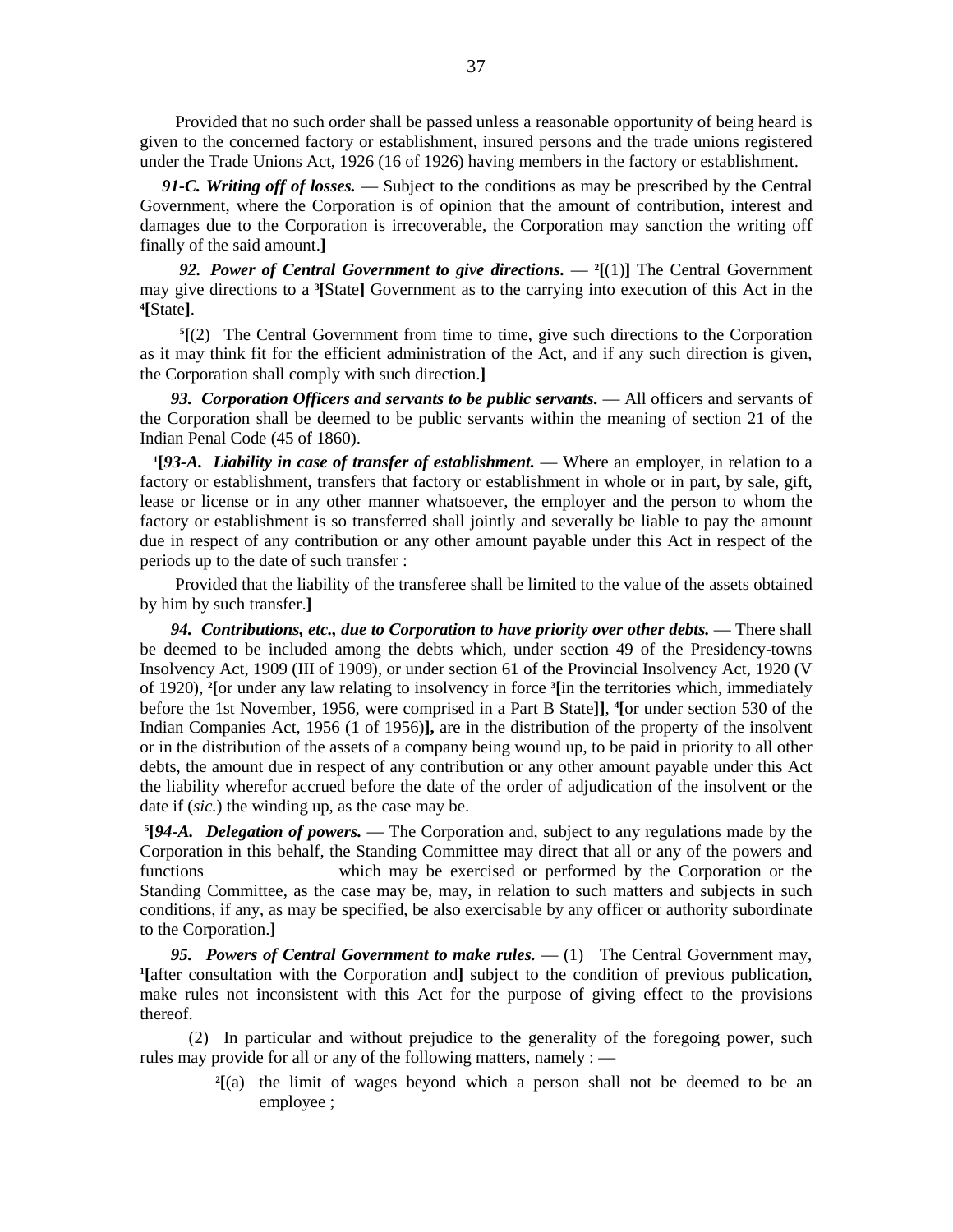- (ab) the limit of maximum monthly salary for the purpose of sub-section (1) of section 17 ; **]**
- **3 [**(ac)**]** the manner in which **<sup>4</sup> [**appointments**]** and elections of members of the Corporation, the Standing Committee and the Medical Benefit Council shall be made ;
	- (b) the quorum at meetings of the Corporation, the Standing Committee and the Medical Benefit Council and the minimum number of meetings of those bodies to be held in a year ;
	- (c) the records to be kept of the transaction of the business by the Corporation, the Standing Committee and the Medical Benefit Council ;
	- (d) the powers and duties of the **<sup>1</sup> [**Director-General and the Financial Commissioner**]** and the conditions of their service ;
	- (e) the powers and duties of the Medical Benefit Council ;
- **2 [**(ea) the types of expenses which may be termed as administrative expenses the percentage of income of the Corporation which may be spent for such expenses ;
	- (eb) the races of contributions and limits of wages below which employees are not liable to pay contribution ;
	- (ec) the manner of calculation of the average daily wage;
	- (ed) the manner of certifying the certificate to recover amount by the Recovery Officer ;
	- (ee) the amount of funeral expenses ;
	- (ef) the qualifications, conditions, rates and period of sickness benefit, maternity benefit, disablement benefit and dependant's benefit ;
- $\frac{3}{2}$  (eff) the income of dependant parents from all sources ;  $\vert$ 
	- (eg) the conditions for grant of medical benefits for insured persons who cease to be in insurable employment on account of permanent disablement ;
	- (eh) the conditions for grant of medical benefits for persons who have attained the age of superannuation ;**]**
- $\frac{1}{2}$  (ehh) **[**(ehh) the conditions under which the medical benefits shall be payable to the insured person and spouse of an insured person who has attained the age of superannuation, the person who retires under Voluntary Retirement Scheme and the person who takes premature retirement ; **]**
- $2[*(ei)]$ the manner in which and the time within which appeals may be filed to medical appeal tribunals or Employees' Insurance Courts ;**]**
	- (f) the procedure to be adopted in the execution of contracts ;
	- (g) the acquisition, holding and disposal of property by the Corporation ;
	- (h) the raising and repayment of loans ;
	- (i) the investment of the funds of the Corporation and of any provident or other benefit fund and their transfer or realization ;
	- (j) the basis on which the periodical valuation of the assets and liabilities of the Corporation shall be made ;
	- (k) the bank or banks in which the funds of the Corporation may be deposited, the procedure to be followed in regard to the crediting of moneys accruing or payable to the Corporation and the manner in which any sums may be paid out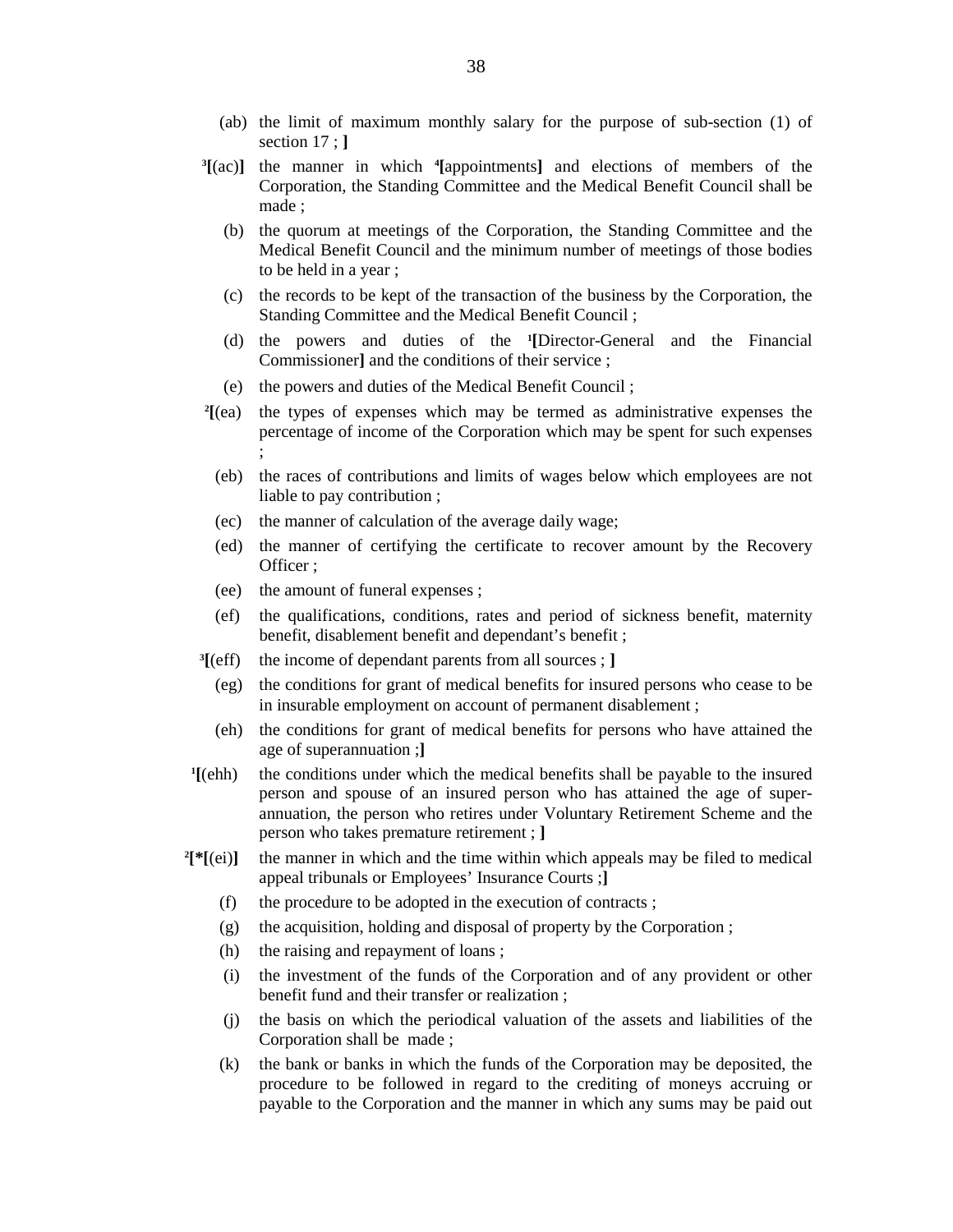of the Corporation funds and the officers in whom such payment may be authorised ;

- (l) the accounts to be maintained by the Corporation and the forms in which such accounts shall be kept and the times at which such accounts shall be audited ;
- (m) the publication of the accounts of the Corporation and the report of auditors, the action to be taken on the audit report, the powers of auditors to disallow and surcharge items of expenditure and the recovery of sums so disallowed or surcharged ;
- (n) the preparation of budget estimates and of supplementary estimates and the manner in which such estimates shall be sanctioned and published ;
- (o) the establishment and maintenance of provident or other benefit fund for officers and servants of the Corporation ; **<sup>1</sup> [**\*\*\*]
- $2\Gamma$ (oa) the period of non-entitlement for cash benefit in case of conviction of an insured person ;**]**
	- (p) any matter which is required or allowed by this Act to be prescribed by the Central Government.

**3 [**(2A) The power to make rules conferred by this section shall include the power to give retrospective effect, from a date not earlier than the date of commencement of this Act, to the rules or any of them but no retrospective effect shall be given to any rule so as to prejudicially affect the interest of any person other than the Corporation to whom such rule may be applicable.**]**

(3) Rules made under this section shall be published in the Official Gazette and thereupon shall have effect as if enacted in this Act.

**4 [**(4) Every rule made under this section shall be laid, as soon as may be after it is made, before each House of Parliament while it is in session for a total period of thirty days which may be comprised in one session **<sup>1</sup> [**or in two or more successive sessions, and if, before the expiry of the session immediately following the session or the successive sessions aforesaid**]** both Houses agree in making any modification in the rule or both Houses agree that the rule should not be made, the rule shall thereafter have effect only in such modified form or be of no effect, as the case may be ; so however, that any such modification or annulment shall be without prejudice to the validity of anything previously done under that rule.**]**

*96. Power of State Government to make rules.* — (1) The **<sup>2</sup> [**State**]** Government may, **<sup>3</sup> [**after consultation with the Corporation and**]** subject to the condition of previous publication, make rules not inconsistent with this Act in regard to all or any of the following matters, namely —

- (a) the constitution of Employees' Insurance Courts, the qualifications of persons who may be appointed Judges thereof, and the conditions of service of such Judges ;
- (b) the procedure to be followed in proceedings before such courts and the execution of orders made by such Courts ;
- (c) the fee payable in respect of applications made to the Employees' Insurance Court, the costs incidental to the proceedings in such Court, the form in which applications should be made to it and the particulars to be specified in such applications ;
- (d) the establishment of hospitals, dispensaries and other institutions, the allotment of insured persons or their families to any such hospital, dispensary or other institution ;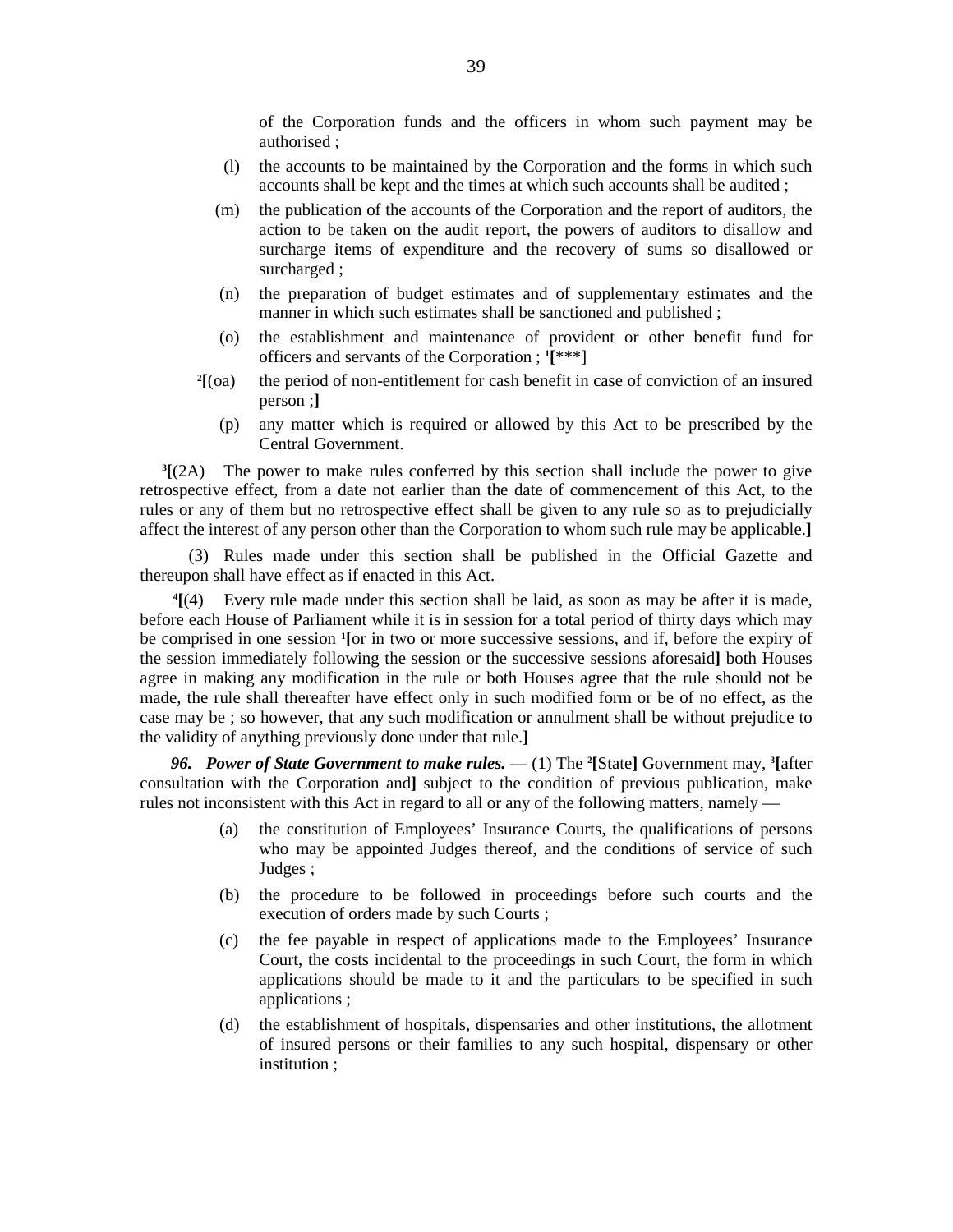- (e) the scale of medical benefit which shall be provided at any hospital, clinic, dispensary or institution, the keeping of medical records and the furnishing of statistical returns ;
- $\frac{1}{e}$  (ee) the organisational structure, functions, powers, activities and other matters for the establishment of the organisation ; **]**
	- (f) the nature and extent of the staff, equipment and medicines that shall be provided at such hospitals, dispensaries and institutions ;
	- (g) the conditions of service of the staff employed at such hospitals, dispensaries and institutions ; and
	- (h) any other matter which is required or allowed by this Act to be prescribed by the **2 [**State**]** Government.

(2) Rules made under this section shall be published in the official Gazette and thereupon shall have effect as if enacted in this Act.

 **3 [**(3) Every rule made under this section shall be laid as soon as may be after it is made, before each House of the State Legislature where it consists of two Houses, or, where such Legislature consists of one House, before that House.**]**

*97. Power of Corporation to make regulations.* — (1) The Corporation may **<sup>4</sup> [**\*\*\***]** subject to the conditions of previous publication, make regulations, not inconsistent with this Act and the rules made thereunder, for the administration of the affairs of the Corporation and for carrying into effect the provisions of this Act.

(2) In particular and without prejudice to the generality of the foregoing power, such regulations may provide for all or any of the following matters, namely : —

- (i) the time and place of meetings of the Corporation, the Standing Committee and the Medical Benefit Council and the procedure to be followed at such meetings ;
- $\mathbf{I}$ <sup>1</sup> $(ia)$ **[**(ia) the time within which and the manner in which a factory or establishment shall be registered ;**]**
	- (ii) the matters which shall be referred by the Standing Committee to the Corporation for decision ;
	- (iii) the manner in which any contribution payable under this Act shall be assessed and collected ;
- $\frac{2}{1}$ (iii-a) the rate of interest higher than twelve per cent. on delayed payment of contributions ;**]**
	- (iv) reckoning of wages for the purpose of fixing the contribution payable under this Act ;
- $^{3}$ [(**iv-a**) the register of employees to be maintained by the immediate employer;
	- (iv-b) the entitlement of sickness benefit or disablement benefit for temporary disablement on any day on which the person works or remains on leave or on holiday and in respect of which he receives wages or for any day on which he remains on strike ;**]**
		- (v) the certification of sickness and eligibility for any cash benefit ;
	- $\mathbf{1}$ [(vi) the method of determining whether an insured person is suffering from one or more of the diseases specified in the Third Schedule ;**]**
	- (vii) the assessing of the money value of any benefit which is not a cash benefit ;
	- (viii) the time within which **<sup>2</sup> [**and the form and manner in which**]** any claim for a benefit may be made and the particulars to be specified in such claim ;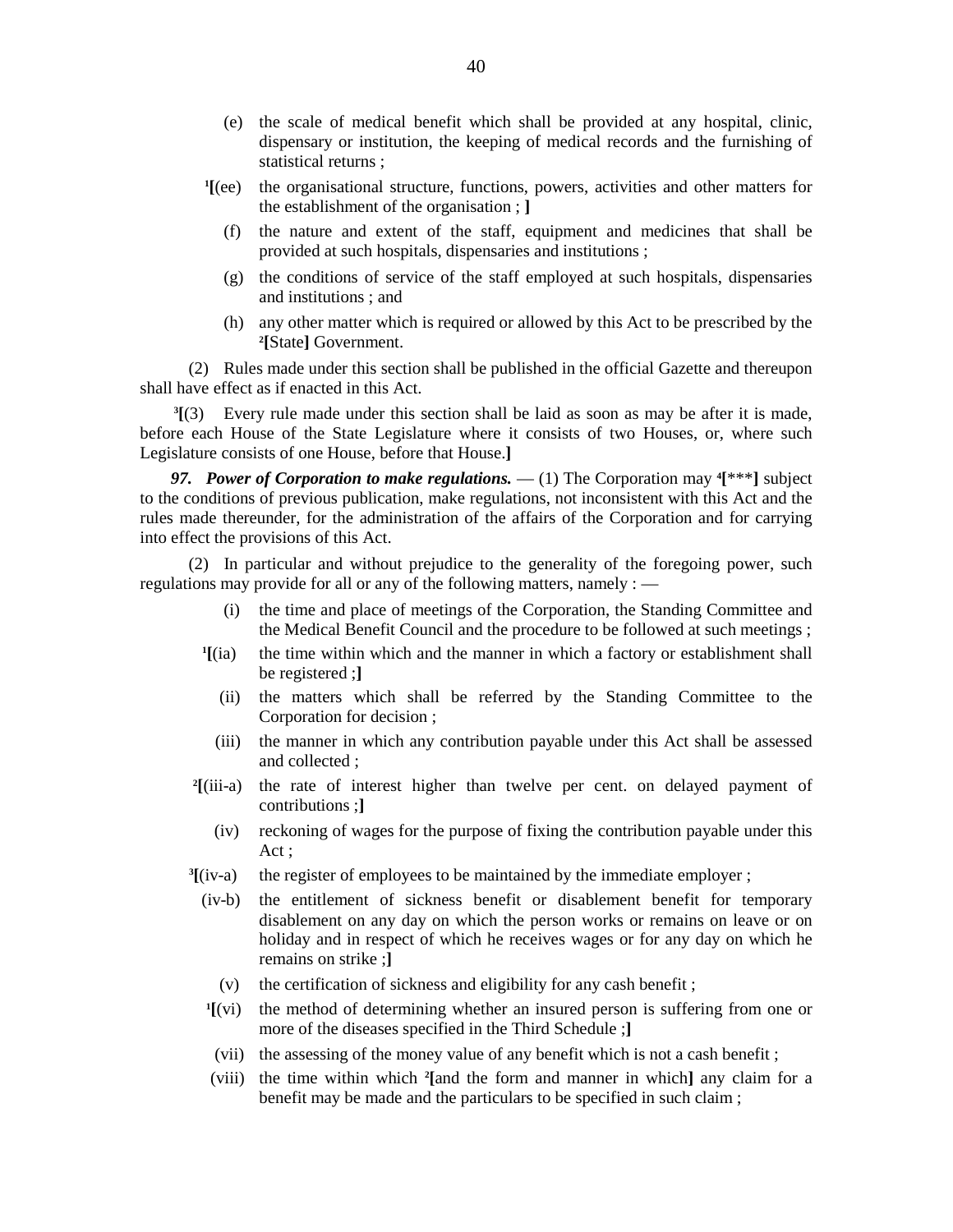- (ix) the circumstances in which an employee in receipt of disablement benefit may be dismissed, discharged, reduced or otherwise punished ;
- (x) the manner in which and the place and time at which any benefit shall be paid ;
- (xi) the method of calculating the amount of cash benefit payable and the circumstances in which and the extent to which commutation of disablement and dependant's benefits, may be allowed and the method of calculating the commutation value ;
- (xii) the notice of pregnancy or of confinement and notice and proof of sickness ;
- $\frac{3}{2}$  $(xii-a)$ specifying the authority competent to give certificate of eligibility for maternity benefit ;
- (xii-b) the manner of nomination by an insured woman for payment of maternity benefit in case of her or her child's death ;
- (xii-c) the production of proof in support of claim for maternity benefit or additional maternity benefit ;**]**
	- (xiii) the conditions under which any benefit may be suspended ;
- (xiv) the conditions to be observed by a person when in receipt of any benefit and the periodical medical examination of such persons ;
- **1 [**(xv) \*\*\***]**
- (xvi) the appointment of medical practitioners for the purposes of this Act, the duties of such practitioners and the form of medical certificates ;
- $2[(xvi-a)]$ the qualifications and experience which a person should possess for giving certificate of sickness ;
- (xvi-b) the constitution of medical boards and medical appeal tribunals ;**]**
- (xvii) the penalties for breach of regulations by fine (not exceeding two days' wages for a first breach and not exceeding three days' wages for any subsequent breach) which may be imposed on employees ;
- $\sqrt[3]{(xvii-a)}$ the amount of damages to be recovered as penalty;
	- (xvii-b) the terms and conditions for reduction or waiver of damages in relation to a sick industrial company ;**]**
	- (xviii) the circumstances in which and the conditions subject to which any regulation may be relaxed, the extent of such relaxation, and the authority by whom such relaxation may be granted ;
	- $4$  $(xix)$ the returns to be submitted and the registers or records to be maintained by the principal and immediate employers, the forms of such returns, registers or records, and the times at which such returns should be submitted and the particulars which such returns, registers and records should contain ;**]**
- (xx) the duties and powers of **<sup>1</sup> [**Social Security Officers**]** and other officers and servants of the Corporation ;
	- $2\Gamma$ (xxa) **[**(xxa) the constitution of the appellate authority and the interest on amount deposited by the employer with the Corporation ; **]**
	- $\sqrt[3]{(xxi)}$ **[**(xxi) the method of recruitment, pay and allowances, discipline, superannuation benefits and other conditions of service of the officers and servants of the Corporation other than the **<sup>4</sup> [**Director-General and the Financial Commissioner**]** ;**]**
	- (xxii) the procedure to be followed in remitting contributions to the Corporation ; and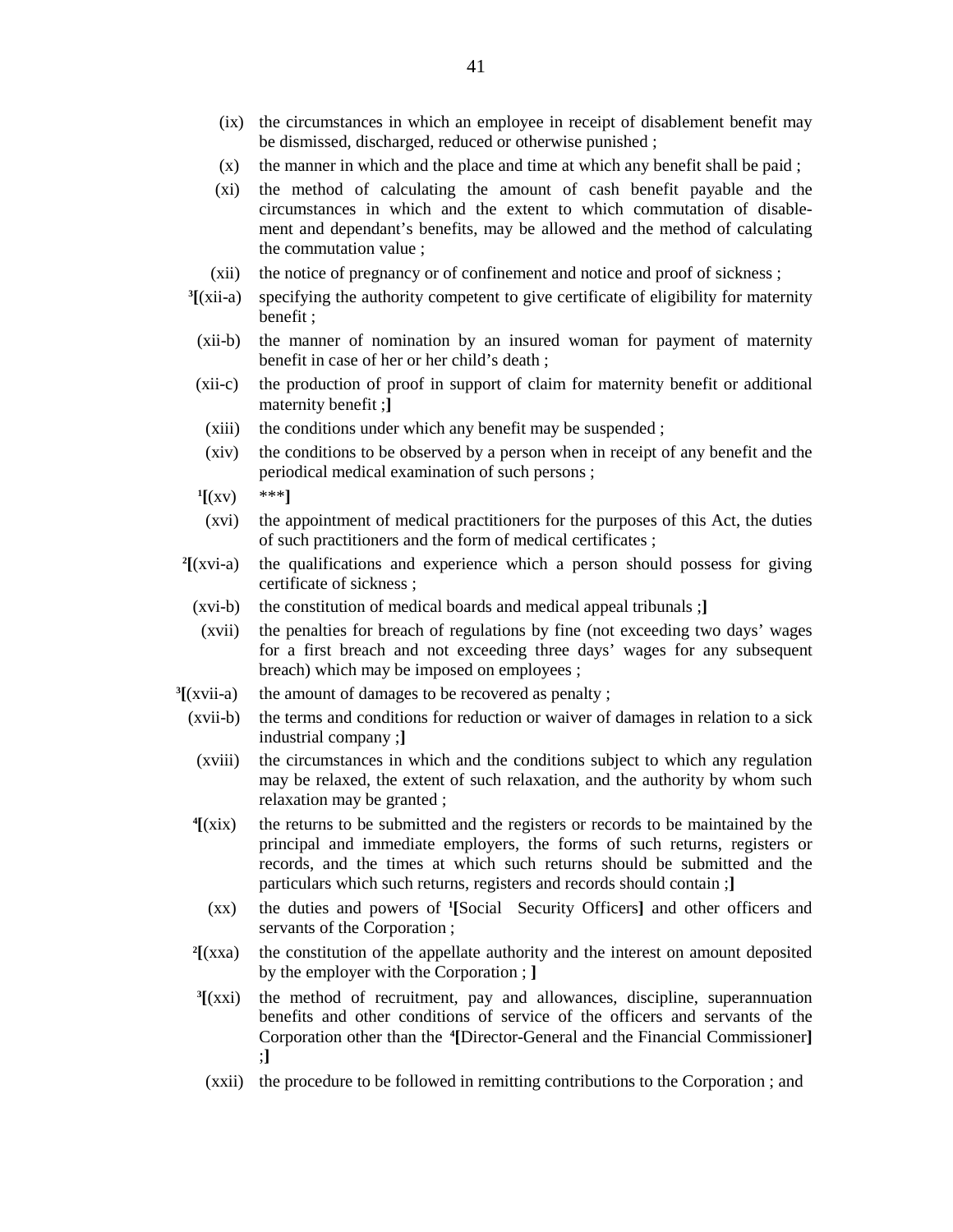(xxiii) any matter in respect of which regulations are required or permitted to be made by this Act.

**5 [**(2A) The condition of previous publication shall not apply to any regulations of the nature specified in clause (xxi) of sub-section (2).**]**

(3) Regulations made by the Corporation shall be published in the Gazette of India and thereupon shall have effect as if enacted in this Act.

 **1 [**(4) Every regulation shall, as soon as may be, after it is made by the Corporation, be forwarded to the Central Government and that Government shall cause a copy of the same to be laid before each House of Parliament, while it is in session for a total period of thirty days, which may be comprised in one session or in two or more successive sessions, and if, before the expiry of the session immediately following the session or the successive sessions aforesaid, both Houses agree in making any modification in the regulation or both Houses agree that the regulation should not be made, the regulation shall thereafter have effect only in such modified form or be of no effect, as the case maybe ; so, however, that any such modification or annulment shall be without prejudice to the validity of anything previously done under that regulation.**]**

**2 [***98. Corporation may undertake duties in* **[***Part B States***]**. — \* \* \*].

**3 [***99. Medical care for the families of insured persons.* — At any time when its funds so permit, the Corporation may provide or contribute towards the cost of medical care for the families of insured persons.**]**

**\* Publisher's Note : Existing Sec. 99 before the Amendment Act 29 of 1989, is given below.**

*\*99. Enhancement of benefits.* — At any time when its funds so permit, the Corporation may enhance the scale of any benefit admissible under this Act and the period for which such benefit may be given, and provide or contribute towards the cost of medical care for the families of insured persons.

**4 [***99-A. Power to remove difficulties.* — (1) If any difficulty arises in giving effect in the provisions of this Act, the Central Government may, by order published in the Official Gazette, make such provisions or give such directions, not inconsistent with the provisions of this Act, as appears to it to be necessary or expedient for removing the difficulty.

(2) Any order made under this section shall have effect notwithstanding anything inconsistent therewith in any rules or regulations made under this Act.**]**

**1 [***100. Repeals and savings.* — If, immediately before the day on which this Act comes into force **<sup>2</sup> [**in any part of the territories which, immediately before the 1st November, 1956, were comprised in a Part B State**]**, there is in force in **<sup>3</sup> [**that part**]** any law corresponding to this Act, that law shall, on such day, stand repealed :

Provided that the repeal shall not affect —

- (a) the previous operations of any such law, or
- (b) any penalty, forfeiture or punishment incurred in respect of any offence committed against any such law ; or
- (c) any investigation or remedy in respect of any such penalty, forfeiture or punishment ;

and any such investigation, legal proceeding or remedy may be instituted, continued or enforced any such penalty, forfeiture or punishment may be imposed, as if this Act had not been passed :

Provided further that subject to the preceding proviso anything done or any action taken under any such law shall be deemed to have been done or taken under the corresponding provision of this Act and shall continue in force accordingly unless and until superseded by anything done or any action under this Act.**]**